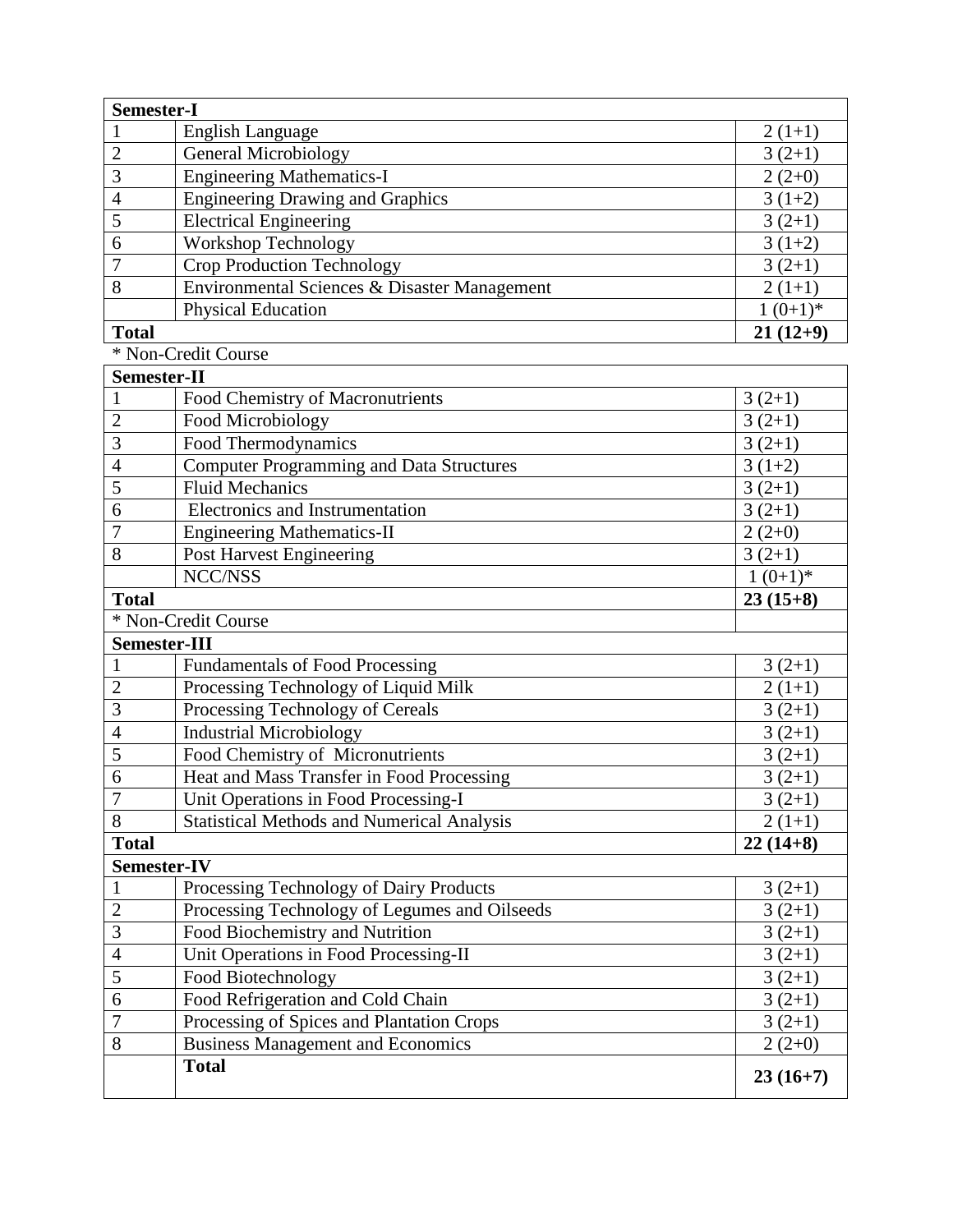| Semester-V           |                                                                  |                                                                                           |
|----------------------|------------------------------------------------------------------|-------------------------------------------------------------------------------------------|
|                      | Processing Technology of Fruits and Vegetables                   | $3(2+1)$                                                                                  |
| $\overline{2}$       | Processing of Meat and Poultry Products                          | $3(2+1)$                                                                                  |
| 3                    | <b>Instrumental Techniques in Food Analysis</b>                  | $3(1+2)$                                                                                  |
| $\overline{4}$       | <b>ICT Applications in Food Industry</b>                         | $3(1+2)$                                                                                  |
| 5                    | Food Process Equipment Design                                    | $3(2+1)$                                                                                  |
| 6                    | Food Storage Engineering                                         | $3(2+1)$                                                                                  |
| $\overline{7}$       | Bakery, Confectionery and Snack Products                         | $3(2+1)$                                                                                  |
| 8                    | Marketing Management and International Trade                     | $2(2+0)$                                                                                  |
| <b>Total</b>         |                                                                  | $23(14+9)$                                                                                |
| <b>Semester-VI</b>   |                                                                  |                                                                                           |
|                      | Processing Technology of Beverages                               | $3(2+1)$                                                                                  |
| $\overline{2}$       | <b>Food Plant Sanitation</b>                                     | $2(1+1)$                                                                                  |
| $\overline{3}$       | Food Packaging Technology and Equipment                          | $3(2+1)$                                                                                  |
| $\overline{4}$       | Processing of Fish and Marine Products                           | $3(2+1)$                                                                                  |
| 5                    | Sensory Evaluation of Food Products                              | $3(1+2)$                                                                                  |
| 6                    | Food Additives and Preservatives                                 | $2(1+1)$                                                                                  |
| $\overline{7}$       | Food Quality, Safety Standards and Certification                 | $2(2+0)$                                                                                  |
| 8                    | Instrumentation and Process Control in Food Industry             | $3(2+1)$                                                                                  |
| 9                    | Project Preparation and Management                               | $2(1+1)$                                                                                  |
|                      | <b>Total</b>                                                     | $23(14+9)$                                                                                |
| <b>Semester-VII</b>  |                                                                  |                                                                                           |
| 1                    | <b>Communication Skills and Personality Development</b>          | $2(1+1)$                                                                                  |
| $\overline{2}$       | <b>Entrepreneurship Development</b>                              | $3(2+1)$                                                                                  |
| 3                    | Student READY - Experiential Learning Programme - I              | $7(0+7)$                                                                                  |
| $\overline{4}$       | Student READY - Experiential Learning Programme - II             | $7(0+7)$                                                                                  |
| 5                    | <b>Student READY - Research Project</b>                          | $3(0+3)$                                                                                  |
| 6                    | <b>Student READY - Seminar</b>                                   | $1(0+1)$                                                                                  |
|                      | <b>Total</b>                                                     | $23(3+20)$                                                                                |
| <b>Semester-VIII</b> |                                                                  |                                                                                           |
|                      | Student READY - Industrial Tour                                  | $2(0+2)$                                                                                  |
| $\overline{2}$       | Student READY - Internship/In-Plant Training                     | $20(0+20)$                                                                                |
|                      | <b>Total</b>                                                     | $22(0+22)$                                                                                |
|                      | $\mathbf{I}$ $\mathbf{m}$ $\mathbf{I}$ $\mathbf{R}$ $\mathbf{A}$ | $\overline{A}$ $\overline{A}$ $\overline{A}$ $\overline{A}$ $\overline{A}$ $\overline{A}$ |

**Grand Total of Credit Hours 180 (88+92)**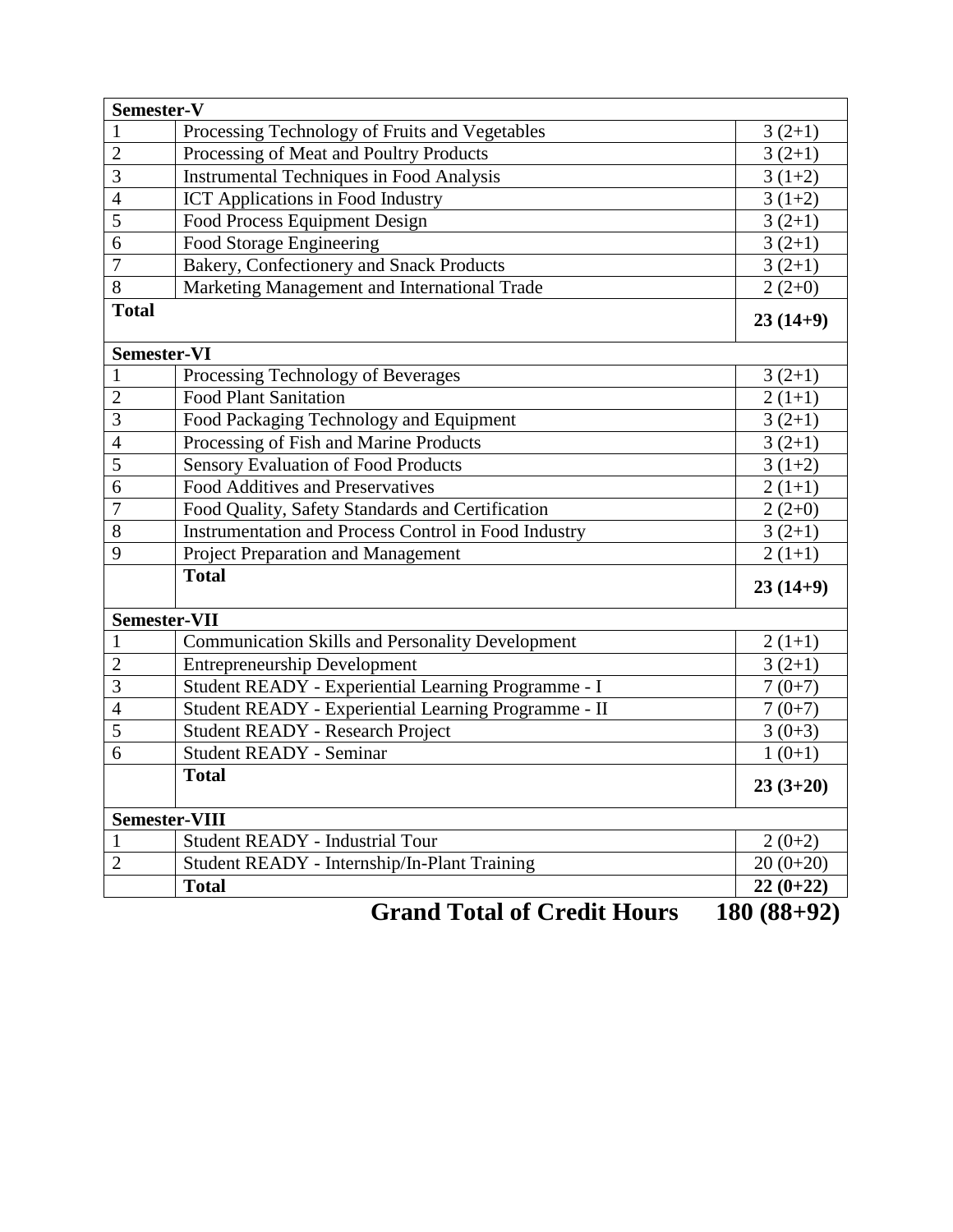## **KERALA UNIVERSITY OF FISHERIES & OCEAN STUDIES (KUFOS)**

കേരള ഫിഷറീസ്-സമുദ്രപഠന സർവ്വകലാശാല



Syllabus B.Tech Food Technology

**Semester 1**

School of Ocean Engineering and Underwater Technology **PANANGAD P.O., KOCHI 682 506, KERALA, INDIA** 0484- 2700598; **Fax**: 0484-2700337; **w***ebsit***e**: [www.kufos.ac.in](http://www.kufos.ac.in/)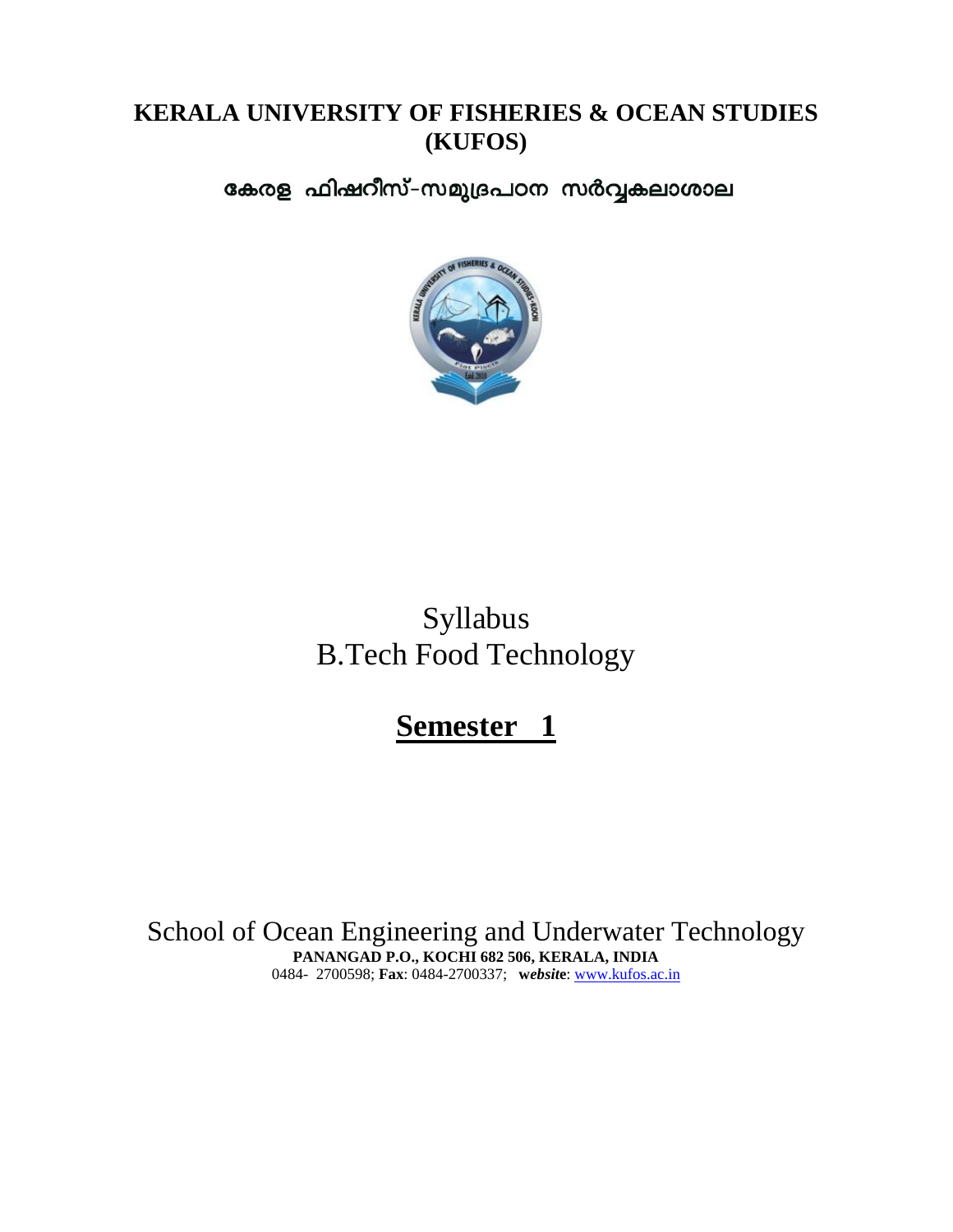| Semester-I   |                                              |            |
|--------------|----------------------------------------------|------------|
|              | <b>English Language</b>                      | $2(1+1)$   |
|              | <b>General Microbiology</b>                  | $3(2+1)$   |
| 3            | <b>Engineering Mathematics-I</b>             | $2(2+0)$   |
| 4            | <b>Engineering Drawing and Graphics</b>      | $3(1+2)$   |
|              | <b>Electrical Engineering</b>                | $3(2+1)$   |
| 6            | <b>Workshop Technology</b>                   | $3(1+2)$   |
|              | <b>Crop Production Technology</b>            | $3(2+1)$   |
| 8            | Environmental Sciences & Disaster Management | $2(1+1)$   |
|              | <b>Physical Education</b>                    | $1(0+1)*$  |
| <b>Total</b> |                                              | $21(12+9)$ |

 $\alpha$  ,  $\beta$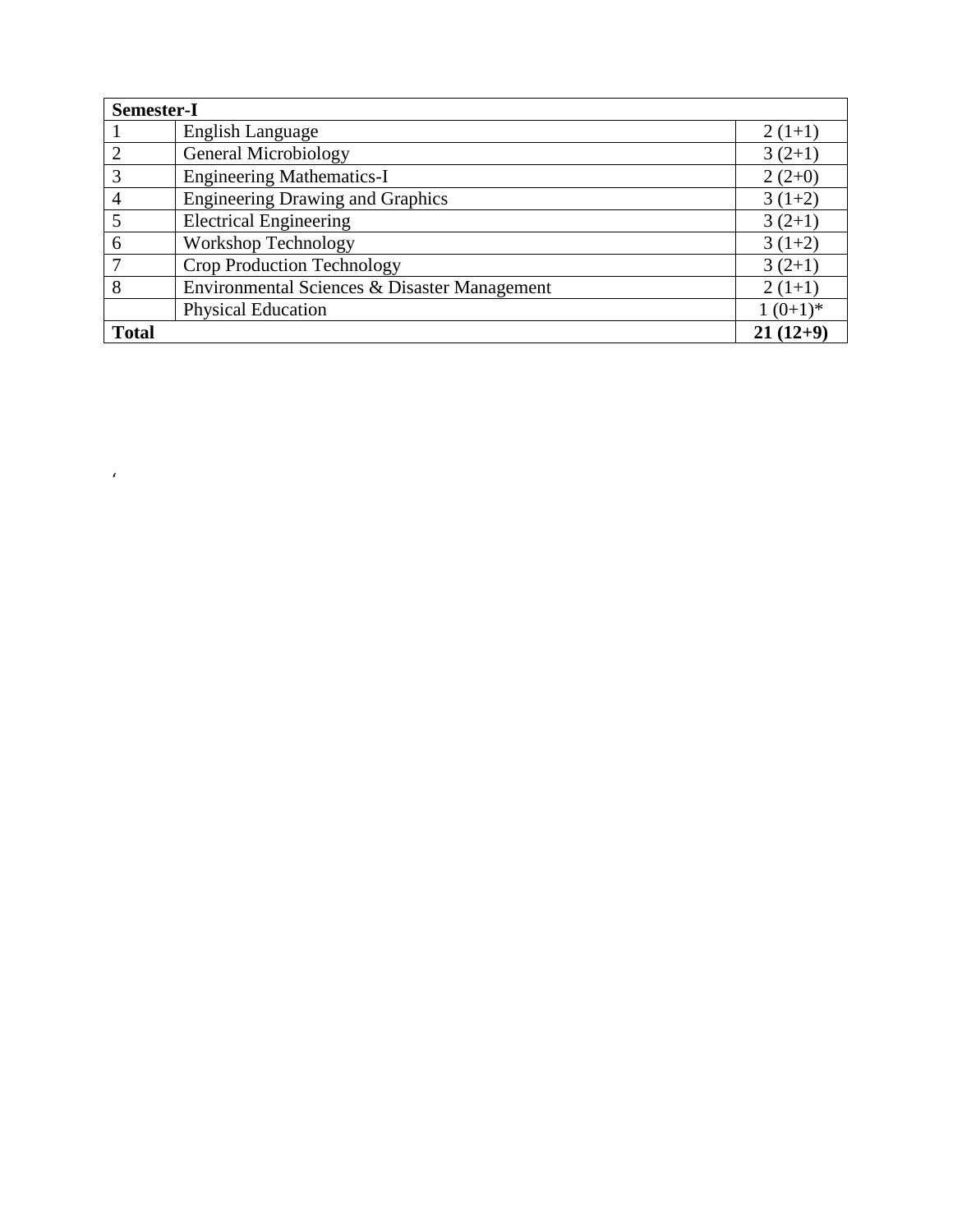| <b>English Language</b> |  |
|-------------------------|--|
|-------------------------|--|

Introduction: Importance of language and communication skills in the engineering profession; Spoken and conversational English: Main features, agreement, disagreement, likes, dislikes and enquiries; Debate and discussion. Basic sentence patterns in English: Agreement between subject and verb; Proper use of pronouns, adjectives and adverbs; Proper use of pharses and clauses; Some basic rules of composition; Concept of register; development of vocabulary; Reference skills: Dictionary, thesaurus, indexing, contents, glossary; Reading of selected texts and discussions; Vocabulary building tasks; Note-taking and note-making, linkage, development of paragraphs; Cohesion, coherence and style.

#### **Practical**

Grammar tenses; Voice-change; Direct/indirect narration; Prepositions and determiners; Wordformation with parts of speech; Types of sentences; Elementary knowledge of English sound with word-stress, intonation pattern; Composition, letter, application, summary and report writing.

#### **Suggested Reading**

Alice Oshima and Ann Hogue. 1998. Writing Academic English. Addison Wesley Longman, White Plains, NY, USA.

N. Krishnaswamy and T. Sriraman. 1995. Current English for Colleges. Macmillan India Ltd., Chennai.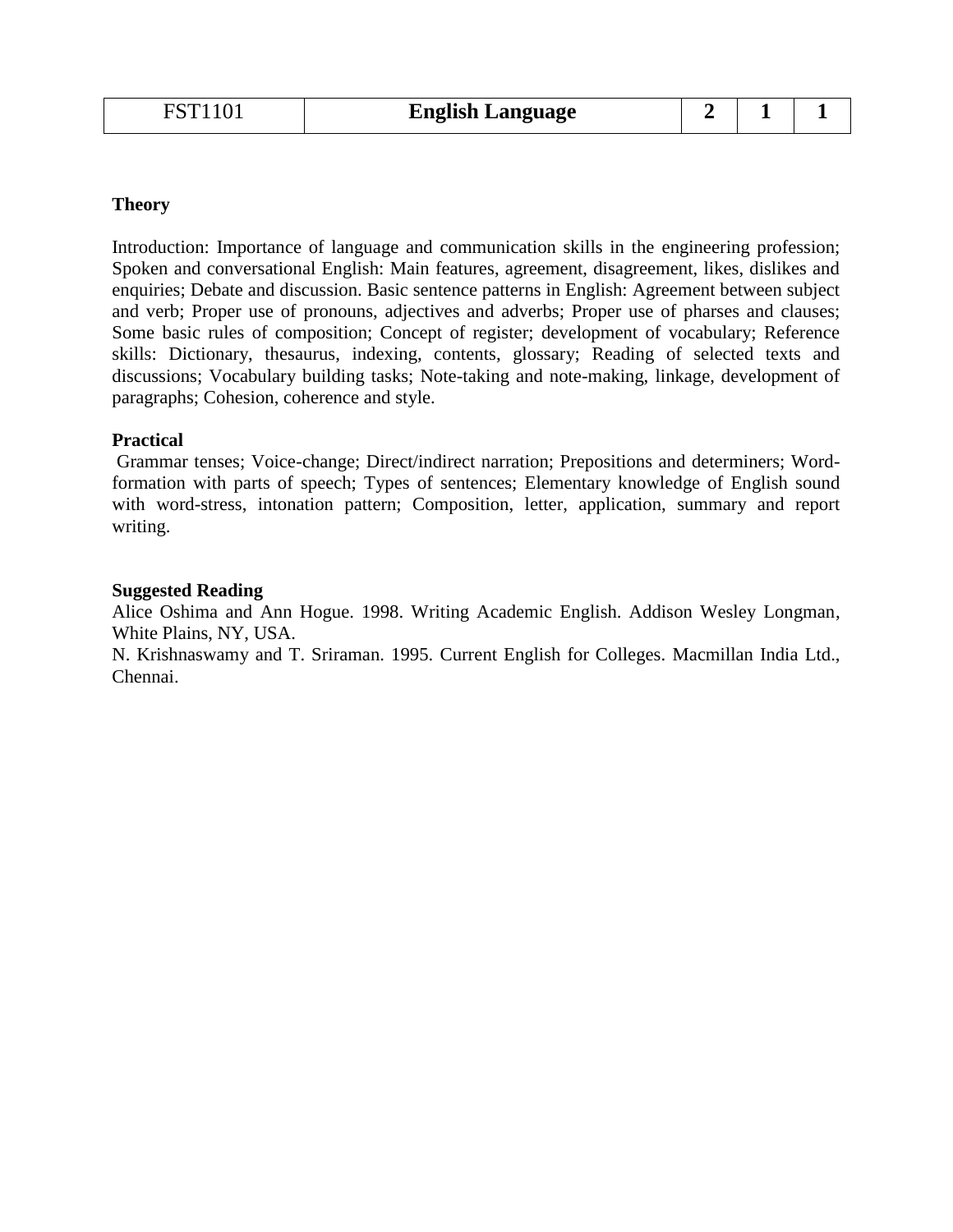Evolution and scope of microbiology; History of microbiology; Microbial classification, nomenclature and identification; Taxonomic groups; General methods of classifying bacteria; Microscopy and microscopes: Smears and staining; Morphology and fine structure of bacteria; Cultivation of bacteria, nutritional requirements; Nutritional classification of bacteria; Phototrophs, chemotrophs, autotrophs and heterotrophs; Obligate parasites; Bacteriological media, Growth of bacteria, Reproduction of bacteria; Introduction to fungi, algae and protozoa and virus : Nutrient transport phenomenon: Passive diffusion, facilitated diffusion; Group translocation, active transport. Microbial genetics; Bacterial recombination; Bacterial conjugation, transduction; Bacterial transformation; Mutations: Types of mutations, mutagenesis; Mutation rate, repair of mutations; Phenotypes of bacterial mutants; Designation of bacterial mutants; Destruction of microorganisms: Physical agents and chemical agents; Chemotherapeutic agents and chemotherapy; Characteristics of antibiotics; Mode of action of antibiotics; Pure culture: Methods of isolation of pure cultures; Maintenance and preservation of pure cultures; Culture collections.

#### **Practical**

Microscopy; Micrometry; Cleaning and sterilization of glassware and acquainting with equipment used in microbiology; Preparation of nutrient agar media and techniques of inoculation; Staining methods (monochrome staining, gram staining, negative staining, capsulestaining, flagella staining and endospore staining); Pure culture techniques (streak plate/pour plate/spread plate); Identification procedures (morphology and cultural characteristics); Growth characteristics of fungi: Determination of microbial numbers, direct plate count, generation time; Factors influencing growth: pH, temperature, growth curves for bacteria.

#### **Suggested Reading**

Gerard J. Tortora, Berdell R. Funke, Christine L. Case. 2014. Microbiology: An Introduction,  $12<sup>th</sup>$  Ed. Prentice-Hall, NY, USA.

Johanne M. Willey, Linda M. Sherwood and Christopher J. Woolverton. 2013. Prescott's Microbiology,  $9<sup>th</sup>$  Ed. McGraw-Hill Higher Education, NY, USA.

Michael J. Pelczar Jr., E.C.S. Chan and Noel R. Krieg. 1998. Microbiology,  $5<sup>th</sup>$  Ed. Tata McGraw-Hill Education, New Delhi.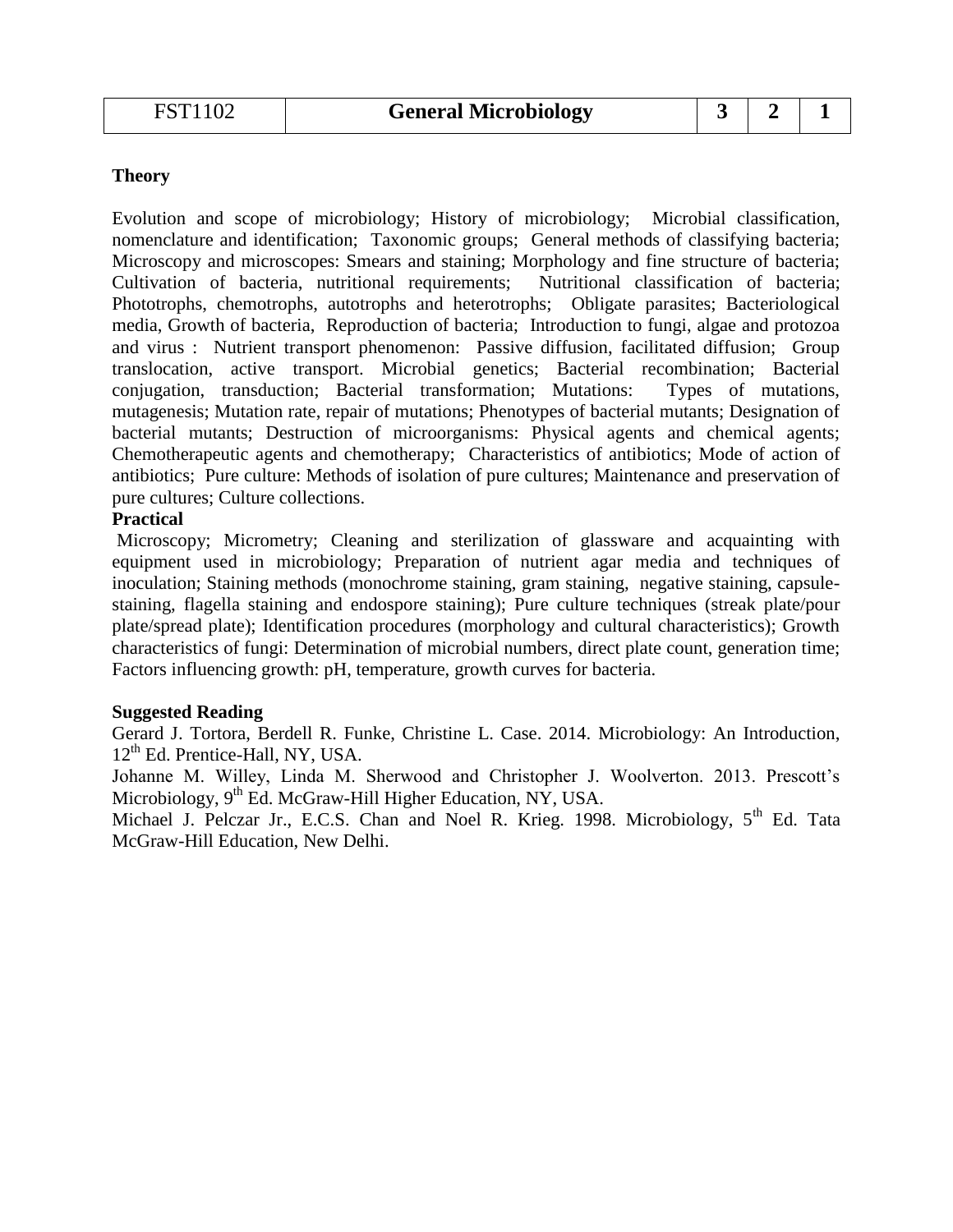Differential calculus: Taylor's and Maclaurin's expansions, indeterminate form; Curvature, asymptotes, tracing of curves, function of two or more independent variables, partial differentiation, homogeneous functions and Euler's theorem, composite functions, total derivatives, derivative of an implicit function, change of variables, Jacobians, error evaluation, maxima and minima; Integral calculus: Reduction formulae, rectification of standard curves, volumes and surfaces of revolution of curves, double and triple integrals, change of order of integration, gamma and beta functions, application of double and triple integrals to find area and volume; Ordinary differential equations: Exact and Bernoulli's differential equations, equations reducible to exact form by integrating factors, equations of first order and higher degree, Clairaut's equation, differential equations of higher orders, methods of finding complementary functions and particular integrals, method of variation of parameters, Cauchy's and Legendre's linear equations, simultaneous linear differential equations with constant coefficients, series solution techniques, Bessel's and Legendre's differential equations; Vector calculus: Differentiation of vectors, scalar and vector point functions, vector differential operator Del, Gradient of a scalar point function, Divergence and Curl of a vector point function and their physical interpretations, identities involving Del, second order differential operator; Line, surface and volume integrals, Stoke's, divergence and Green's theorems.

#### **Suggested Reading**

B.S. Grewal. 2004. Higher Engineering Mathematics. Khanna Publishers Delhi. Shanti Narayan. 2004. Differential Calculus. S. Chand and Co. Ltd., New Delhi. Shanti Narayan. 2004. Integral Calculus. S. Chand and Co. Ltd. New Delhi. Shanti Narayan. 2004. A Textbook of Vector Calculus. S. Chand and Co. Ltd. New Delhi.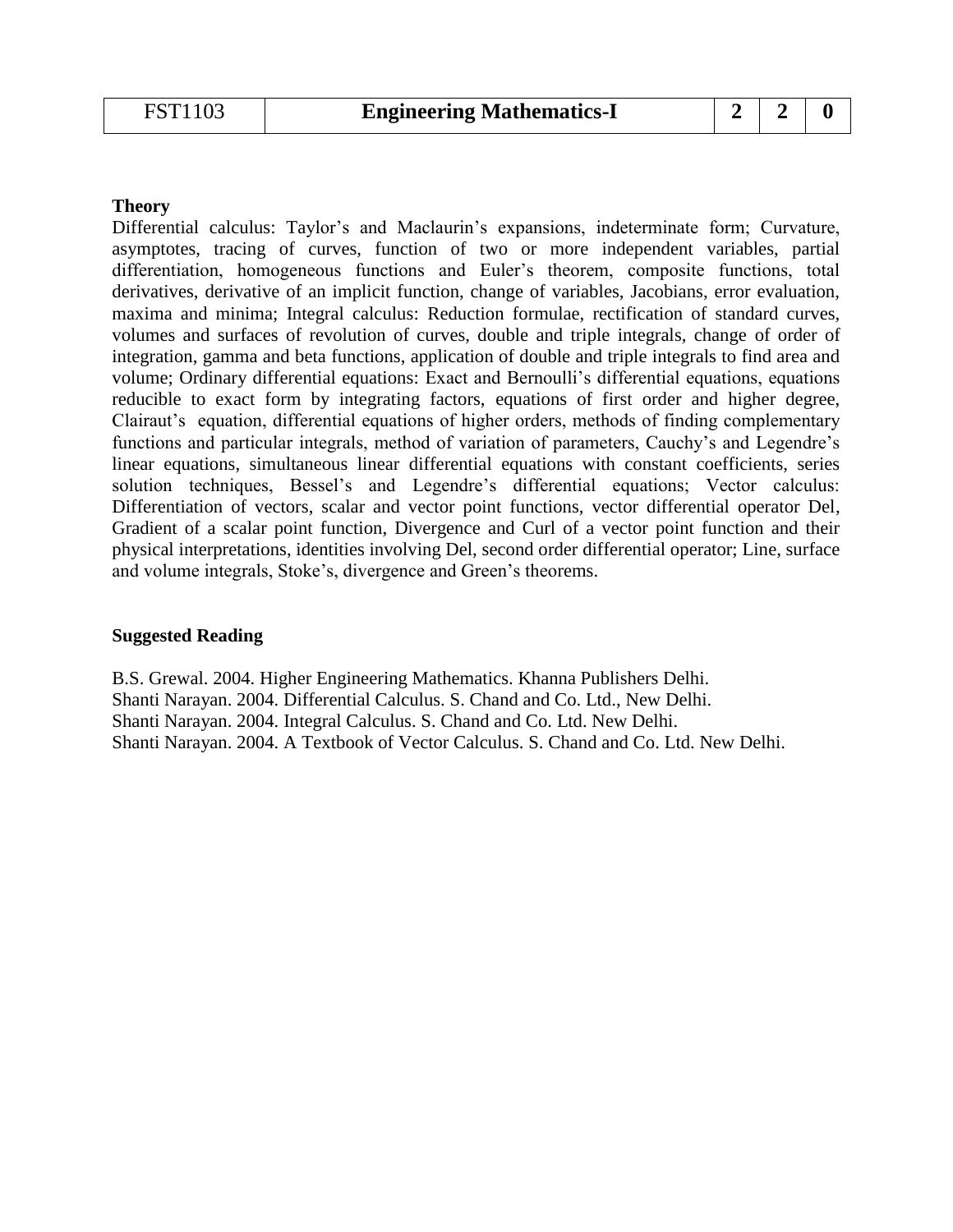First and third angle methods of projection; Preparation of working drawing from models and isometric views; Drawing of missing views; Different methods of dimensioning; Concept of sectioning; Revolved and oblique section; Sectional drawing of simple machine parts; Types of rivet heads and riveted joints; Processes for producing leak proof joints. Symbols for different types of welded joints; Nomenclature, thread profiles, multi-start threads, left and right hand thread; Square headed and hexagonal nuts and bolts; Conventional representation of threads; Different types of lock nuts, studs, machine screws, cap screws and wood screws; Foundation bolts; Design process, application of computers for design, definition of CAD, benefits of CAD, CAD system components; Computer hardware for CAD.

#### **Practical**

Introduction of drawing scales; Principles of orthographic projections; References planes; Points and lines in space and traces of lines and planes; Auxiliary planes and true shapes of oblique plain surface; True length and inclination of lines; Projections of solids: Change of position method, alteration of ground lines; Section of solids and interpenetration of solid-surfaces; Development of surfaces of geometrical solids; Isometric projection of geometrical solids; Preparation of manual drawings with dimensions from models and isometric drawings of objects and machine components; Preparation of sectional drawings of simple machine parts; Drawing of riveted joints and thread fasteners; Demonstration on computer graphics and computer aided drafting use of standard software; Sectional drawings of engineering machines; Computer graphics for food engineering applications; Interpretation of sectional views of food equipment and components; Practice in the use of basic and drawing commands on AutoCAD; Generating simple 2-D drawings with dimensioning using AutoCAD; Small Projects using CAD/CAM.

#### **Suggested Reading**

Ibrahim Zeid. 2004. Mastering CAD/CAM. McGraw-Hill Book Co., NY, USA. Kunwoo Lee. 1999. Principles of CAD/CAM/CAE Systems. Prentice-Hall, USA. N.D. Bhat and V.M. Panchal. 1995. Machine Drawing. Charotar Publishing House, Anand. N.D. Bhat. 1995. Elementary Engineering Drawing. Charotar Publishing House, Anand.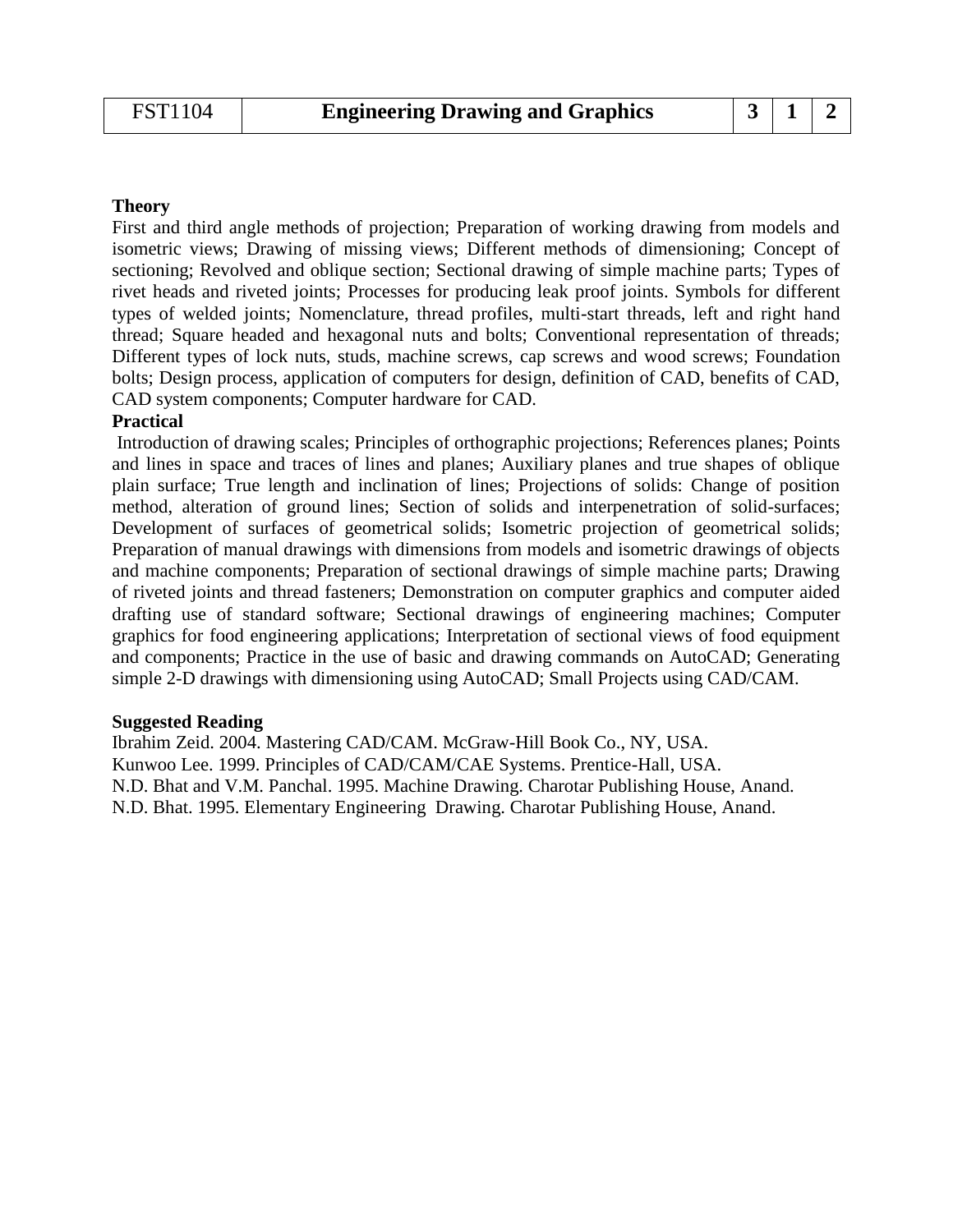AC Fundamentals: Definitions of cycle, frequency, time period, amplitude, Peak value, RMS value, Average value, Electro motive force, reluctance etc, laws of magnetic circuits, Phase relations and vector representation, AC through resistance, inductance and capacitance, A.C. series and parallel circuits, Simple R-L, R-C and R-L-C circuits, 3 Phase Systems: Star and Delta connections, Relationship between line and phase voltages and currents in Star and Delta connections, various methods of single and three phase power measurement. Transformer : Principle of working, construction of single phase transformer, emf equation, Phasor diagrams, Ideal transformer, transformer on no load, Transformer under load, Equivalent circuits, Transformer losses, efficiency, Regulation, Open and short circuit test. Single phase induction motor: double field revolving theory, equivalent circuit, characteristics, phase split, shaded pole motors. Poly-phase induction motor: Construction, operation, equivalent circuit, phasor diagram, effect of rotor resistance, torque equation, starting and speed control methods, D.C. Machine (generator and motor): Types, Construction and Operation, EMF equation, armature reaction, commutation of D.C. generator and their characteristics, D.C. Motors, their starting, speed controls and characteristics. Electric Power Economics, Maximum demand charge, Load factor, power factor and power factor improvement, Measuring Equipment's: Classification, Characteristics of different electrical measuring systems and equipment's, Electrical Wiring, system of wiring, domestic wiring installation, industrial electrification, protection devices, Earthing, use of Multimeter, Circuit protection devices, fuses, MCB, ELCB & relays.

**Practical**

Study of voltage resonance in L.C.R. circuits at constant frequency: (a) Star connection study of voltage and current relation. (b) Delta connection study of voltage and current relation. Measurement of Power in 3 phase circuit by wattmeter and energy meter: (a) for balanced loads, (b) for unbalanced loads. Polarity test, no-load test, efficiency and regulation test of single-phase transformer, Starting of induction motors by; (a) D.O.L. (b) Manual star delta (c) Automatic star delta starts. Starting of slip ring induction motors by normal and automatic rotor resistance starters. Test on 3 phase induction motor- determination of efficiency, line current, speed slip and power factor at various outputs. Determination of relation between the induced armature voltage and speed of separately excited D.C. generator.Magnetization characteristics of D.C. generator. Study the starter connection and starting reversing and adjusting speed of a D.C. motor.Problems on Industrial Electrification. Study of various circuit protection devices. Study of various measuring instruments.

#### **Suggested Reading**

B.L. Theraja and A.K. Theraja. 2005. A Textbook of Electrical Technology, Vol. II. S. Chand & Company Ltd., New Delhi.

Vincent Del Toro. 2000. Electrical Engineering Fundamentals. Prentice-Hall India Private Ltd., New Delhi.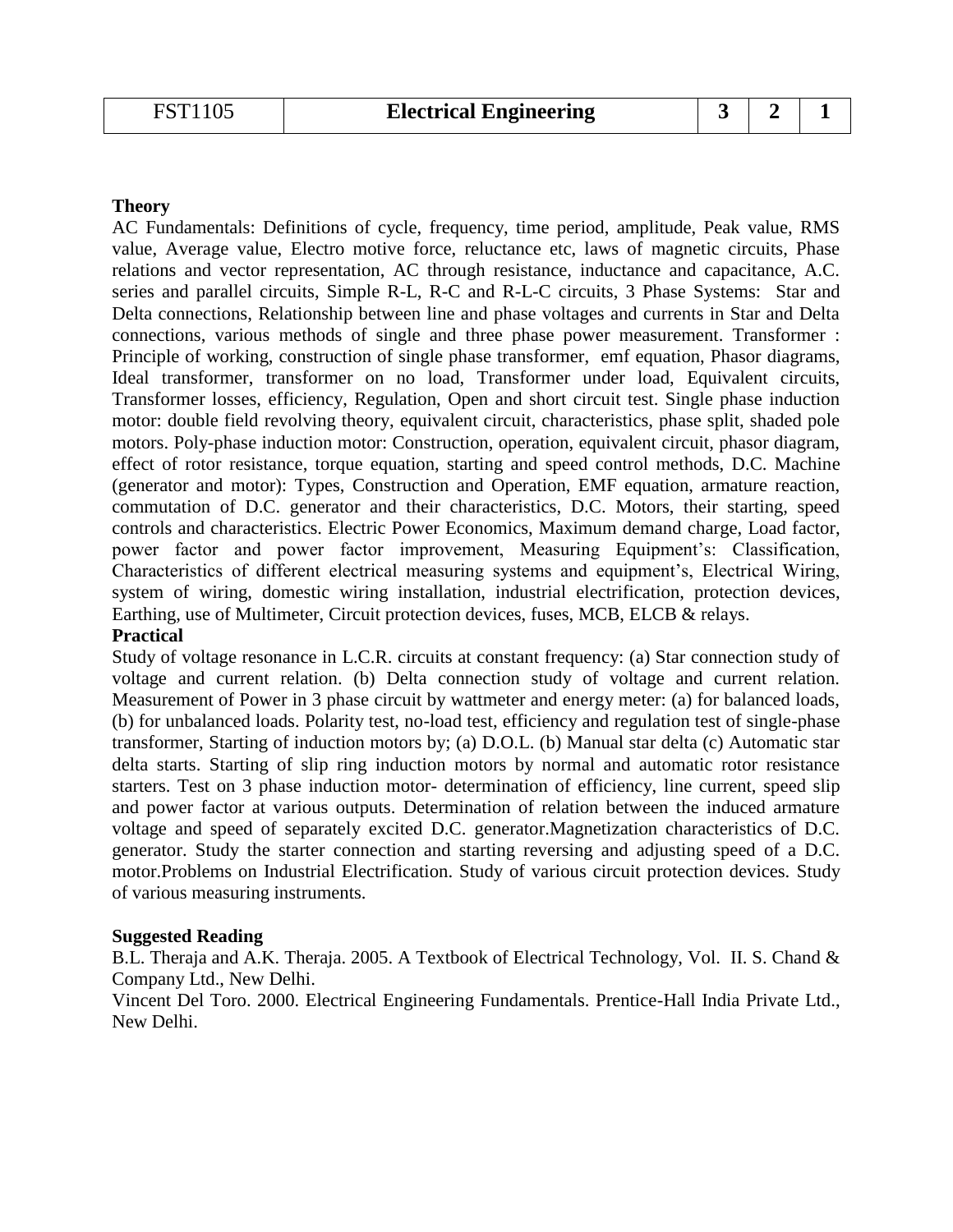Introduction to basic materials: Ferrous and non-ferrous materials and important engineering materials such as timber, abrasive materials, silica, ceramics, glasses, graphite, diamond, plastic polymers and composite materials, their properties and applications; Safety measures in workshop; Indian Factory Acts on safety; Measuring and Gauging: Basic measuring instruments and gauges; Heat treatment processes: Introduction to hardening, tempering, annealing, normalizing, etc.; Welding: Introduction, types of welding, types of electrodes, types of flames, types of welding joints, edge preparation, welding techniques and equipments; Gas welding and gas cutting, arc welding; Introduction to soldering and brazing and their uses; Estimation of welding and soldering cost; Smithying and forging: Introduction to different tools and their uses; Different forging operations, defects of forging; Brief ideas about power hacksaw, etc.; Carpentry: Introduction to various carpentry tools and materials; Type of woods and their characteristics, brief ideas about band saw, wooden lathe circular saw, wood planner, etc.; Machinery: Introduction to various workshop machines (1) Lathe, (2) Milling machine, (3) Shaper and planner, (4) Drilling and boring machine, (5) Grinder and (6) CNC machines; Length of cut, feed, depth of cut, RPM, cutting speed, time, time allowances; Estimation of machining time for different lathe operations; Estimation of machining time for casting, shaping, slotting and planning operations, work holding and tool holding devices; Sheet-metal: Introduction, different operations, sheet metal joints; Allowances for sheet metal, operations and joints, estimate of cost.

#### **Practical**

Identification of different materials of manufacture; Demonstration of different measuring instruments and measurement technique; Identification of various hand tools; Demonstration of various power tools and machine tools; Simple exercises in filing, fitting, chipping, hack sawing, chiseling, tapping, etc.; Introduction to welding machine, processes, tools, their use and precautions; Simple exercises on arc welding; Simple exercises in gas welding; Demonstration of various casting processes and equipments, tools and their use; Exercises on mould making using one piece pattern and two piece pattern; Demonstration of mould making using sweep pattern and match plate pattern; Simple exercises on turning: Step turning, taper turning, drilling and threading; Introduction to shaper and planner machine and preparations of various jobs on them; Introduction to drilling machines and preparation of a related jobs; Demonstration of other important operations and preparation of additional jobs.

#### **Suggested Reading**

B.S. Raghuwamsi. 1996. A Course in Workshop Technology, Vols. I and II.DhanpetRai& Sons, New Delhi.

W.A.J. Chapman. 1989. Workshop Technology, Parts I and II. Arnold Publishers (India) Pvt. Ltd., New Delhi.

S.K. HazraChoudari and S.K. Bose. 1982. Elements of Workshop Technology, Vols. I and II. Media Promoters and Publishers Pvt. Ltd., Mumbai.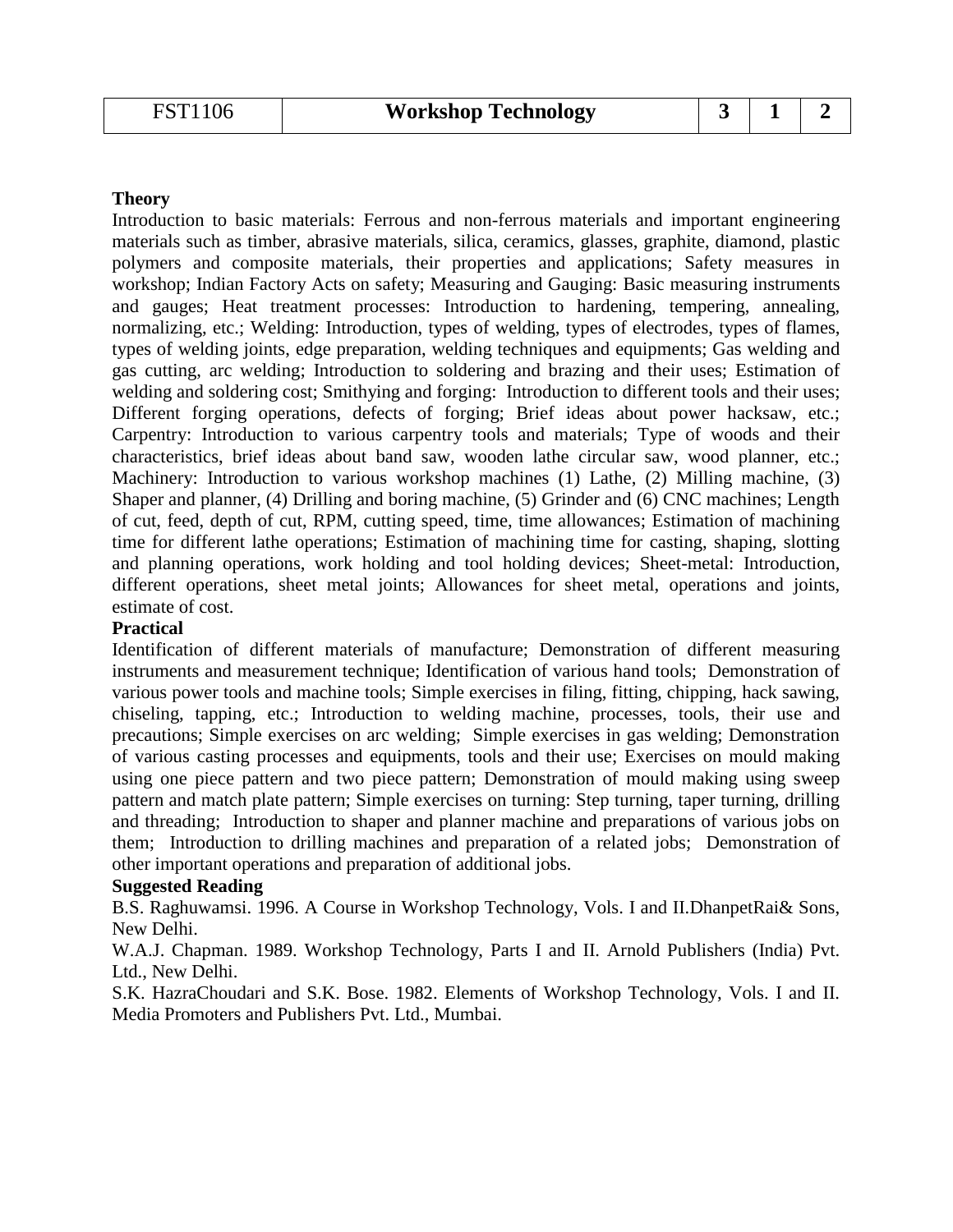Classification of crops; Effect of different weather parameters on crop growth and development; Principles of tillage; Soil-water-plant relationship, crop rotation, cropping systems, relay cropping and mixed cropping; Crop production technology for major cereal crops viz., paddy, wheat, maize, pearl millet, sorghum, etc.; Major varieties, sowing time, method of sowing, spacing, inter-culturing, fertilizer and water requirement, time of harvest, maturity index, yield potential, cost of cultivation, income from production, etc.; Crop production technology for major oilseed crops viz., groundnut, sesame, rapeseed, mustard, castor, etc.: Major varieties, sowing time, method of sowing, spacing, inter-culturing, fertilizer and water requirement, time of harvest, maturity index, yield potential, cost of cultivation, income from production, etc.; Crop production technology for major pulse crops viz., pigeon pea, cowpea, gram, green gram, black gram, etc.: Major varieties, sowing time, method of sowing, spacing, inter-culturing, fertilizer and water requirement, time of harvest, maturity index, yield potential, cost of cultivation, income from production, etc.; Crop production technology for major spices and cash crops viz., cumin, coriander, funnel, ginger, garlic, sugarcane, etc.: Major varieties, sowing time, method of sowing, spacing, inter-culturing, fertilizer and water requirement, time of harvest, maturity index, yield potential, cost of cultivation, income from production, etc.; Horticulture: Scope of horticultural crops. Soil and climatic requirements for fruits and vegetables, nursery raising and management; Crop production technology for major fruit crops viz., mango, banana, sapota, aonla, pomegranate, guava, etc.: Major varieties, time of transplanting, spacing, inter-culturing, fertilizer and water requirement, time and method of harvest, maturity index, yield potential, cost of cultivation, income from production, etc.; Crop production technology for major vegetable crops viz., potato, onion, tomato, chilli and other green and leafy vegetables: Major varieties, sowing time, method of sowing, spacing, inter-culturing, fertilizer and water requirement, time of harvest, maturity index, yield potential, cost of cultivation, income from production, etc.

#### **Practical**

Examination of soil profile in the field; Introduction to different equipments utilized in a weather observatory; Identification of seed of different agricultural crops and their varieties; Study of seed viability and germination test; Identification of different weeds and methods of their control; Use of different inter-culturing equipments; Study of water requirement of different crops; Fertilizer application methods and equipments; Judging maturity time for harvesting of crop; Identification and description of important fruit and vegetable crops; Preparation of nursery; Study of different garden tools; Practices of pruning and training in some important fruit crops.

#### **Suggested Reading**

S. Prasad and U. Kumar. 2010. Principles of Horticulture. Agrobios, New Delhi.

T. Yellamanda Reddy and G.H. Shankar Reddy. 1995. Principles of Agronomy. Kalyani Publishers, Ludhiana.

S.S. Singh. Principles and Practices of Agronomy. 1985. Kalyani Publishers, Ludhiana.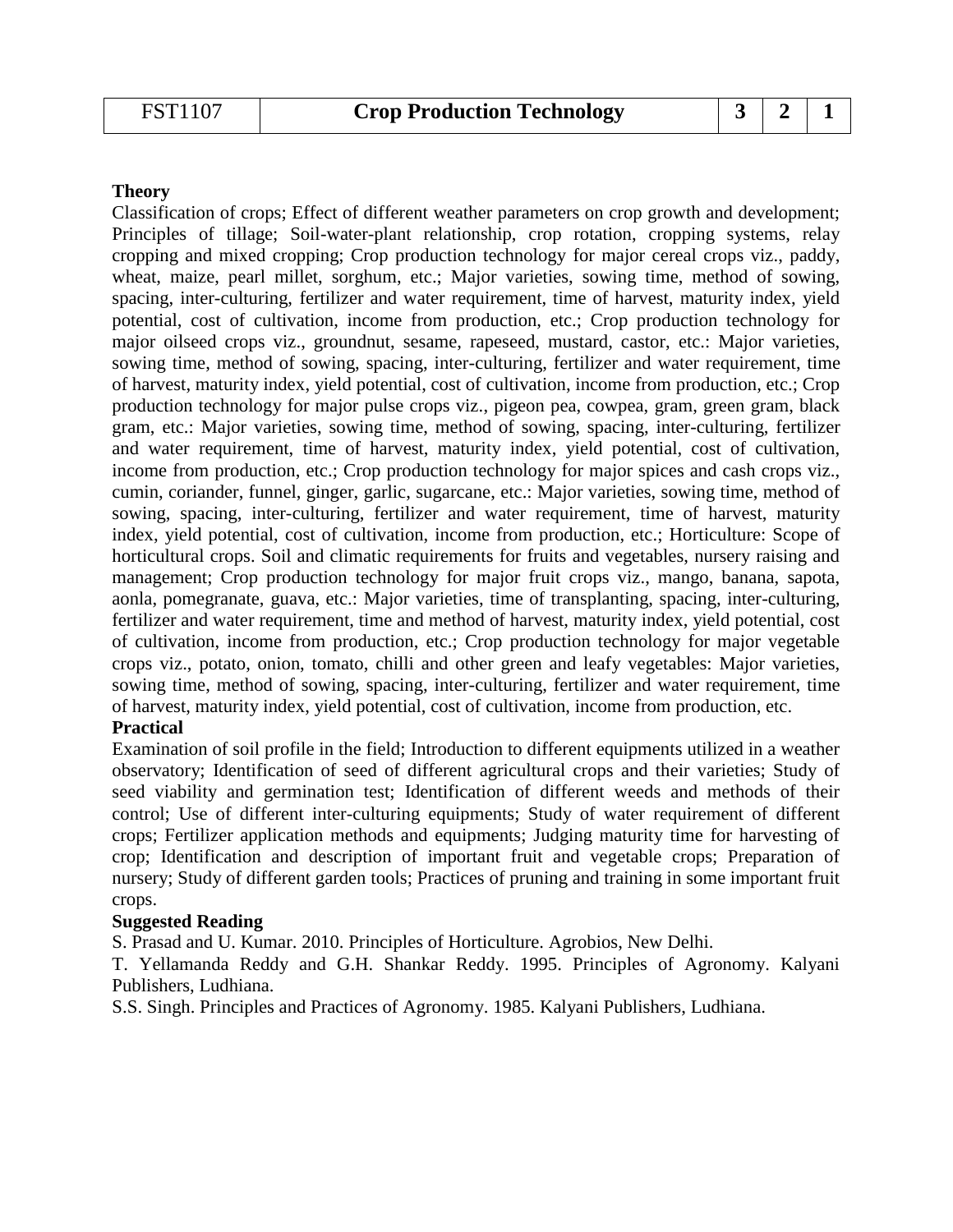### FST1108 **Environmental Sciences and Disaster Management 2 1 1**

#### **Theory**

Environment, ecology and ecosystem: Definition and inter‐relationships amongst and between them, components of environment, relationship between different components; Man-environment relationship; Impact of technology on the environment; Environmental degradation;

Ecology and ecosystems: Introduction; Ecology: Objectives and classification, concepts of an ecosystem structure and function of ecosystem; Components of ecosystem: Producers, consumers, decomposers; Bio‐geo‐chemical cycles: Hydrological cycle, carbon cycle, oxygen cycle, nitrogen cycle, sulfur cycle; Energy flow in co-system; Food chains: Grazing, detritus, food webs; Ecological pyramids; Major ecosystems: Forest ecosystem, Grassland ecosystem, desert ecosystem, aquatic ecosystem, estuarine ecosystem; Population and natural resources: Development of habitation patterns and environmental factors governing human settlement; Population and pollution, reasons for overpopulation, population growth, demographic projections and population structures, production of food; Renewable and non‐renewable resources: Renewable resources, non-renewable resources, destruction versus conservation; Water resources: Water resources, Indian scenario; Water sources: Surface and ground water sources, uses and overuses of water resources, problems due to overexploitation of water resources; Forest resources: Indian scenario; Importance of forests ‐ ecologically and economically, uses of forest products, forest types; Deforestations: Causes and effects, forest degradation in India; Energy resources: Indian scenario, conventional energy sources and its problems; Non-conventional energy sources: Advantages and its limitations, problems due to overexploitation of energy resources. Environmental pollution - Water pollution: Introduction, water quality standards, sources of water pollution, classification of water pollutants, effects of water pollutants, eutrophication; Air pollution: Composition of air, structure of atmosphere, ambient air quality standards, classification of air pollutants, sources of common air pollutants like SPM,  $SO_2$ ,  $NO_x$ , natural and anthropogenic sources, effects of common air pollutants; Land and noise pollution: Introduction, lithosphere, land uses, causes of land degradation, sources of noise pollution, effects of noise pollution; Radioactive pollution; Food processing industry waste and its management; Management of urban waste water; Recycling of organic waste; Recycling of factory effluent; Control of environmental pollution through law; Composting of biological waste; Sewage, uses of water disposal effluent treatment; Current environmental global issues: Global warming and green houses effects, acid rain, depletion of ozone layer.

#### **Practical**

Environment and its analysis; Water quality parameters; Collection of sample for pollution study; Determination of pH/acidity/alkalinity from sample; Estimation of dissolved oxygen; Estimation of BOD; Estimation of COD; Estimation of nitrates; Estimation of phosphates; Estimation of pollutant elements; Estimation of heavy/toxic elements; Estimation of lead /mercury; Visit to industrial sewage disposal unit.

#### **Suggested Reading**

Gilbert M. Masters and Wendell P. Ela. 2013. Introduction to Environmental Engineering and Science. Pearson Education Limited, NY, USA.

Suresh K. Dhameja. 2009. Environmental Engineering and Management. S. K. Kataria& Sons, New Delhi.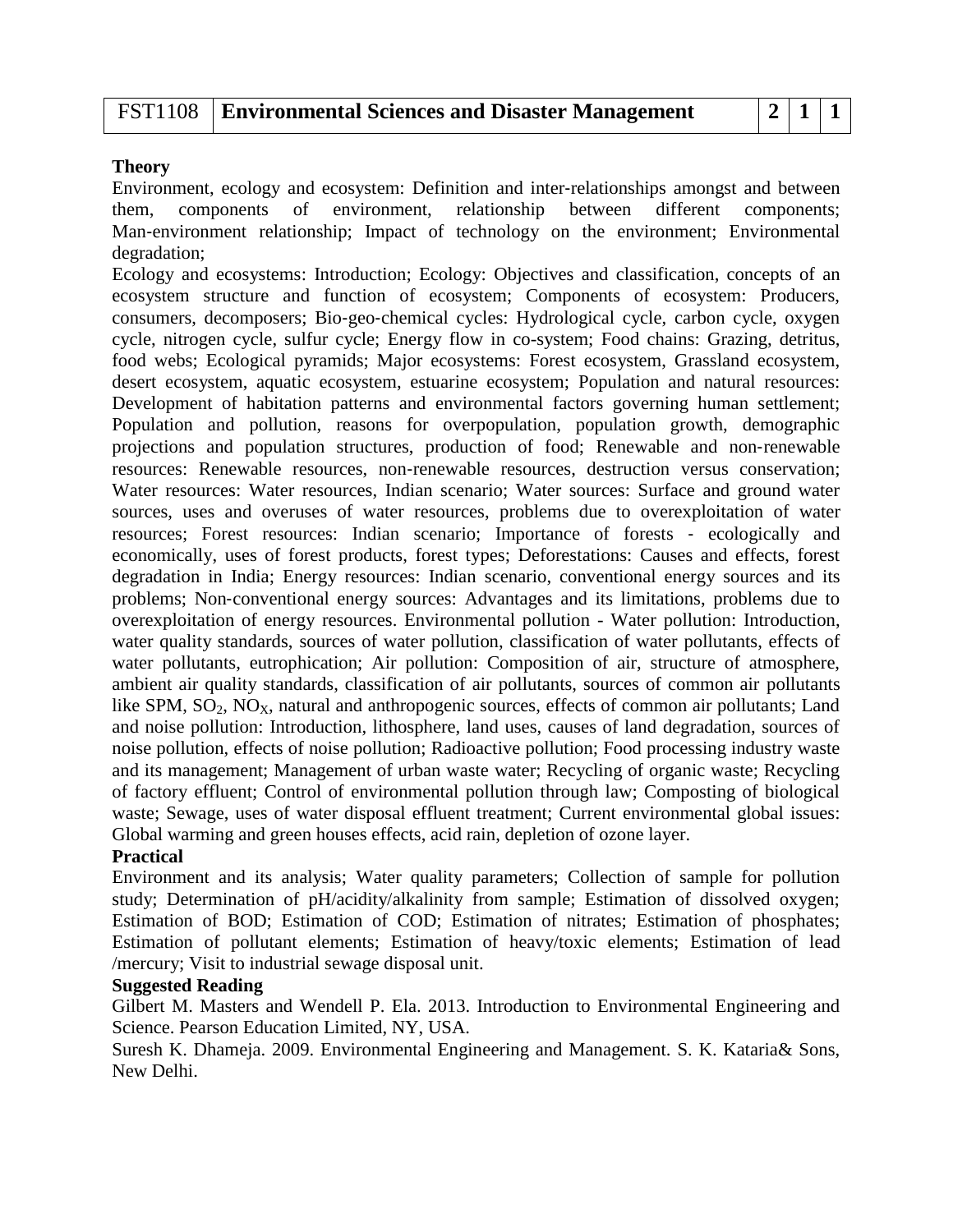Bernard J. Nebel and Richard T. Wright.1993.Environmental Science: The Way the World Works. Prentice-Hall Professional, New Delhi.

| mm1<br>109<br>j | <b>Non-Credit Courses</b> | - | o |  |  |
|-----------------|---------------------------|---|---|--|--|
|-----------------|---------------------------|---|---|--|--|

### **1. Physical Education**

#### **Practical**

Introduction to physical education: Definition, scientific machine principles, objectives, scope, history, development and importance; Physical training and health; Fartlek training and circuit training; Body mechanism and body type: Kretchmark's and Sheldon's classification; Theories of learning; Exercises for good posture; Exercises to develop physical fitness, growth, flexibility components, speed, strength, endurance, power, flexibility, agility, coordination and balance; Test and measurement in physical education: Physical fitness test, motor fitness test, ability test, cardiovascular efficiency test and physical fitness index; Calisthenics, weight training, aerobic and anaerobic exercises; Circuit training, interval training, far trek training, pressure training and resistance training; Importance of *Asanas*, free hand exercises and yoga; Recreation: Definition, agencies promoting recreation, camping and re-recreation; Governance of sports in India; Organization of tournaments; National and international events; Drawing of fixtures; Rules and regulations; Coaching and fundamentals of skill development of major games, coaching and tactic development of athletic events.

### **2. NSS**

#### **Practical**

Orientation of students towards national problems; Study of the philosophy of N.S.S., fundamental rights, directive principles of state policy, socio-economic structure of Indian society, population and five year plans; Functional literacy: Non-formal education of rural youth, eradication of social evil, awareness programmes, consumer awareness, highlights of the Consumer Act, environment enrichment and conservation, health, family welfare and nutrition; Right to information act.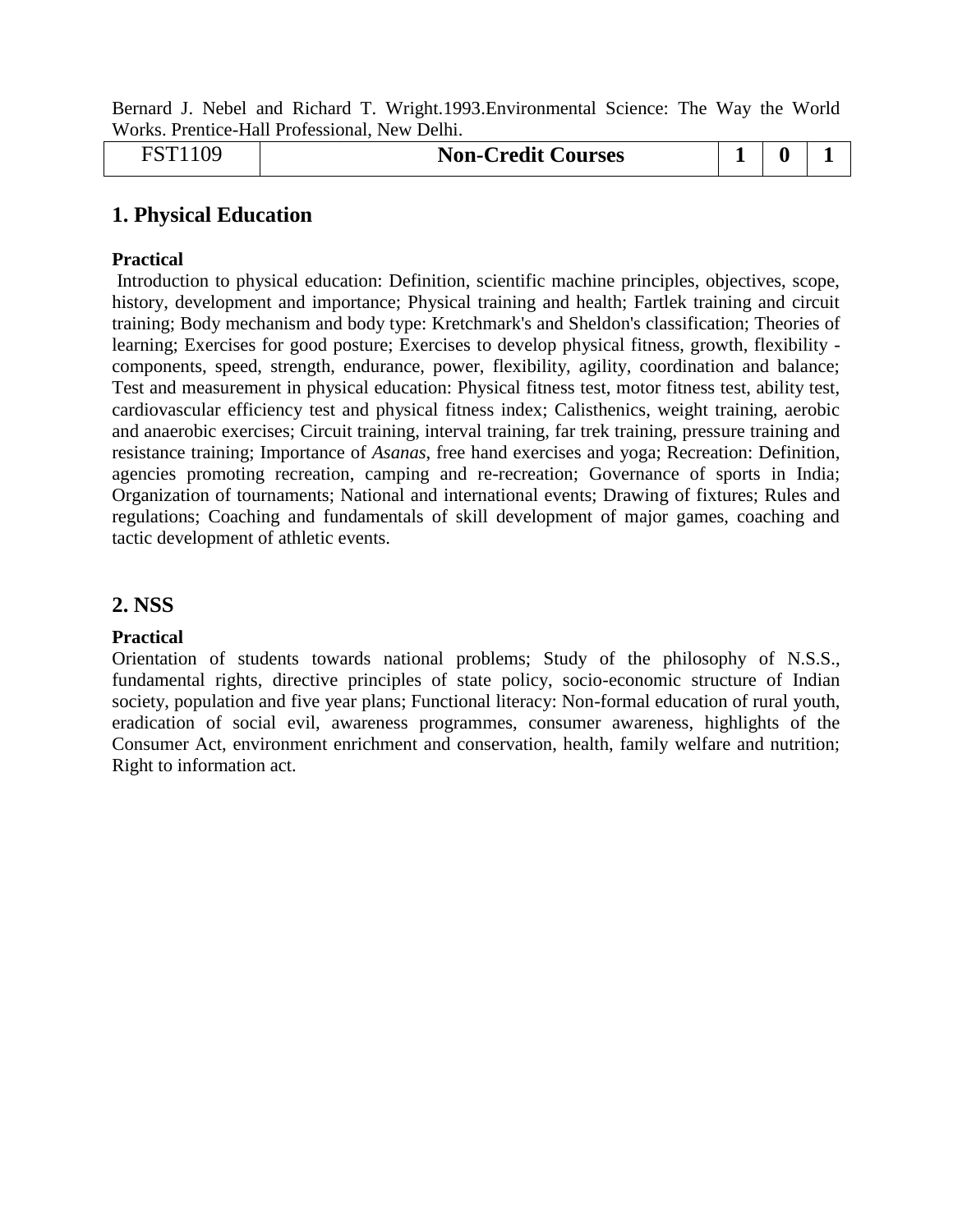## **KERALA UNIVERSITY OF FISHERIES & OCEAN STUDIES (KUFOS)**

കേരള ഫിഷറീസ്-സമുദ്രപഠന സർവ്വകലാശാല



# Syllabus B.Tech Food Technology

# **Semester 2**

School of Ocean Engineering and Underwater Technology **PANANGAD P.O., KOCHI 682 506, KERALA, INDIA** 0484- 2700598; **Fax**: 0484-2700337; **w***ebsit***e**: [www.kufos.ac.in](http://www.kufos.ac.in/)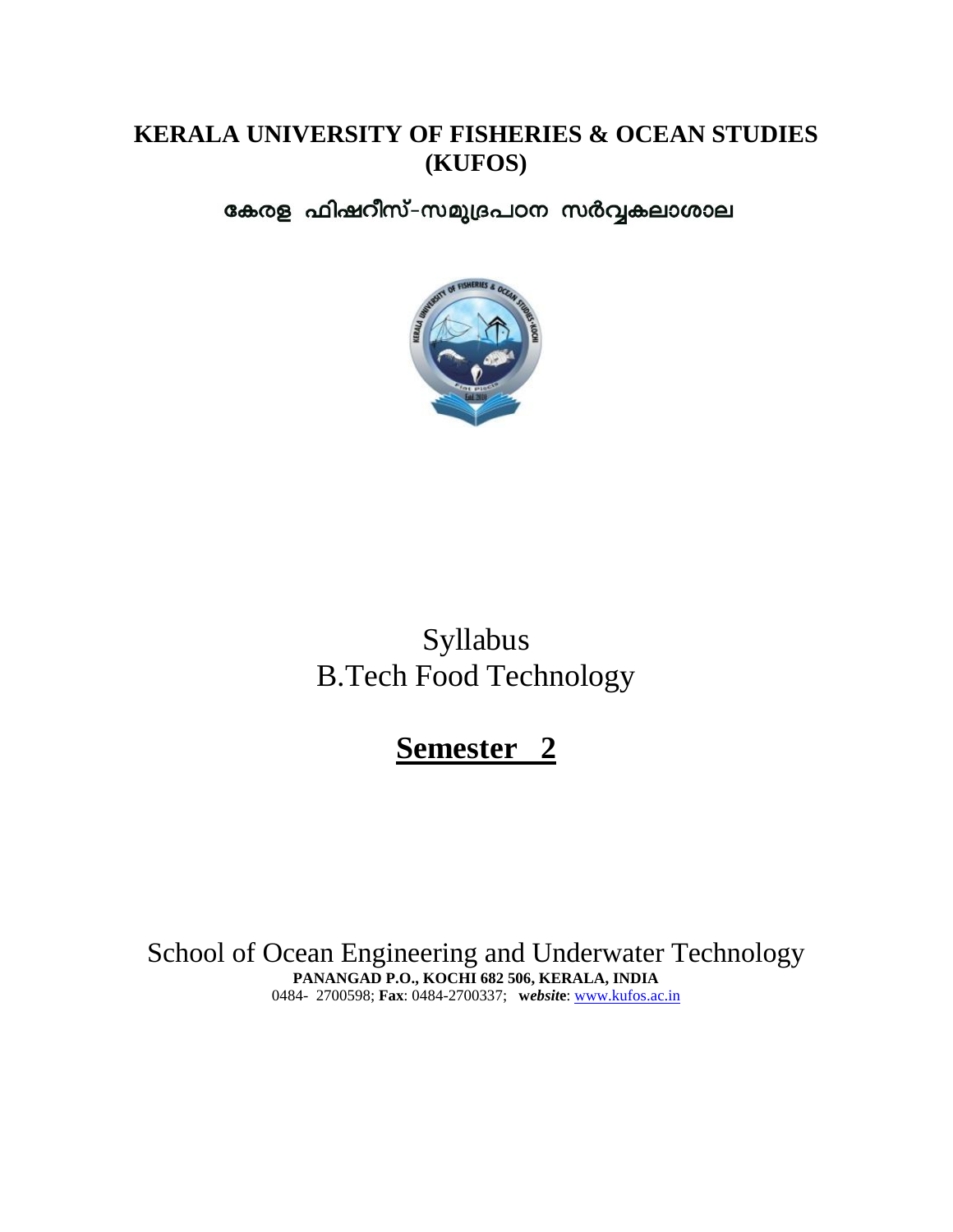| FST1201 | <b>Food Chemistry of Macronutrients</b> |  |  |
|---------|-----------------------------------------|--|--|
|         |                                         |  |  |

Nature Scope and development of food chemistry; Moisture in foods, role and type of water in foods, functional properties of water, water activity and sorption isotherm, molecular mobility and foods stability; Dispersed systems of foods: Physicochemical aspects of food dispersion system (Sol, gel, foam, emulations); Rheology of diphase systems; Carbohydrates: Changes of carbohydrates on cooking, modification of carbohydrates, dietary fibres and carbohydrates digestibility; Enzymatic and chemical reactions of carbohydrates; Proteins in foods: Processing induced, physical, chemical and nutritional changes in protein, chemical and enzymatic modification of protein; Lipids in foods: Role and use of lipids/fat, crystallization and consistency, chemical aspects of lipids, lipolysis, auto-oxidation, thermal decomposition, chemistry of frying technology of fat and oil; Oil processing: Refining, hydrogenations, inter esterification, safety use of oils and fats in food formulation; Enzymatic and chemical reactions of fats; Rancidity and its types, detection techniques chemical aspects of lipids, antioxidants;.

#### **Practical**

Determination of moisture content of foods using different methods; Studies of sorption isotherms of different foods; Swelling and solubility characteristics of starches; Rheological properties of food systems; Determination of crude proteins by micro-Kjeldhal method; Determination of essential amino acids i.e. lysine, tryptophan, methionine, etc.; Isolation of egg and milk protein; Preparation of protein isolate and concentrate of proteins; Determination of acid value, saponification value and iodine number of fat/oil; Assay of amylases, papain and lipases.

#### **Suggested Reading**

John W. Brady. 2013. Introductory Food Chemistry. Comstock Publishing Associates, Cornell University Press, Ithaca, USA.

H.-D. Belitz, W. Grosch and P. Schieberle. 2009. Food Chemisry, 4<sup>th</sup> Ed. Springer-Verlag Berlin Heidelberg.

Owen R, Fennema. 1996. Food Chemistry, 3rd Ed. Marcel Dekker, Inc., New York, USA.

Lillian Hoagland Meyer. 1974. Food Chemistry. The AVI Publishing Co Inc., Connecticut, MA, USA.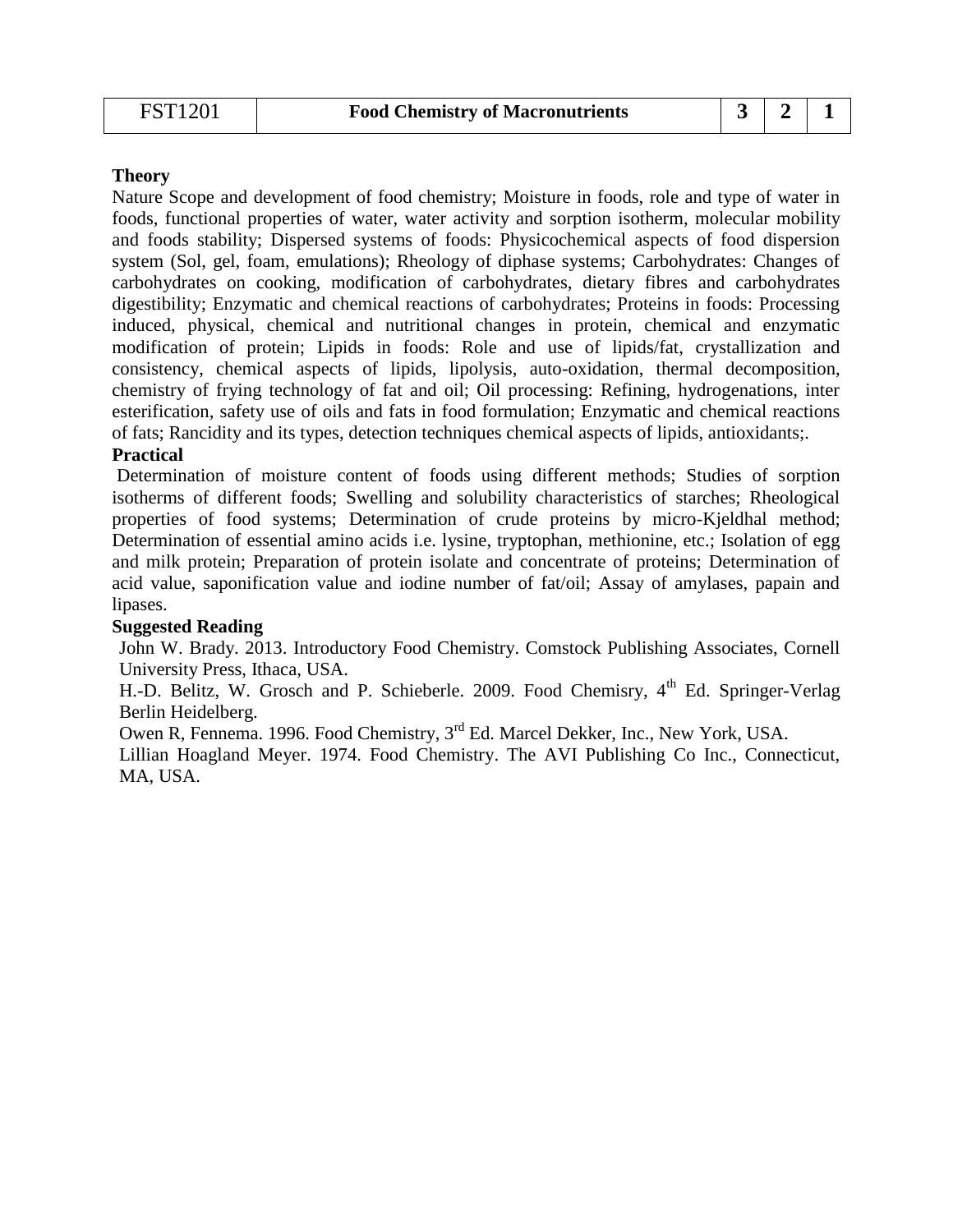| 20T1202 | <b>Food Microbiology</b> |  |  |
|---------|--------------------------|--|--|
|         |                          |  |  |

Importance and significance of microbes in food science; Microbial spoilage of foods Factors affecting kinds, numbers, growth and survival of microorganisms in foods; Intrinsic factors; pH,, water activity, nutrients etc., Extrinsic factors: Relative humidity, temperature, gaseous atmosphere; Chemical changes caused by microorganisms: Changes in nitrogenous organic compounds, non-nitrogenous organic compounds, organic acids, other compounds, lipids, pectic substances; Contamination of foods; Sources of contamination, Genera of bacteria, Maintenance of anaerobic conditions; Asepsis, removal of microorganisms; Intermediate moisture foods; Microbiology of milk and milk products; Microbiology of fruits and vegetables, Microbiology of cereal and cereal products, Microbiology of meat and meat products, Microbiology of fish and other sea foods; Microbiology of poultry and eggs: Microbiology of sugar and sugar products; Microbiology of salts and spices, Microbiology of canned foods, Shelf life: Calculation of shelf lif, Shelf life requirements, deteriorative reactions, accelerated testing; Simulations of product: Package environment interaction, shelf life simulation for moisture, oxygen, and light sensitive products; Food borne intoxications and infections types of food involved, toxicity and symptoms, chemical properties, environmental conditions; Food borne viruses: Polio, hepatitis A & E, noroviruses, rota viruses, prion diseases, types of food involved, toxicity and symptoms, chemical properties, environmental conditions.

#### **Practical**

Isolation of bacteria and molds from foods; Microbial examination of cereal and cereal products: Identification, isolation and confirmation; Microbial examination of vegetable and fruits: Identification, isolation and confirmation; Microbial examination of meat and meat products: Identification, isolation and confirmation; Microbial examination of fish and other sea foods: Identification, isolation and confirmation; Microbial examination of eggs and poultry: Identification, isolation and confirmation; Microbial examination of milk and milk products: Identification, isolation and confirmation; Microbial examination of sugar, salts and spices: Microbial examination of canned products: Identification, isolation and confirmation; Determination and enumeration of pathogenic and indicator organisms in foods (Coliform/Enterococcus); Thermal death time determination; Detection of Salmonella from food sample; Detection of coliforms from water by MPN method; Detection of *Staphylococcus aureus* from food sample.

#### **Suggested Reading**

Martin R. Adams and Maurice O. Moss. 2008. Food Microbiology, 3<sup>rd</sup> Ed., The Royal Society of Chemistry, Cambridge, UK.

James M. Jay. 2000. Modern Food Microbiology, 6<sup>th</sup> Ed. Aspen Publishers, Inc., Gaithersburg, Maryland, USA.

George J. Banwart. 1989. Basic Food Microbiology, 2<sup>nd</sup> Ed. Chapman & Hall, New York, USA. William C. Frazier and & Dennis C. Westfoff. 1987. Food Microbiology,  $4<sup>th</sup>$  Ed. Tata McGraw-Hill Education, New Delhi.

| EST1202 | <b>Food Thermodynamics</b> |  |  |
|---------|----------------------------|--|--|
|         |                            |  |  |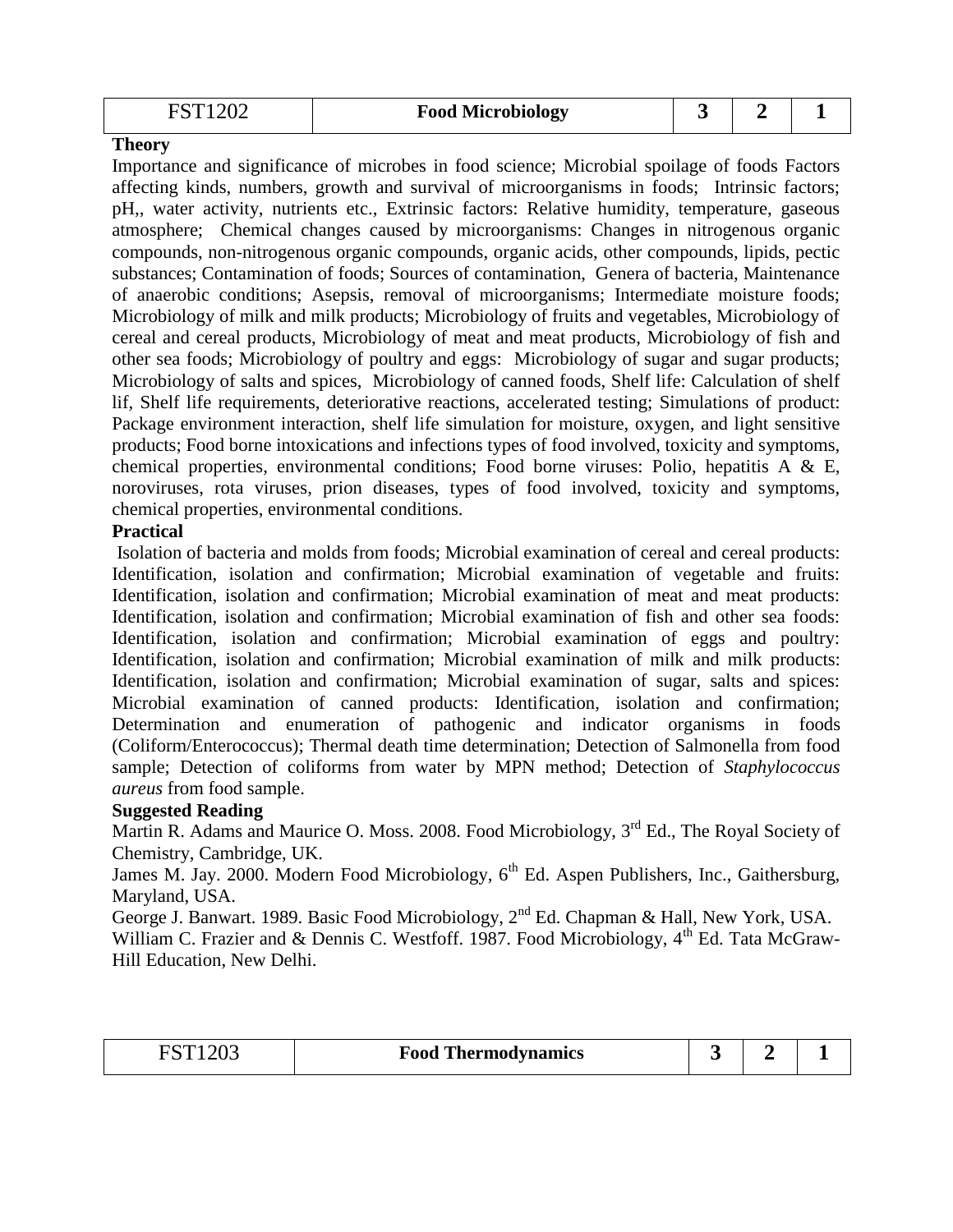Basic concepts: definitions, approaches, thermodynamic systems, thermodynamic properties and equilibrium, state of a system, state diagram, path and process, different modes of work, Zeroth law of thermodynamics, concept of temperature, heat; First law of thermodynamics: Energy, enthalpy, specific heats, applications of first law, steady and unsteady flow analysis; Second law of thermodynamics: Kelvin-Planck and Clausius statements, reversible and irreversible processes, thermodynamic temperature scale, entropy, availability and irreversibility; Properties of Pure Substances: Thermodynamic properties of pure substances in solid, liquid and vapor phases, P-V-T behaviour of simple compressible substances, phase rule; Thermodynamic cycles: Carnot vapor power cycle, ideal Rankine cycle, Rankine Reheat cycle, air standard Otto cycle, air standard Diesel cycle, air-standard Brayton cycle, vapor-compression refrigeration cycle; Psychometry: thermodynamic properties of moist air, perfect gas relationship, absolute humidity, relative humidity, percentage humidity, humid volume, total heat, enthalpy, dry bulb temperature, wet bulb temperature, dew point temperature, adiabatic processes, wet bulb depression, humid heat, specific volume, heating, cooling, dehumidifying, sorption isotherms, three stages of water, phase diagram for water, vapour pressure-temperature curve for water, heat requirement for vaporization, measurement of humidity, Properties of steam: Wet, dry saturated, superheated steam, use of steam tables.

#### **Practical**

Determination of dryness fraction of steam. Determination of state of air using psychometric chart and hygrometer; Use of psychometric chart during drying process/ humidification process; Demonstration of equilibrium sorption isotherms; Use of psychometric chart during drying process/ humidification process; Visit to food plant with steam utilization.

#### **Suggested Reading**

R.K. Rajput. 2007. Engineering Thermodynamics,  $3<sup>rd</sup>$  Ed. Laxmi Publications (P) Ltd., Bangalore.

J.M. Smith, H.C. Van Ness and M.M. Abbott. 2005. Introduction to Chemical Engineering Thermodynamics,  $7<sup>th</sup>$  Ed. McGraw-Hill, Inc., NY, USA.

Warren L. McCabe, Julian Smith, Peter Harriott. 2004. Unit Operations of Chemical Engineering,  $7<sup>th</sup>$  Ed. McGraw-Hill, Inc., NY, USA.

Christie John Geankoplis. 2003. Transport Processes and Separation Process Principles (Includes Unit Operations), 4<sup>th</sup> Ed. Prentice-Hall, NY, USA.

Donald B. Brooker, Fred W. Bakker-Arkema and Carl W. Hall. 1976. Drying Cereal Grains. The AVI Publishing Company, Inc., Connecticut, MA, USA.

| <b>FST1204</b> | <b>Computer Programming and Data Structures</b> | $321$ |  |  |  |
|----------------|-------------------------------------------------|-------|--|--|--|
|----------------|-------------------------------------------------|-------|--|--|--|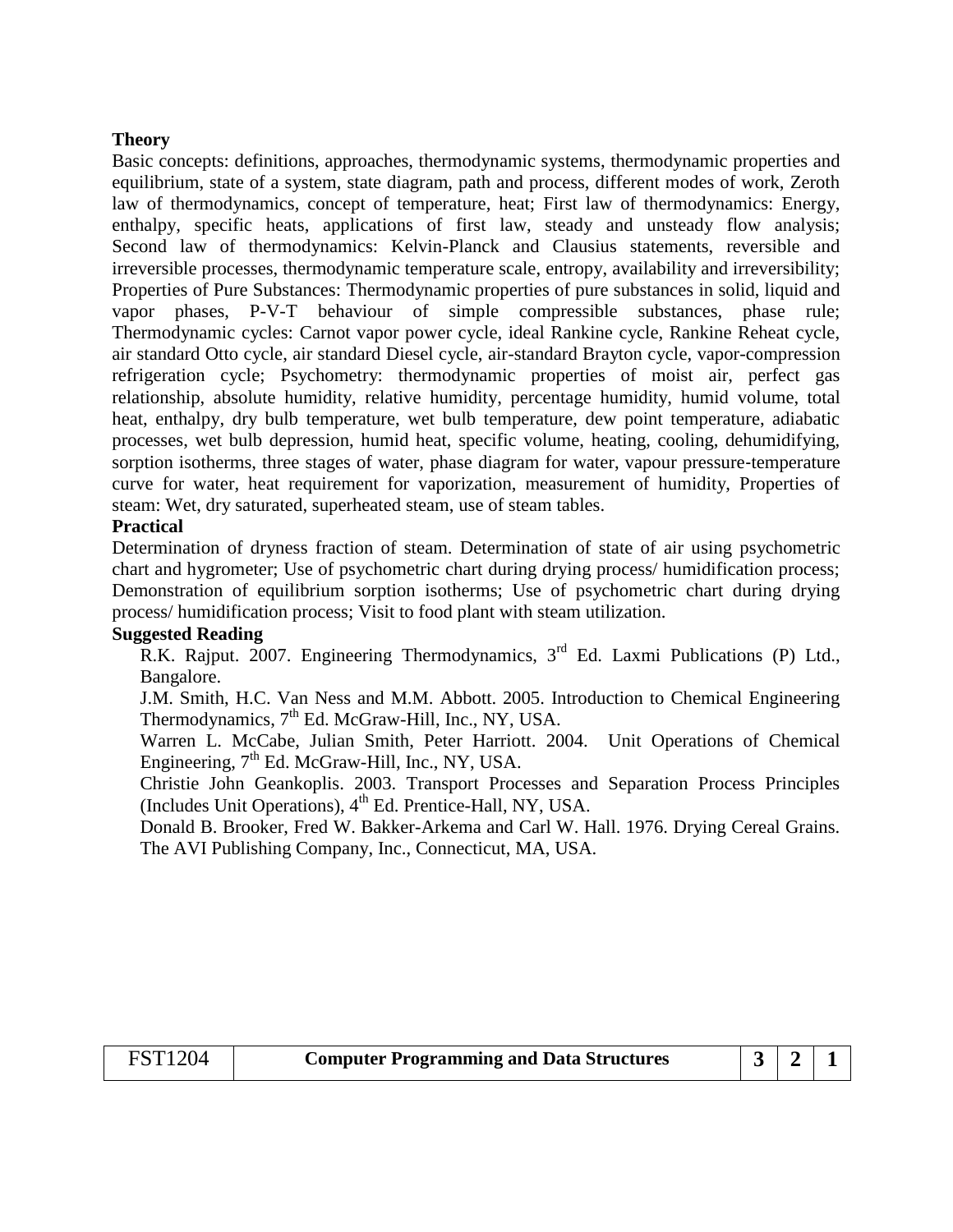Introduction and historical background: Review of computer technology; Processor, memory, secondary storage, display devices and other peripheral devices; Basic computer organization, future trends; Brief review of present-day applications, programming; Introduction to systems software, applications software and programming language; Algorithms and flow‐charts: Input‐processing‐output model of a computer program; Role of the compiler and the integrated development environment; Introduction to C: Structure of a C program, simple data types, declarations, operators and expressions; The assignment statement; Library functions; Control Structures: Conditional and iterative execution of statements; Importance of documentation; Nesting of control structures and the use of indentation to indicate nesting levels; Labels and the "go to" statement; Arrays; Single and multi‐dimensional arrays: Character strings and string functions; Functions: Scope rules; Argument passing by reference and by value; Storage classes; Use of function prototypes; Structures, unions and user-defined types; Operations on files: Concept of standard input and output files; Formatting of data on input and output; Use of include files; Introduction to high level languages; Primary data types and user defined data types, variables, typecasting, operators, building and evaluating expressions, standard library functions, managing input and output, decision making, branching, looping, arrays, user defined functions, passing arguments and returning values, recursion, scope and visibility of a variable, string functions, structures and union, pointers, stacks, push/pop operations, queues, insertion and deletion operations, linked lists.

#### **Practical**

Familiarizing with Turbo C IDE; Building an executable version of C program; Debugging a C program; Developing and executing simple programs; Creating programs using decision making statements such as if, go to and switch; Developing program using loop statements while, do and for; Using nested control structures; Familiarizing with one and two dimensional arrays; Using string functions; Developing structures and union; Creating user defined functions; Using local, global and external variables; Using pointers; Implementing stacks; Implementing push/pop functions; Creating queues; Developing linked lists in C language; Insertion/deletion in data structures.

#### **Suggested Reading**

Mark Allen Weiss. 2014. Data Structures and Algorithm Analysis in C++,  $4^{\text{th}}$  Ed. Pearson Education, Boston, USA.

SvetlinNakov& Co. 2013.Fundamentals of Computer Programming with c#. Sofia, Bulgaria.

F.Balagurusamy. 2008. Object Oriented Programming with C++,  $4<sup>th</sup>$  Ed. Tata McGraw-Hill Publishing Company Limited, New Delhi.

| TOT<br>100F<br>14UJ<br>~ | <b>Fluid Mechanics</b> |  |  |  |
|--------------------------|------------------------|--|--|--|
|--------------------------|------------------------|--|--|--|

#### **Theory**

Units and dimensions; Properties of fluids; Static pressure of liquids: Hydraulic pressure, absolute and gauge pressure, pressure head of a liquid; Pressure on vertical rectangular surfaces;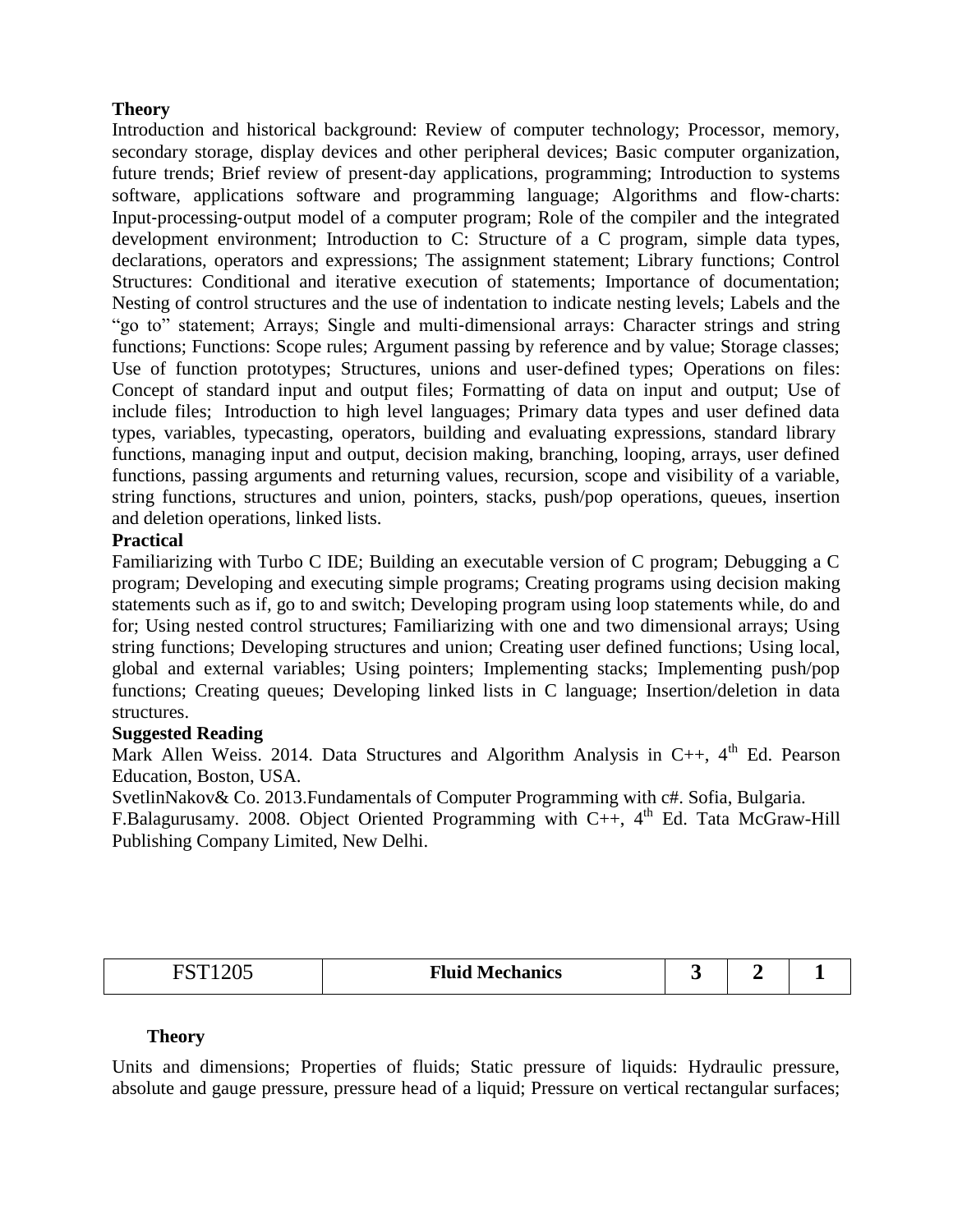Flow behavior of viscous foods; Compressible and non-compressible fluids; Surface tension, capillarity; Pressure measuring devices: Simple, differential, micro-, inclined manometer, mechanical gauges, piezometer; Floating bodies: Archimedis principle, stability of floating bodies; Equilibrium of floating bodies, metacentric height; Fluid flow: Classification, steady, uniform and non-uniform, laminar and turbulent, continuity equation; Bernoulli's theorem and its applications; Navier-Stokes equations in cylindrical co-ordinates, boundary conditions; Simple application of Navier-Stokes equation: Laminar flow between two straight parallel boundaries; Flow past through the immersed solids, packed and fluidized beds; Flow through pipes: Loss of head, determination of pipe diameter; Determination of discharge, friction factor, critical velocity; Flow through orifices, mouthpieces, notches and weirs; Vena contracta, hydraulic coefficients, discharge losses; Time for emptying a tank; Loss of head due to contraction, enlargement at entrance and exit of pipe; External and internal mouthpieces, types of notches, rectangular and triangular notches, rectangular weirs; Venturimeters, pitot tube, rotameter; Water level point gauge, hook gauge; Dimensional analysis: Buckingham's theorem application to fluid flow phenomena, Froude Number, Reynolds number, Weber number and hydraulic similitude; Turbines and pumps: classification, centrifugal pumps, submersible pumps, reciprocating pumps, positive displacement pump; Centrifugal pumps: Pumps in series and parallel, basic equations applied to centrifugal pump, loss of head due to changed discharge, static head, total head, manometric head, manometer efficiency, operating characteristics of centrifugal pumps, Submersible pumps; Reciprocating pumps: Working of reciprocating pump, double acting pump, instantaneous rate of discharge, acceleration of piston and water, gear pump; Pressure variation, work efficiency; Pressure requirements for viscous foods to lift them to different heights and selection of pumps; Open channel hydraulics: Classification of open channel and definitions, most economical sections of regular cross-sections; Specific energy concept-critical depth, energy diagrams; Velocity and pressure profiles in open channels; Hydraulic jumps-types.

#### **Practical**

Study of different tools and fittings; Study on flow rate versus pressure drop with U-tube manometer; Verification of Bernoulli's theorem; Determination of discharge co-efficient for venturi, orifice, V-notch; Verification of emptying time formula for a tank; Determination of critical Reynold's number by Reynold apparatus; Study of reciprocating, centrifugal and gear pump; Calibration of rotameter; Study of different types of valves; Study of pumps for viscous fluid; Floating bodies, liquid flow, venturimeter, orifice, weir, flow through pipes.

#### **Suggested Reading**

Frank M. White. 2010. Fluid Mechanics,  $7<sup>th</sup>$  Ed. McGraw-Hill Book Co., Inc., Boston, USA.

Yunus A. Çengel and John M. Cimbala. 2006. Fluid Mechanics: Fundamentals and Applications. McGraw-Hill, Inc., New York, USA.

Bruce R. Munson, Donald F. Young and Theodore H. Okiishi. 2002. Fundamentals of Fluid Mechanics,  $4<sup>th</sup>$  Ed. John Wiley & Sons, Inc., New York, USA.

E. John Finnemore and Joseph B. Franzini. 2002. Fluid Mechanics with Engineering Applications,  $10^{th}$  Ed. McGraw-Hill, Inc., New York, USA.

R. Byron Bird, Warren E. Stewart and Edwin N. Lightfoot.2002. Transport Phenomena, 2<sup>nd</sup> Ed. John Wiley & Sons, Inc., New York, USA.

Noel de Nevers. 1991. Fluid Mechanics for Chemical Engineers. McGraw-Hill, Inc., New York, USA.

Victor L. Streeter. 1962. Fluid Mechanics, 3rd Ed. McGraw-Hill Book Co., Inc., Boston, USA.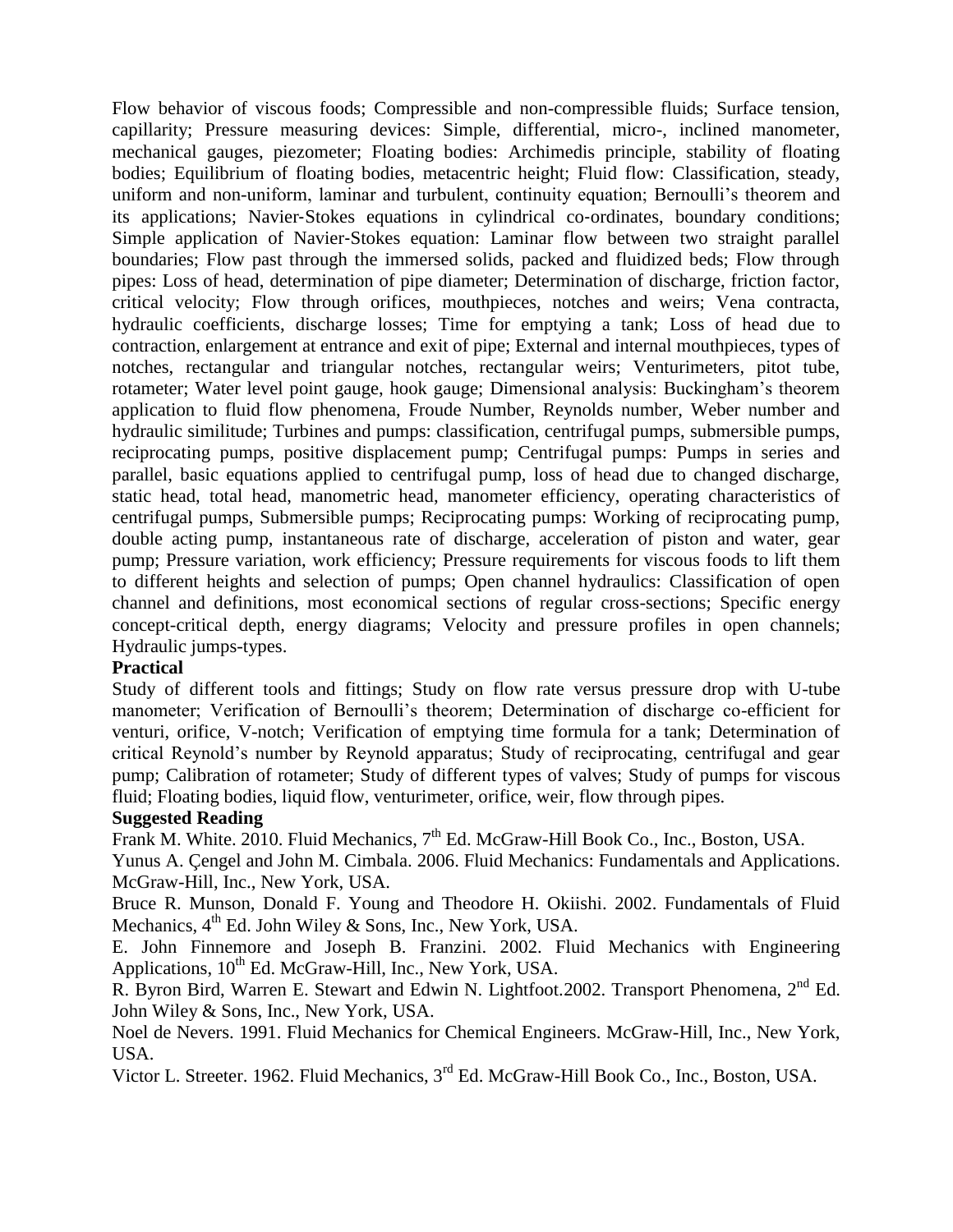Semiconductors, P-n junction, V-I characteristics of P-n junction, diode as a circuit element, rectifier, clipper, clamper, voltage multiplier, filter circuits; Diode circuits for OR and AND (both positive and negative logic) bipolar junction transistor: Operating point, classification (A, B and C) of amplifier, various biasing methods (fixed, self, potential divider); Coupling of amplifiers, h-parameter model of a transistor, analysis of small signal, CE amplifier, phase shift oscillator, analysis of differential amplifier using transistor, ideal OP-AMP characteristics, linear and non-linear applications of OP-AMP integrator, active rectifier, comparator, differentiator, differential, instrumentation amplifier and oscillator), Zener diode voltage regulator, transistor series regulator, current limiting, OP-AMP voltage regulators; Basic theorem of Boolean algebra; Combinational logic circuits (basic gates, SOP rule and K-map, binary ladder D/A converter of displacement, temperature, velocity, force and generalized instrumentation, measurement of displacement, temperature, velocity, force and pressure using potentiometer, resistance thermometer, thermocouples.

#### **Practical**

Study of diode characteristics; Study of triode characteristics; Study of Zener diode; Study of V-I characteristics of P-n junction diode; Study of RC coupled amplifier; Study of RC phase shift oscillator; Study of full wave rectifier; Verification of logic gates; Determination of energy gap in a junction diode; Study of transistor characteristics in CE configuration; Study of OP-Amp IC 741 as differential amplifier; Study of half wave rectifier; Study of OP-AMP IC 741 as a active rectifier; Study of transistor characteristics; Study of temperature characteristics of resistor; Study of diode as clipper and clamper.

#### **Suggested Reading**

A. Anand Kumar. 2014. Fundamentals of Digital Circuits. PHI Pvt. Ltd., New Delhi.

A.K. Sawhney. 2010. Course in Electrical and Electronics Measurements and Instrumentation. DhanpatRai Publications (P) Limited, New Delhi.

V.K. Mehta and Rohit Mehta. 2008. Principles of Electronics. S. Chand and Co., New Delhi.

D. Choudhury Roy. 2003. Linear Integrated Circuits. John Wiley International, NY.

Sanjeev Gupta. 2002. Electronic Devices and Circuits. DhanpatRai Publications (P) Limited, New Delhi.

|  | <b>Engineering Mathematics-II</b> |  |  |  |
|--|-----------------------------------|--|--|--|
|--|-----------------------------------|--|--|--|

#### **Theory**

Matrices: Elementary transformations, rank of a matrix, reduction to normal form, Gauss-Jordon method to find inverse of a matrix, consistency and solution of linear equations, Eigen values and Eigen vectors, Cayley-Hamilton theorem, linear transformation, orthogonal transformations, diagonalisation of matrices, bilinear and quadratic forms; Functions of a complex variable: Limit, continuity and derivative of complex functions, analytic function, Cauchy-Reimann equations, conjugate functions, harmonic functions; Fourier series: Infinite series and its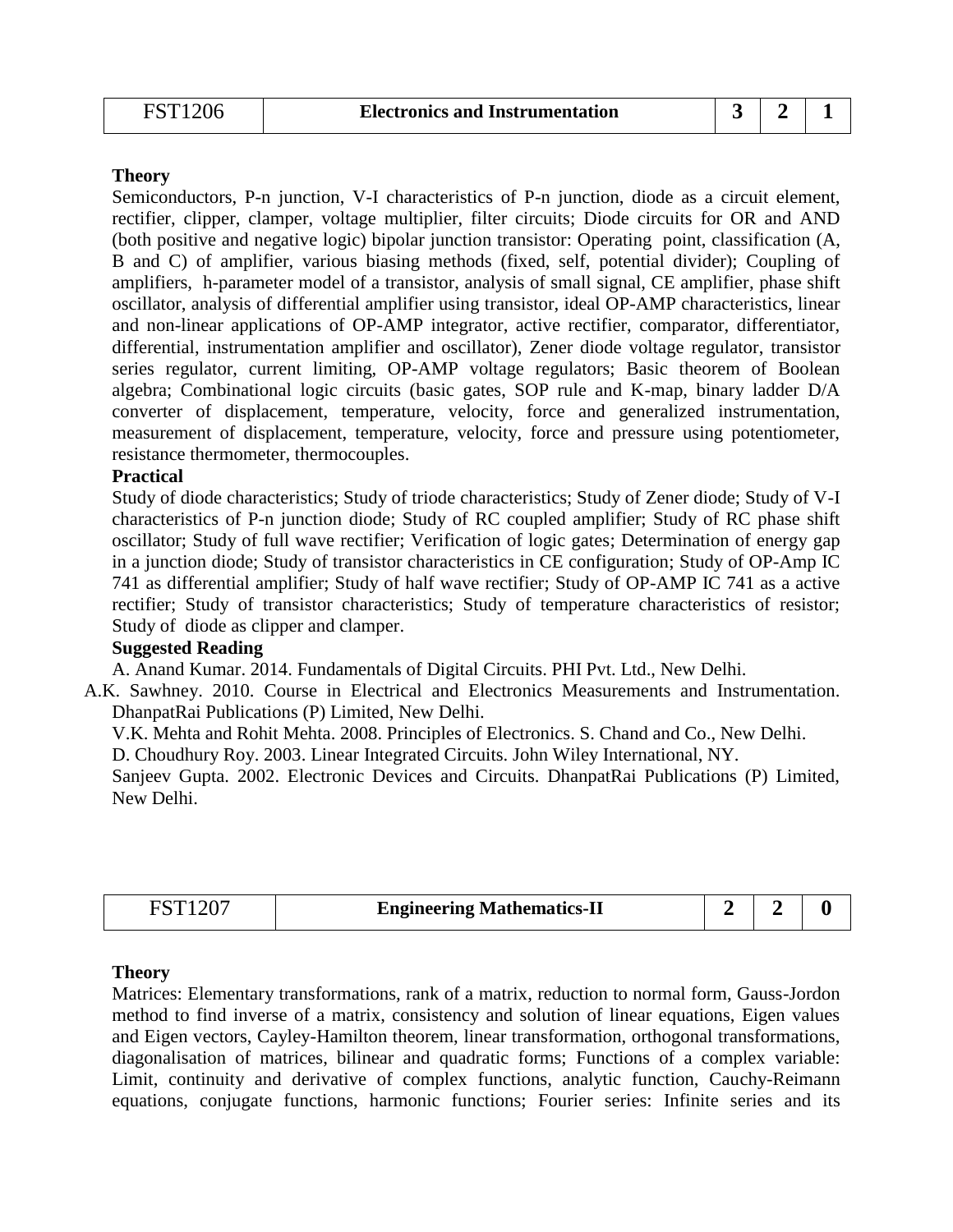convergence, periodic functions, Fourier series, Euler's formulae, Dirichlet's conditions, functions having arbitrary period, even and odd functions, half range series, harmonic analysis; Partial differential equations: Formation of partial differential equations, Lagrange's linear equation, higher order linear partial differential equations with constant coefficients, solution of non-linear partial differential equations, Charpit's method, application of partial differential equations (one-dimensional wave and heat flow equations, two-dimensional steady state heat flow equation (Laplace equation).

#### **Suggested Reading**

B.V. Ramana. 2008. Engineering Mathematics. Tata McGraw-Hill Book Co., New Delhi. B.S. Grewal. 2004. Higher Engineering Mathematics. Khanna Publishers, Delhi. Shanti Narayan 2004. A Textbook of Matrices. S. Chand and Co. Ltd., New Delhi.

#### **Theory**

Overview of post harvest technology: Concept and science, production and post harvest losses, reasons for losses, importance of loss reduction; Water activity, water binding and its effect on enzymatic and non-enzymatic reactions and food texture, control of water activity and moisture; Post Harvest Handling operations; Cleaning: Cleaning of grains, washing of fruits and vegetables, types of cleaners, screens, types of screens, rotary screens, vibrating screens, machinery for cleaning of fruits and vegetables (air cleaners, washers), cleaning efficiency, care and maintenance; Sorting and grading: Sorting, grading, methods of grading; Grading‐ Size grading, colour grading, specific gravity grading; screening, equipment for grading of fruits and vegetables, grading efficiency, care and maintenance; Separation: Magnetic separator, destoners, electrostatic separators, pneumatic separator; Decorticating and shelling: Principles of working, design and constructional details, operating parameters, maintenance, etc. of various decorticators/dehullers/shellers, description of groundnut decorticators, maize shellers, etc.; Grain drying theory, grain dryers; Liquid dryers; Parboiling: process, changes during parboiling, parboiling methods, advantages and disadvantages of parboiling with respect to milling, nutritional and cooking quality of grain, significance of glass transition temperature; Milling: milling, polishing, grinding, milling equipments, dehuskers, polishers (abrasion, friction, water jet), flour milling machines, pulse milling machines, grinders, cutting machines, oil expellers, machine efficiency and power requirement; Materials handling: Introduction to different conveying equipments used for handling of grains, fruits and vegetables; Scope and importance of material handling devices; Study of different material handling systems: Classification, principles of operation, conveyor system selection/design; Belt conveyor: Principle, characteristics, design, relationship between belt speed and width, capacity, inclined belt conveyors, idler spacing, belt tension, drive tension, belt tripper; Chain conveyor: Principle of operation, advantages, disadvantages, capacity and speed, conveying chain; Screw conveyor: Principle of operation, capacity, power, troughs, loading and discharge, inclined and vertical screw conveyors; Bucket elevator: Principle, classification, operation, advantages, disadvantages, capacity, speed, bucket pickup, bucket discharge, relationship between belt speed, pickup and bucket discharge, buckets types; Pneumatic conveying system: Capacity and power requirement, types, air/product separators; Gravity conveyor design considerations, capacity and power requirement.

**Practical**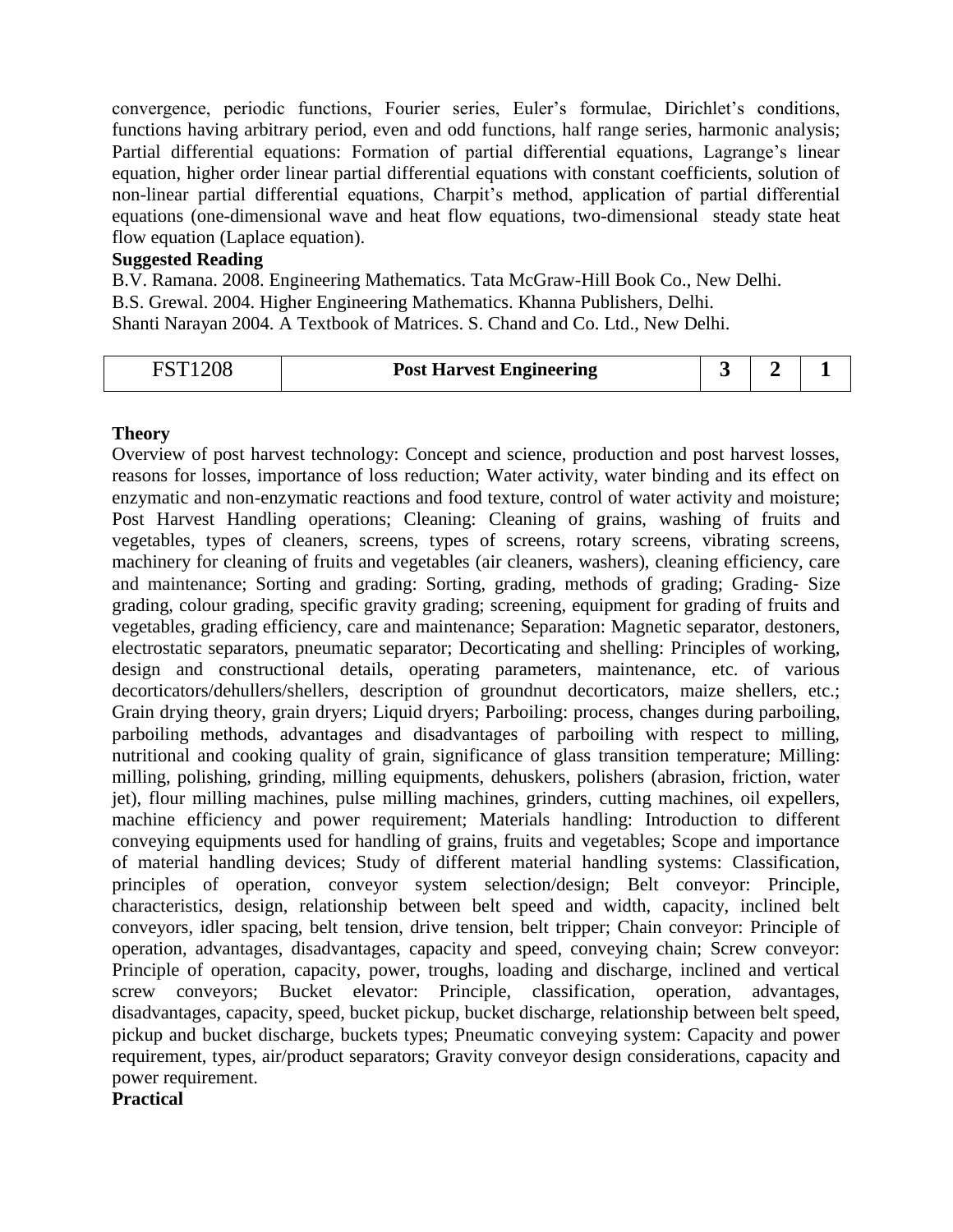Study of cleaners for grains; Study of washers for fruits and vegetables; Study of graders for grains; Study of graders for fruits and vegetables; Study of decorticators; Study of a maize/sunflower sheller; Study of crop dryers; Study of a RF/MW/tray dryer; Study of hot air dryer and modelling drying kinetics; Study of vacuum dryer and modelling drying kinetics; Study of working principle of spray dryer and spray drying process; Study of drum dryer and liquid food dehydration using drum drying; Study of fluidized bed dryer and drying process; Study of freeze dryer and freeze drying process; Study of rice milling machines; Study of pulse milling machines; Study of different components of flour mill; Study of different materials handling equipment.

#### **Suggested Reading**

AmalenduChakraverty and R. Paul Singh. 2014. Post Harvest Technology and Food Process Engineering. CRC Press, Boca Raton, FL, USA.

A. Chakraverty. 2008. Post Harvest Technology of Cereals, Pulses and Oilseeds, 3<sup>rd</sup> Ed. Oxford and IBH Publishing Co. Pvt. Ltd., New Delhi.

Don W. Green and Robert H. Perry. 2008. Perry's Chemical Engineers' Handbook. McGraw-Hill Co., Inc., NY, USA.

James G. Brennan. 2006. Food Processing Handbook. Wiley-VCH Verlag GmbH & Co. KGaA, Weinheim, Germany.

K.M. Sahay and K.K. singh. 2001. Unit Operations of Agricultural Processing. Vikas Publishing House Pvt. Ltd., Noida, UP.

G. Boumans. 1985. Grain Handling and Storage. Elsevier Science Publishers, Amsterdam, The Netherlands.

R.L. Earle. 1983. Unit operations in Food Processing. Pergamon Press, New York, USA.

Carl W. Hall and Denny C. Davis. 1979. Processing Equipment for Agricultural Products. The AVI Publishing Company, Inc., Connecticut, MA, USA.

S.M. Henderson and R.L. Perry. 1966. Agricultural Process Engineering, 2<sup>nd</sup> Ed. The AVI Publishing Company, Inc., Connecticut, MA, USA.

| $\mathbf{m}$<br>$\sim$<br>$\sim$ $\sim$ $\sim$ $\sim$ $\sim$ | <b>NCC/NSS</b><br>טטו | $\mathbf{A}$<br>$\sim$ | - |  |
|--------------------------------------------------------------|-----------------------|------------------------|---|--|
|                                                              |                       |                        |   |  |

\* Non-Credit Course

#### **NSS1 (0+1)**

#### **Practical**

Orientation of students towards national problems; Study of the philosophy of N.S.S., fundamental rights, directive principles of state policy, socio-economic structure of Indian society, population and five year plans; Functional literacy: Non-formal education of rural youth, eradication of social evil, awareness programmes, consumer awareness, highlights of the Consumer Act, environment enrichment and conservation, health, family welfare and nutrition; Right to information act.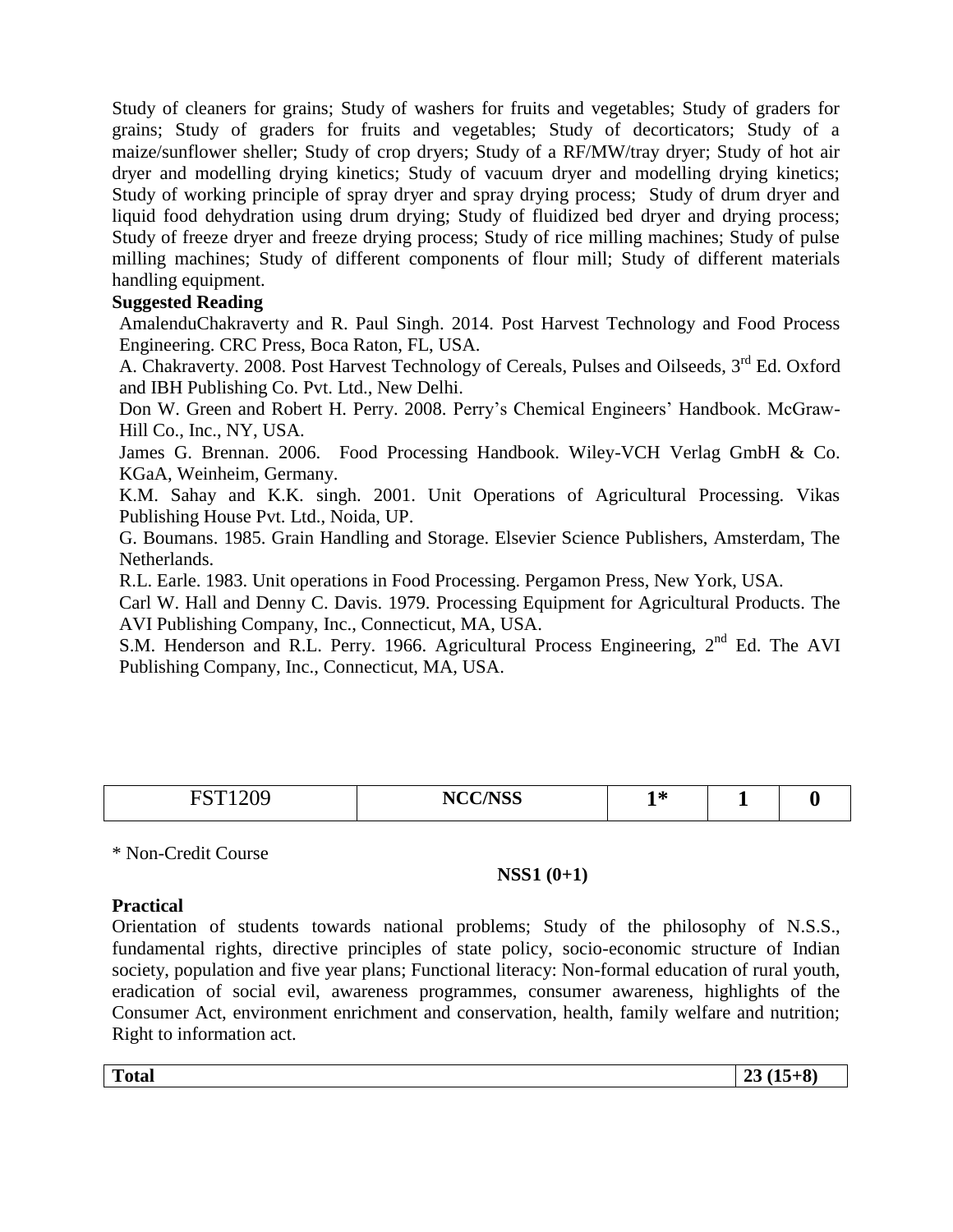### **KERALA UNIVERSITY OF FISHERIES & OCEAN STUDIES (KUFOS)**

കേരള ഫിഷറീസ്-സമുദ്രപഠന സർവ്വകലാശാല



# Syllabus B.Tech Food Technology

# **Semester 3**

School of Ocean Engineering and Underwater Technology **PANANGAD P.O., KOCHI 682 506, KERALA, INDIA** 0484- 2700598; **Fax**: 0484-2700337; **w***ebsit***e**: www.kufos.ac.in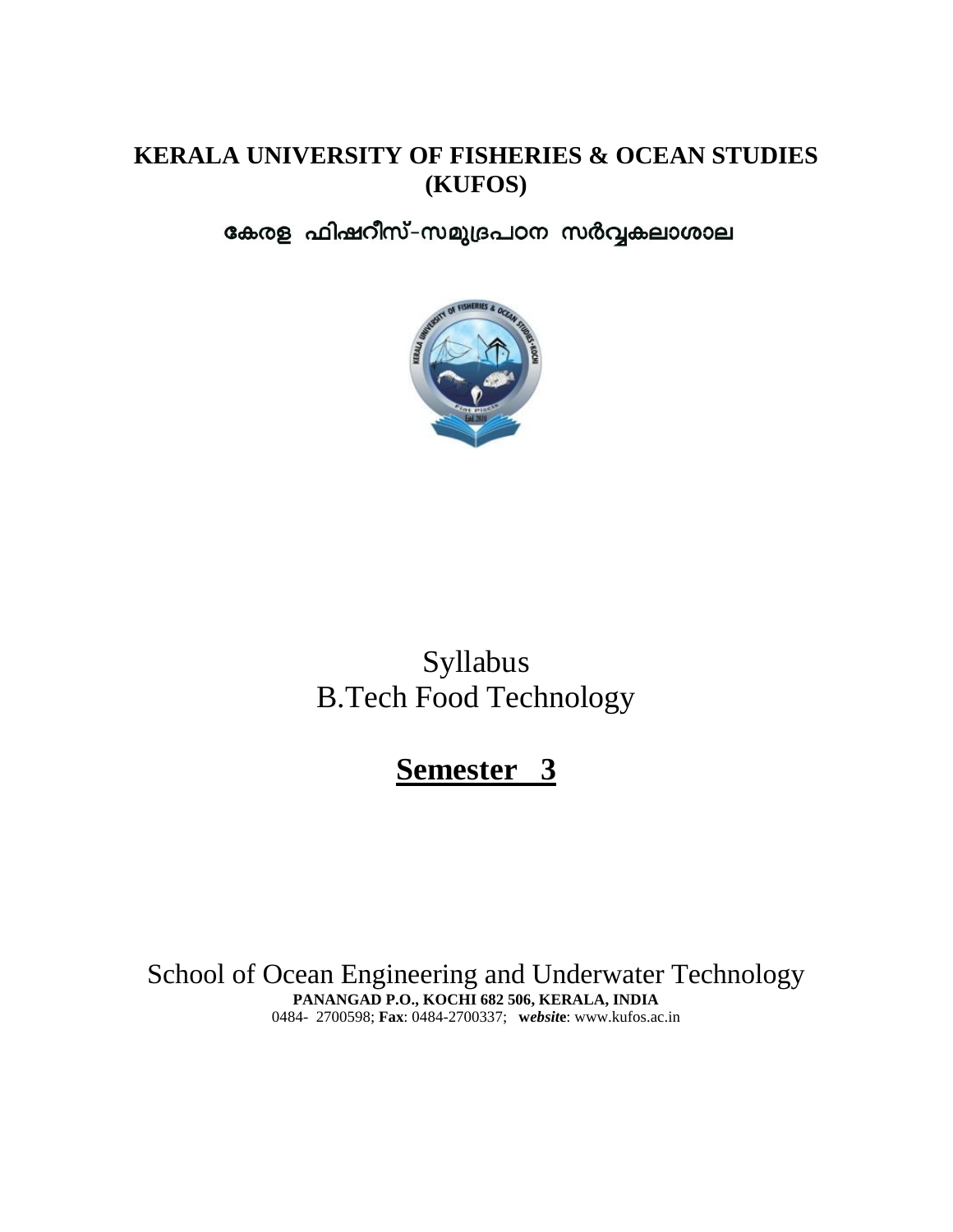| Semester-III                                      |            |
|---------------------------------------------------|------------|
| <b>Fundamentals of Food Processing</b>            | $3(2+1)$   |
| Processing Technology of Liquid Milk              | $2(1+1)$   |
| Processing Technology of Cereals                  | $3(2+1)$   |
| <b>Industrial Microbiology</b>                    | $3(2+1)$   |
| Food Chemistry of Micronutrients                  | $3(2+1)$   |
| Heat and Mass Transfer in Food Processing         | $3(2+1)$   |
| Unit Operations in Food Processing-I              | $3(2+1)$   |
| <b>Statistical Methods and Numerical Analysis</b> | $2(1+1)$   |
| <b>Total</b>                                      | $22(14+8)$ |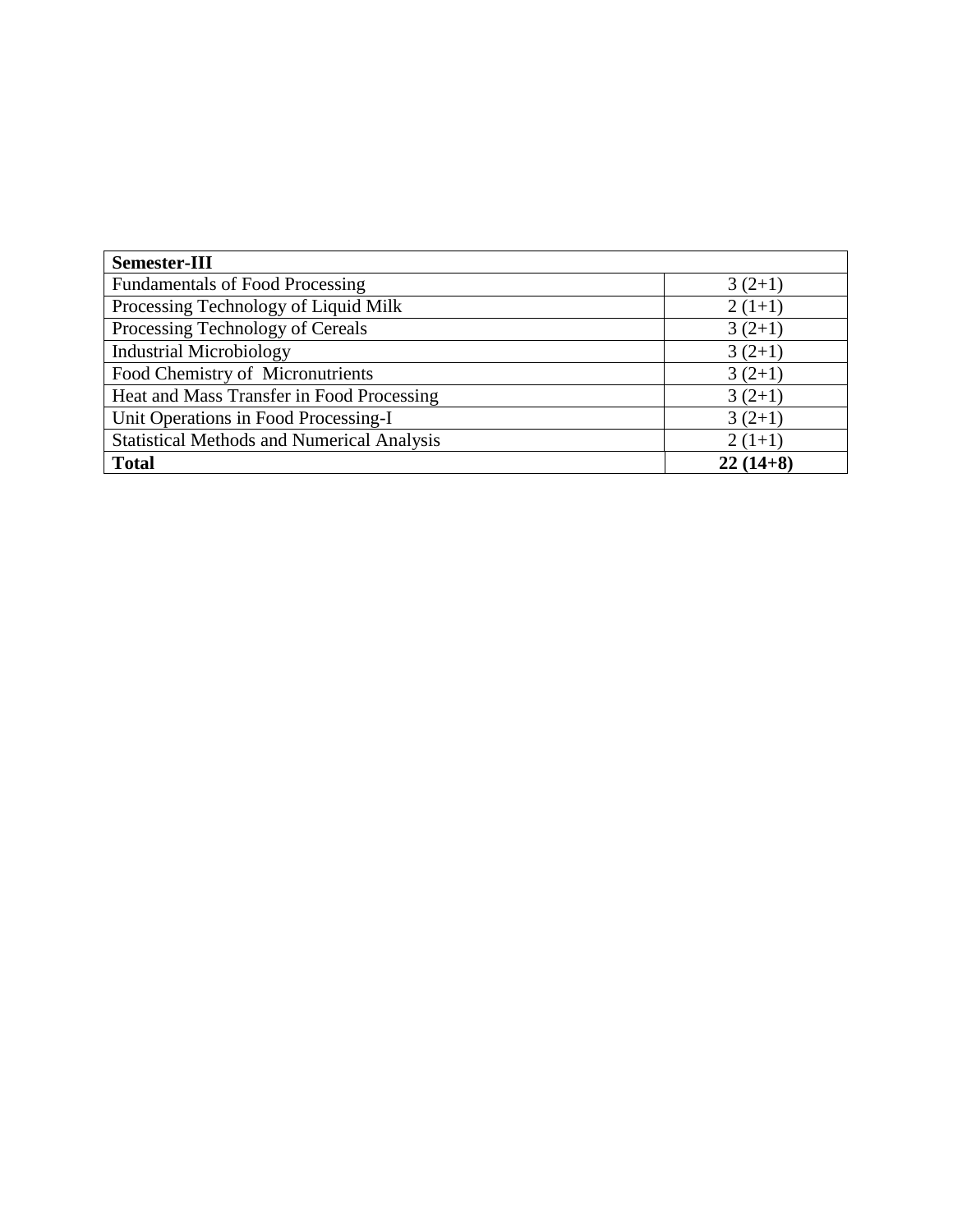| <b>FST1301</b> | <b>Fundamentals of Food Processing</b> |  |  |  |
|----------------|----------------------------------------|--|--|--|
|----------------|----------------------------------------|--|--|--|

Sources, types and perishability of foods; Causes and types of food spoilage; Scope and benefit of food preservation; Methods of food preservation; Preservation by salt and sugar: Principle, method and effect on food quality. Preservation by heat treatment: Principle and equipment for blanching, canning, pasteurization, sterilization; Preservation by use of low temperature: Principle, methods, equipment; Preservation by drying, dehydration and concentration: Principle, methods, equipment; Preservation by irradiation: Principle, methods, equipment; Preservation by chemicals- antioxidants, mould inhibitors, antibodies, acidulants, etc.; Preservation by fermentation: Principles, methods, equipment; Non-thermal preservation processes: Principles, equipment – Pulsed electric field and pulsed intense light, ultrasound, dielectric heating, ohmic and infrared heating, high pressure processing, microwave processing, etc.; Quality tests and shelf-life of preserved foods.

#### **Practical**

Demonstration of various perishable food items and degree of spoilage; Blanching of selected food items; Preservation of food by heat treatment- pasteurization; Preservation of food by high concentration of sugar: Jam; Preservation of food by using salt: Pickle; Preservation of food by using acidulants i.e. pickling by acid, vinegar or acetic acid; Preservation of food by using chemical preservatives; Preservation of bread, cake using mold inhibitors; Drying of fruit slices pineapple slices, apple slices in cabinet drier; Drying of green leafy vegetables; Drying of mango/other pulp by foam-mat drying; Drying of semisolid foods using roller dryers; Drying of foods using freeze-drying process; Demonstration of preserving foods under cold vs. freezing process; Processing of foods using fermentation technique, i.e. preparation of sauerkraut; Study on effect of high pressure on microbe; Study on effect of pulse electric field on food.

- Stavros Yanniotis. 2008. Solving Problems in Food Engineering. Springer Science + Business Media, NY, USA.
- GauravTewari and Vijay K. Juneja. 2007. Advances in Thermal and Non-Thermal Food Preservation. Blackwell Publishing, Ames, Iowa, USA.
- M. ShafiurRahman. 2007. Handbook of Food Preservation, 2<sup>nd</sup> Ed. CRC Press, Boca Raton, FL, USA.
- James G. Brennan. 2006. Food Processing Handbook. Wiley-VCH Verlag GmbH & Co. KGaA, Weinheim, Germany.
- Marcus Karel and Darvl B. Lund.2003. Physical Principles of Food Preservation, 2<sup>nd</sup> Ed. Marcel Dekker, Inc., NY, USA.
- Peter Zeuthen and Leif Bùgh-Sùrensen. 2003. Food Preservation Techniques. CRC Press LLC, Boca Raton, FL, USA.
- P. Fellows. 2000. Food Processing Technology: Principles and Practice,  $2^{nd}$  Ed. CRC Press, Boca Raton, FL, USA.
- Norman N. Potter and Joseph H. Hotchkiss. 1995. Food Science,  $5<sup>th</sup>$  Ed. Chapman & Hall, NY, USA.
- Norman W. Desrosier and James N. Desrosier. 1977. The Technology of Food Preservation,  $4<sup>th</sup>$  Ed. AVI Publishing Co., Connecticut, USA.
- GirdhariLal, G.S. Siddappa and G.L. Tandon. 1959. Preservation of Fruits and Vegetables. ICAR, New Delhi.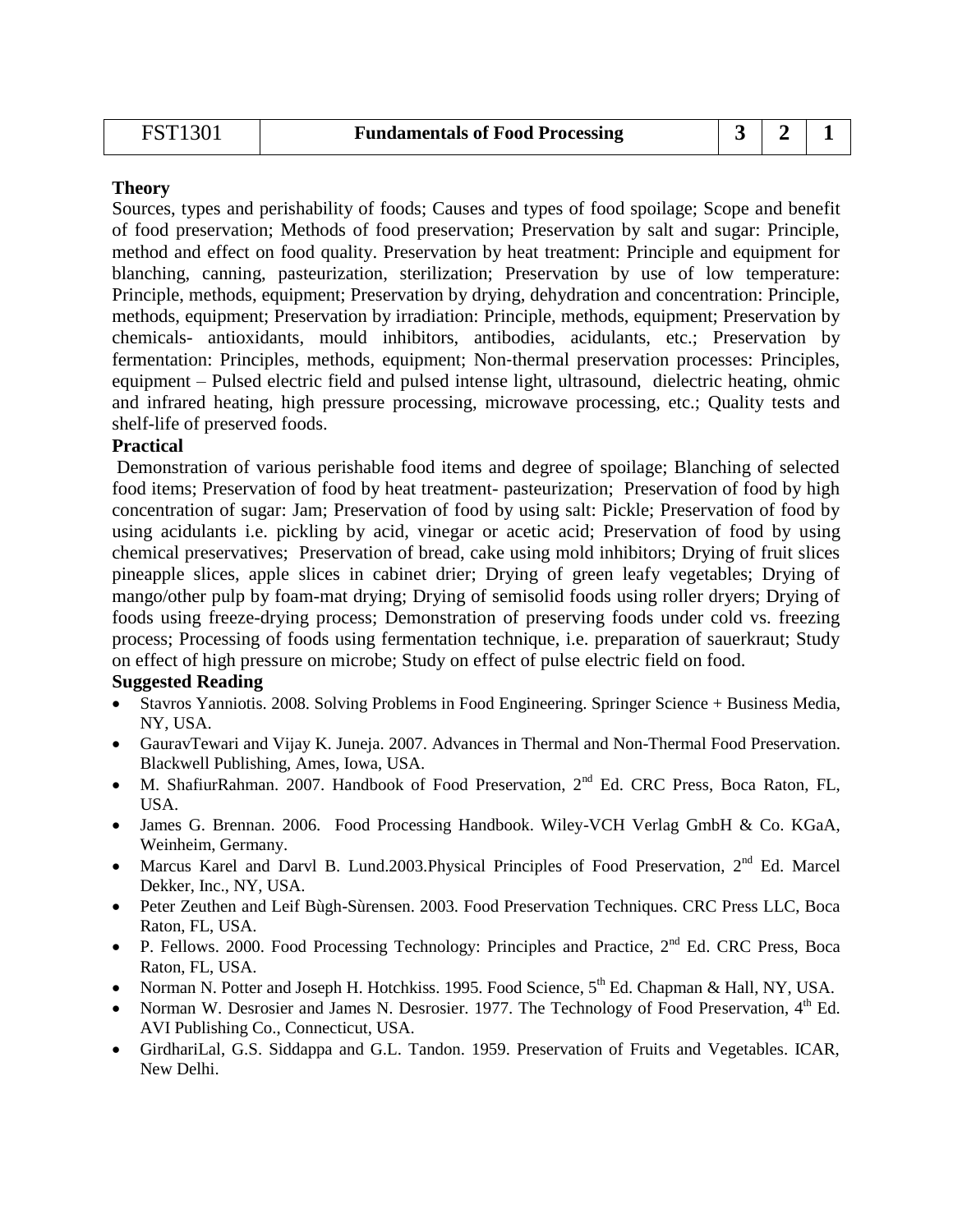Historical development of dairy in India; Production and utilization of milk; Composition and properties of milk; Liquid milk collection, preservation, processing, packaging and storage standardized milk, skim milk, sterilized milk, reconstituted/rehydrated milk, recombined milk, flavoured milk, fermented milk, acidophilous milk, etc.; Cream: definition, classification, manufacture of different types of cream, processing of cream; Fermented milk products: Processing, manufacture, storage and packaging of acidophilus milk, cultured buttermilk and other fermented milk; Bio‐chemical changes occurring during manufacture of fermented milks; Factors affecting these changes and effects of these changes on the quality of finished products; Adulterations in milk and its detection; Quality defects in milk ‐ causes and prevention, liquid milk collection, processing, packaging and storage systems and equipment - bulk milk coolers, milk chilling units, milk reception equipment, milk tanks/silos, pasteurizers, sterilizers, centrifuges, clarifiers, filtration units, homogenizers, packaging and filling machines, CIP units, etc.; Hygienic design concepts, sanitary pipes and fittings, corrosion process and their control.

#### **Practical**

Platform tests of raw milk (clot on boiling (COB) test, alcohol test); Determination of physical properties of milk; Determination of proximate composition and biochemical properties of milk; Determination of microbiological properties of milk; Detection of adulterants in milk; Identification and demonstration of liquid milk processing equipment, pipes and fittings; Preparing standardized milk as per requirement; Separation of fat from milk; Pasteurization and homogenization of milk; Packaging of liquid milk; Preparation of curd and yogurt**,** Visit to chilling centre and dairy plant.

- Kanekanian. 2014. Milk and Dairy Products as Functional Foods. John Wiley & Sons, Ltd., UK.
- Adnan Y. Tamime. 2009. Milk Processing and Quality Management. Blackwell Publishing Ltd., UK.
- Pieter Walstra, Jan T.M. Wouters, Tom J. Geurts. 2006. Dairy Science and Technology, 2<sup>nd</sup> Ed. CRC Press, Boca Raton, FL, USA.
- Sukumar De. 2005. Outlines of Dairy Technology. Oxford University Press, New Delhi.
- H.G. Kessler. 1981. Food Engineering and Dairy Technology. Verlag A. Kessler, Fraising (F.R. Germany).
- Y.H. Hui. 1993. Dairy Science and Technology Handbook, Vol. I, II and III. Wiley-VCH, USA.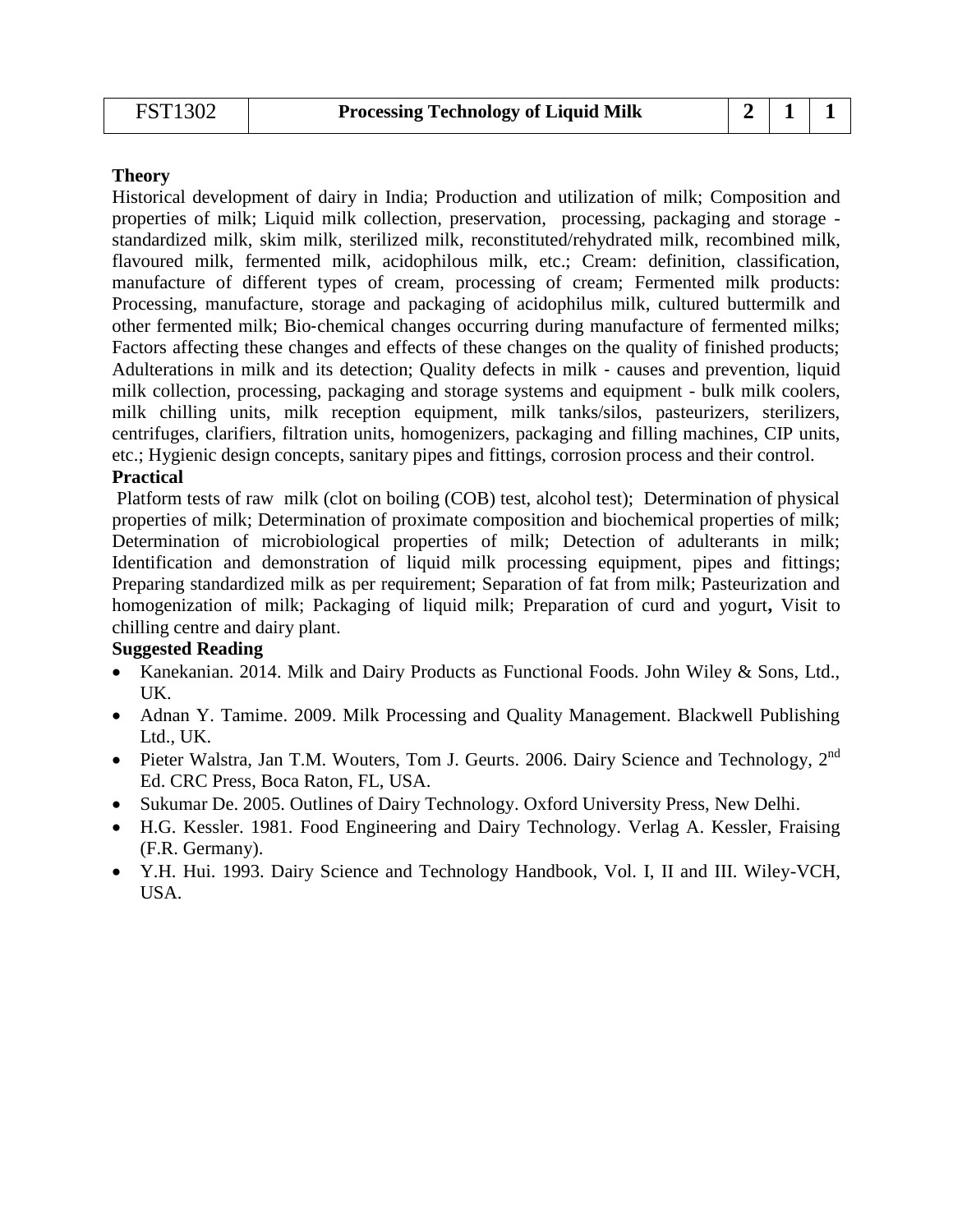Present status and future prospects of cereals and millets; Morphology, physico-chemical properties of cereals, major and minor millets; Chemical composition and nutritive value; Paddy processing and rice milling: Conventional milling, modern milling, milling operations, milling machines, milling efficiency; Quality characteristics influencing final milled product; Parboiling; Rice bran stabilization and its methods; Wheat milling: Break system, purification system and reduction system; extraction rate and its effect on flour composition; quality characteristics of flour and their suitability for baking; Corn milling: Dry and wet milling of corn, starch and gluten separation, milling fractions and modified starches; Barley: Malting and milling; Oat/Rye: Processing, milling; Sorghum: Milling, malting, pearling; Millets (Pearl millets, finger millets): Processing of millets for food uses; Secondary and tertiary products processing of cereals and millets; By-products processing of cereals and millets; Processing of infant foods from cereals and millets; Breakfast cereal foods: Flaked, puffed, expanded, extruded and shredded.

#### **Practical**

Morphological characteristics of cereals; Physical properties of cereals; Chemical properties of cereals; Parboiling of paddy; Cooking quality of rice; Milling of rice; Conditioning and milling of wheat; Production of sorghum flakes; Production of popcorns, flaked rice, puffed rice, noodles; Preparation of sorghum malt; Determination of gelatinization temperature by amylograph; Processing of value added products from millets; Visit to Cereal processing unit. **Suggested Reading** 

- AmalenduChakraverty and R. Paul Singh. 2014. Post Harvest Technology and Food Process Engineering. CRC Press, Boca Raton, FL, USA.
- Khalil Khan and Peter R. Shewry. 2009. Wheat: Chemistry and Technology, 4<sup>th</sup> Ed., AACC International, Inc., St. Paul, MN, USA.
- Colin Wrigley. 2004. Encyclopedia of Grain Science. Academic Press, London, UK.
- Elaine T. Champagne. 2004. Rice: Chemistry and Technology,  $3<sup>rd</sup>$  Ed., AACC International, Inc., St. Paul, MN, USA.
- AmalenduChakraverty, Arun S. Mujumdar, G.S. VijayaRaghavan and Hosahalli S. Ramaswamy. 2003. Handbook of Post Harvest Technology: Cereals, Fruits, Vegetables, Tea, and Spices. Marcel Dekker, Inc., NY, USA.
- Pamela J. White and Lawrence A. Johnson. 2003. Corn: Chemistry and Technology,  $2^{nd}$  Ed., AACC International, Inc., St. Paul, MN, USA.
- David A.V. Dendy and Bogdan J. Dobraszczyk. 2001. Cereal and Cereal Products: Technology and Chemistry. Springer-Verlag, US.
- N.L. Kent and A.D. Evers. 1994. Kent's Technology of Cereals: An Introduction for Students of Food Science and Agriculture, 4<sup>th</sup> Ed. Elsevier Science Ltd., Oxford, UK.
- Samuel A. Matz. 1991. The Chemistry and Technology of Cereals as Food and Feed,  $2<sup>nd</sup>$  Ed. Springer Science + Business Media, NY, USA.
- E.V. Araullo, D.B. De Padna and Graham. 1976. Rice Post Harvest Technology. IDRC, Canada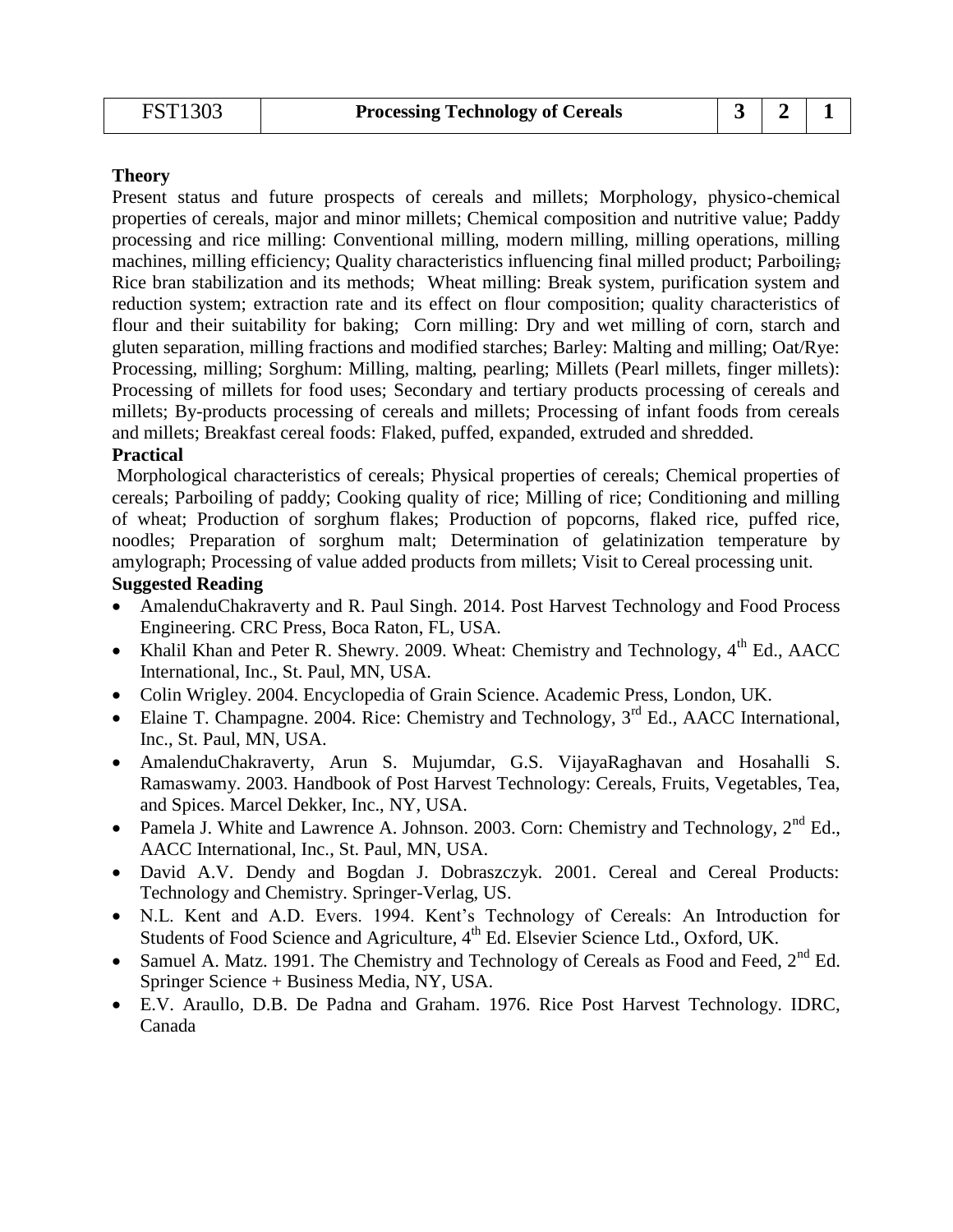History of industrial microbiology; Primary and secondary metabolites produced by the microorganisms; Screening of microorganisms; Preservation of microorganisms; Organizations involved in microbiological work; Fermentation media, Industrial sterilization; Definition, thermal death time, media heat sterilization, advantages of continuous sterilization, design of sterilization, deterministic and probabilistic approach in designing of sterilizing equipments, sterilization charts; Fermentor: Components of a fermentor, parts of fermentors, peripheral parts and accessories, additional accessories and peripherals. Types of fermentors: Types of fermentations; Industrially important secondary metabolites; and microorganisms involved; Probiotics: Importance, role in fermented foods, organisms involved, beneficial effects; Bacteriocins; Nisin: Production of microbial enzymes; Downstream processing; Cell disruption methods: Mechanical disruption methods and non-mechanical disruption methods; Extraction; Purification; Concentration; Product recovery;

#### **Practical**

Isolation and screening of citric acid/ amylase/ protease /antibiotic producing microbes, Production of citric acid/Lactic acid/ Acetic acid, Purification of citric acid/Lactic acid/ Acetic acid and Estimation of citric acid/Lactic acid/ Acetic acid; Standardization of physical factors for higher yields of citric acid; Isolation, identification of cultures producing bio-colours; Production, purification and estimation of beer/ ethanol; Production, purification and assay of fungal amylases/proteases/Lipase; Production and assay of nisin from lactic acid bacteria; Single cell protein production; Starter activity of Baker's yeast Mushroom production;

- NdukaOkafor. 2007. Modern Industrial Microbiology and Biotechnology. Science Publishers, Enfield, New Hampshire, USA.
- Dennis E. Briggs, Chris A. Boulton, Peter A, Brookes and Roger Stevens. 2004. Brewing Science and Practice. Woodhead Publishing Ltd. Cambridge, England.
- G. Reed. 2004. Prescott & Dunn's Industrial Microbiology,  $4<sup>th</sup>$  Ed. AVI Publishers, Connecticut, USA.
- Peter F. Stanbury, Allan Whitakar and Stephen J. Hall. 1995. Principles of Fermentation Technology, 2<sup>nd</sup> Ed. Elsevier Science Ltd., Burlington, MA, USA.
- L.E. Casida Jr. 1968. Industrial Microbiology.New Age International Publishers, New Delhi.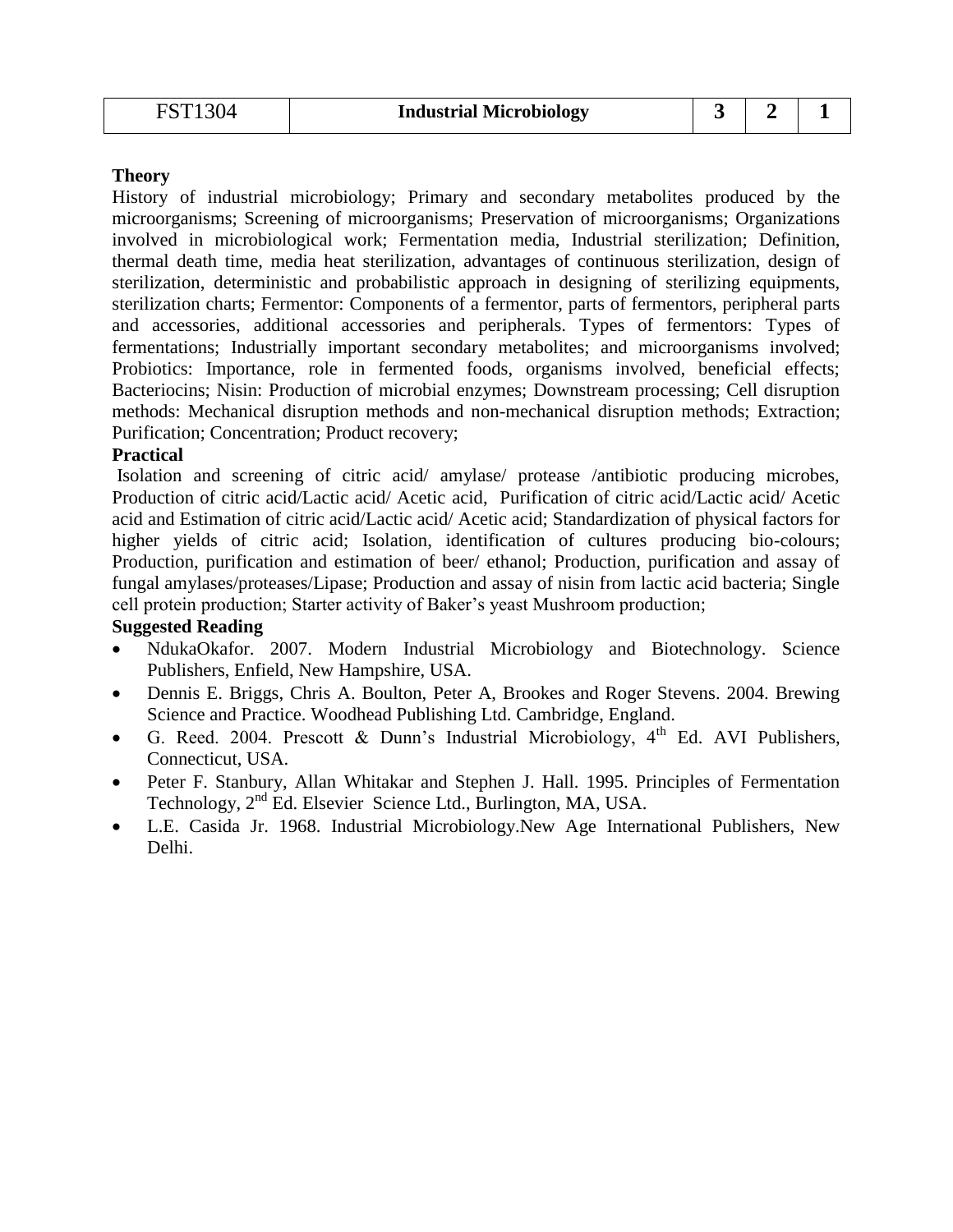Chemistry of food flavour; Philosophy and definitions of flavour, flavourmatics/flavouring compounds, sensory assessment of flavour, technology for flavour retention; Pigments in animal and plants kingdoms: Heme pigments, chlorophyll, carotenoids, phenolic and flavonoids, betalins, effect of processing on pigment behaviour; Technology for retention of natural colours of food stuffs; Food colorants; Regulatory use of regulatory dyes; Colourlosses during thermal processing; Vitamins and minerals: Requirements, allowances, enrichment, restorations, fortifications, losses of vitamins and minerals, optimization and retention of vitamins and minerals; Chemistry of anti-nutritional factors.

Enzymes in food industry: Carbohydrases, proteasase, lipases; Modification of food using enzymes: Role of endogenous enzymes in food quality, enzymes use as processing aid and ingredients

**Practical:** Preparation of mineral solution by using ash and tri-acid method (dry and wet oxidations); Estimation of calcium; Determination of phosphorus; Determination of iron; Estimation of magnesium; Estimation of tannins and phytic acid from food; Determination of vitamin A (Total carotenoids); Determination of ascorbic acid by dye method; Determination of thiamin and riboflavin; Determination of food colors; Assessment of hydrocolloids as food additives; Assessment of various pectinases from fruits and vegetables.

- $\bullet$  H.-D. Belitz, W. Grosch and P. Schieberle. 2009. Food Chemisry,  $4<sup>th</sup>$  Ed. Springer-Verlag Berlin Heidelberg.
- Owen R, Fennema. 1996. Food Chemistry,  $3<sup>rd</sup>$  Ed. Marcel Dekker, Inc., New York, USA.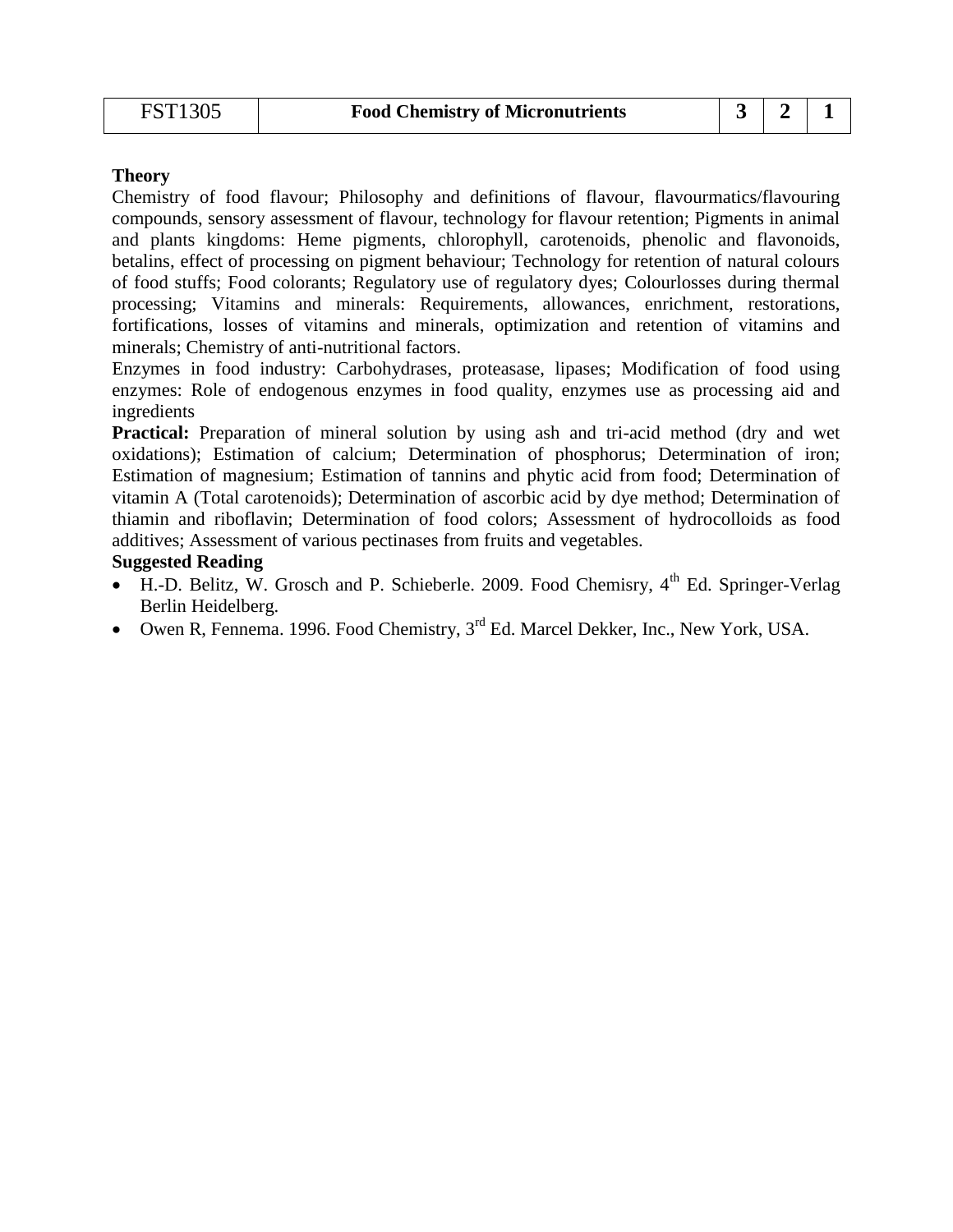Basic heat transfer processes, heat transfer coefficients, properties related to heat transfer; Onedimensional steady state conduction: Theory of heat conduction, Fourier's law and its derivation, Concept of electrical analogy and its application for thermal circuits, heat transfer through composite walls and insulated pipelines; One-dimensional steady state heat conduction with heat generation: Heat flow through slab, hollow sphere and cylinder with linear heat transfer, uniform/non-uniform heat generation, development of equations of temperature distribution with different boundary conditions; Steady-state heat conduction with heat dissipation to environment: Introduction to extended surfaces (fins) of uniform area of cross-section and with Equation of temperature distribution with different boundary conditions; Effectiveness and efficiency of the fins; Introduction to unsteady state heat conduction: System with negligible internal resistance and in various geometries; Convection: Forced and free convection, use of dimensional analysis for correlating variables affecting convection heat transfer; Concept of Nusselt number, Prandtl number, Reynolds number, Grashoff number, some important empirical relations used for determination of heat transfer coefficient; Heat transfer to flowing fluids; Radiation: Heat radiation, emissivity, absorptivity, transmissivity, radiation through black and grey surfaces, determination of shape factors; Introduction to condensing and boiling heat transfer: Film- and drop-wise condensation, effect of non-condensable gases, boiling heat transfer; Heat Exchangers: General discussion, fouling factors, jacketed kettles, LMTD, parallel and counter flow heat exchangers, shell and tube and plate heat exchangers, heat exchanger design; Application of different types of heat exchangers in dairy and food industry; Mass transfer: Fick's law of diffusion, steady state diffusion of gases and liquids through solids, equimolal diffusion, isothermal evaporation of water into air, mass transfer coefficient, application in dairy and food industry.

#### **Practical**

Heat transfer analysis during conduction and convection; Study on various types of heat exchangers used in food industry; Preparation and calibration of thermocouples; Determination of thermal conductivity of different food products; Study of working principle and constructional details of plate heat exchanger; Study of working principle and constructional details of shell and tube heat exchanger. Determination of overall heat transfer coefficient of shell and tube, plate heat exchangers, jacketed kettle used in food industry; Studies on heat transfer through extended surfaces; Studies on temperature distribution and heat transfer in HTST pasteurizer.

- Eduardo Cao. 2010. Heat Transfer in Process Engineering. The McGraw-Hill Companies, Inc., New York, USA.
- $\bullet$  J.P. Holman. 2010. Heat Transfer, 10<sup>th</sup> Ed. McGraw-Hill Book Co., Boston, USA.
- Don W. Green and Robert H. Perry. 2008. Perry's Chemical Engineers' Handbook. McGraw-Hill Co., Inc., NY, USA.
- John H. Lienhard IV and John H. Lienhard V. 2008.A Heat Transfer Textbook.Phlogiston Press, Cambrige, MA, USA.
- Warren L. McCabe, Julian Smith, Peter Harriott. 2004. Unit Operations of Chemical Engineering,  $7<sup>th</sup>$  Ed. McGraw-Hill, Inc., NY, USA.
- Christie John Geankoplis. 2003. Transport Processes and Separation Process Principles (Includes Unit Operations),  $4<sup>th</sup>$  Ed. Prentice-Hall, NY, USA.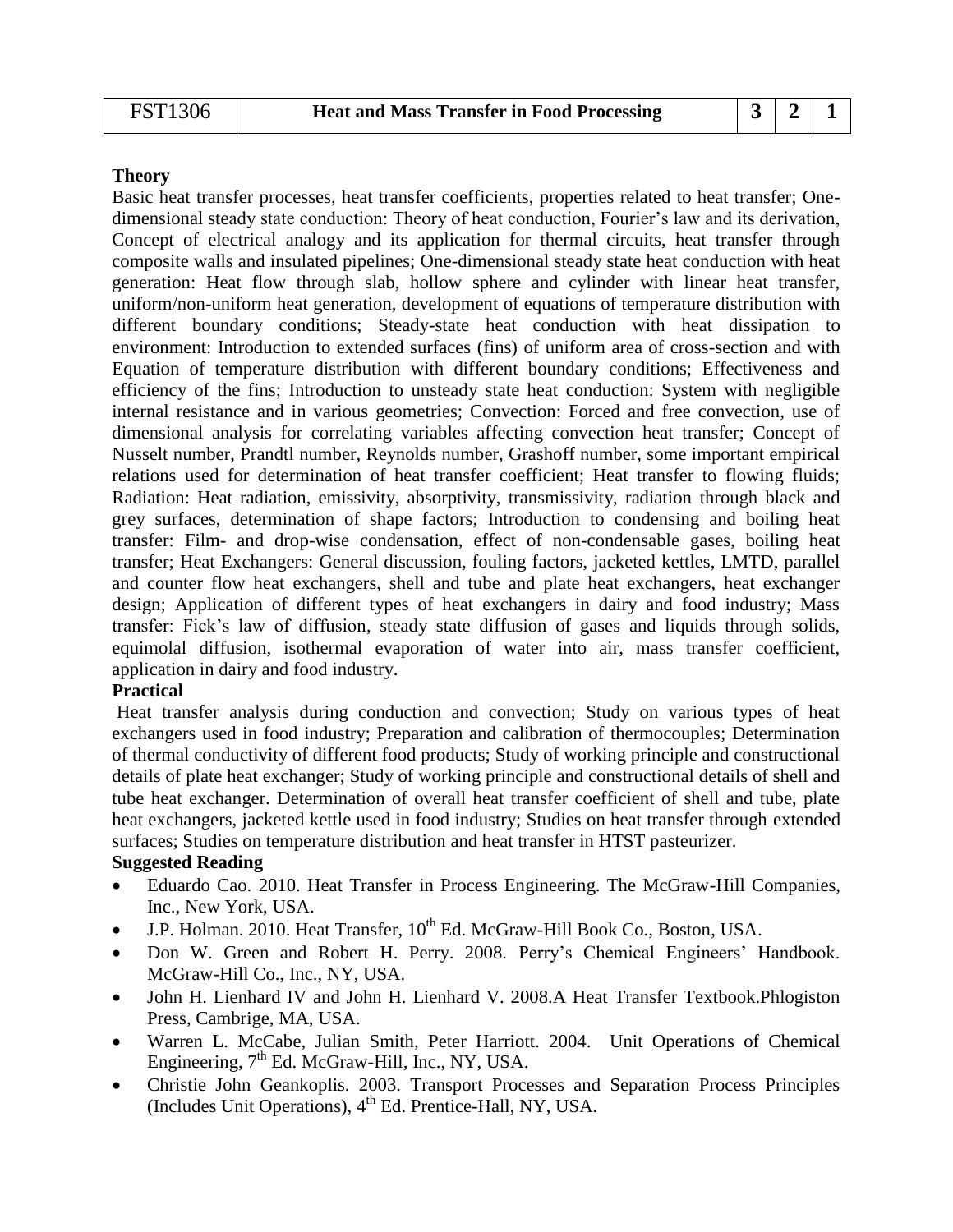- J, M. Coulson, J. F. Richardson, J. R. Backhurst and J. H. Harker. 1999. Coulson & Richardson's Chemical Engineering, Vol. 1, Fluid Flow, Heat Transfer and Mass Transfer, 6 th Ed. Butterworth–Heinemann, Oxford, UK.
- M. NecatiÖzişik. 1993. Heat Conduction,  $2<sup>nd</sup>$  Ed. John Wiley & Sons, NY, USA.
- Robert E. Treybal. 1980. Mass Transfer Operations, 3<sup>rd</sup> Ed. McGraw-Hill Book Company, Auckland, USA.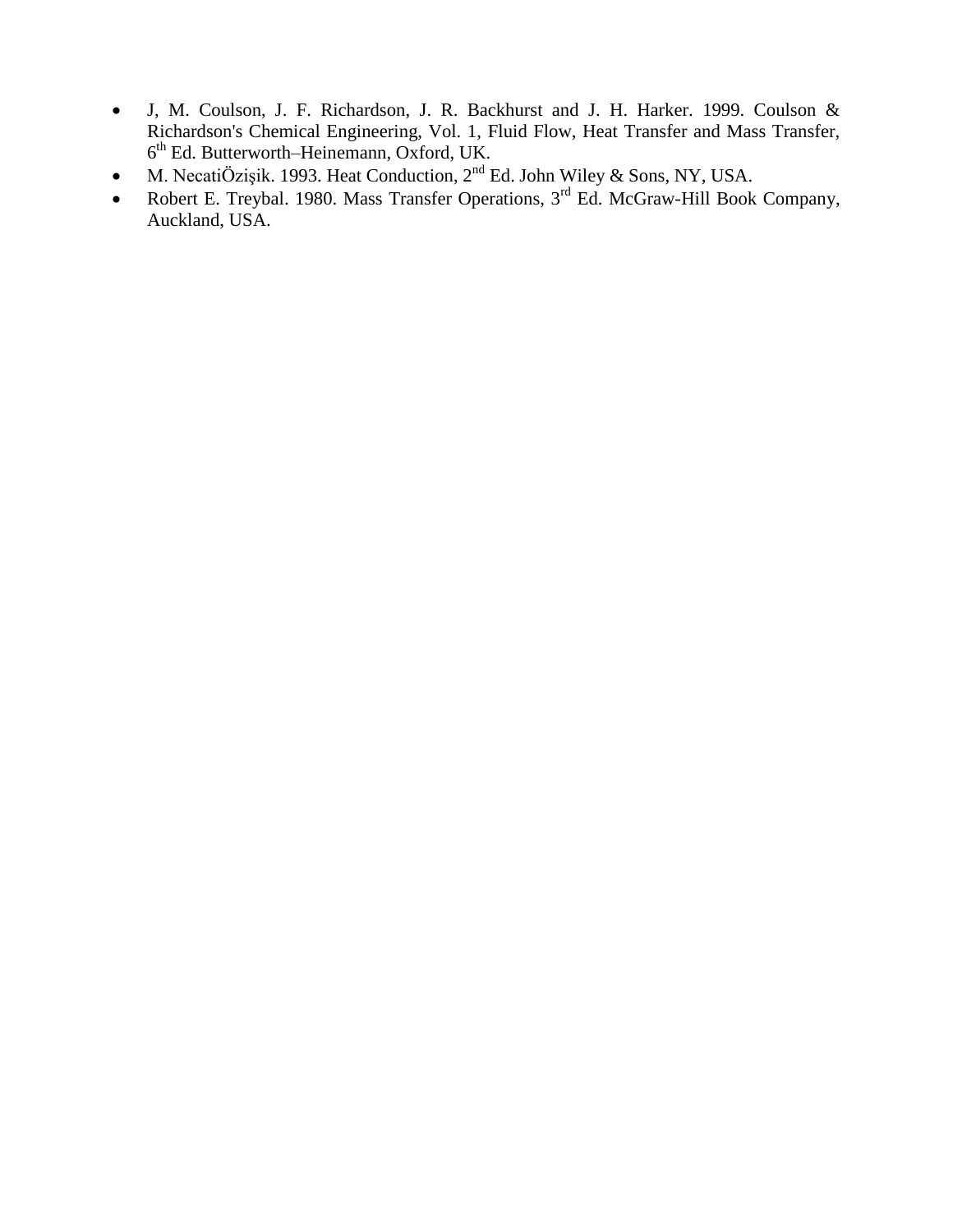| <b>Unit Operations of Food Processing-I</b> |  |  |  |
|---------------------------------------------|--|--|--|
|---------------------------------------------|--|--|--|

Size reduction: Benefits, classification, determination and designation of the fineness of ground material, sieve/screen analysis, principle and mechanisms of comminution of food, Rittinger's, Kick's and Bond's equations, work index, energy utilization; Size reduction equipment: Principal types, crushers (jaw crushers, gyratory, smooth roll), hammer mills and impactors, attrition mills, buhr mill, tumbling mills, tumbling mills, ultra fine grinders, fluid jet pulverizer, colloid mill, cutting machines (slicing, dicing, shredding, pulping); Mixing: theory of solids mixing, criteria of mixer effectiveness and mixing indices, rate of mixing, theory of liquid mixing, power requirement for liquids mixing; Mixing equipment: Mixers for low- or mediumviscosity liquids (paddle agitators, impeller agitators, powder-liquid contacting devices, other mixers), mixers for high viscosity liquids and pastes, mixers for dry powders and particulate solids; Mechanical Separations: Theory, centrifugation, liquid-liquid centrifugation, liquid-solid centrifugation, clarifiers, desludging and decanting machines; Filtration: Theory of filtration, rate of filtration, pressure drop during filtration, applications, constant-rate filtration and constantpressure filtration, derivation of equation; Filtration equipment; plate and frame filter press, rotary filters, centrifugal filters and air filters, filter aids; Membrane separation: General considerations, materials for membrane construction, ultra-filtration, processing variables, membrane fouling, applications of ultra-filtration in food processing, reverse osmosis, mode of operation, and applications; Membrane separation methods, demineralization by electro-dialysis, gel filtration, ion exchange, per-evaporation and micro filtration.

#### **Practical**

Determination of fineness modulus and uniformity index; Determination of mixing index of a feed mixer; Power requirement in size reduction of grain using Rittinger's law, Kick's law and Bond's law. Performance evaluation of hammer mill; Performance evaluation of attrition mill; Study of centrifugal separator; Study of freeze dryer and freeze drying process; Study on osmosis in fruits; Determination of solid gain and moisture loss during osmosis; Study of reverse osmosis process; Study of ultra filtration/membrane separation process.

- Warren L. McCabe, Julian Smith, Peter Harriott. 2004. Unit Operations of Chemical Engineering,  $7<sup>th</sup>$  Ed. McGraw-Hill, Inc., NY, USA.
- Christie John Geankoplis. 2003. Transport Processes and Separation Process Principles (Includes Unit Operations), 4<sup>th</sup> Ed. Prentice-Hall, NY, USA.
- George D. Saravacos and Athanasios E. Kostaropoulos. 2002. Handbook of Food Processing Equipment. Springer Science+Business Media, New York, USA.
- J. F. Richardson, J. H. Harker and J. R. Backhurst. 2002. Coulson & Richardson's Chemical Engineering, Vol. 2, Particle Technology and Separation Processes,  $5<sup>th</sup>$  Ed. Butterworth– Heinemann, Oxford, UK.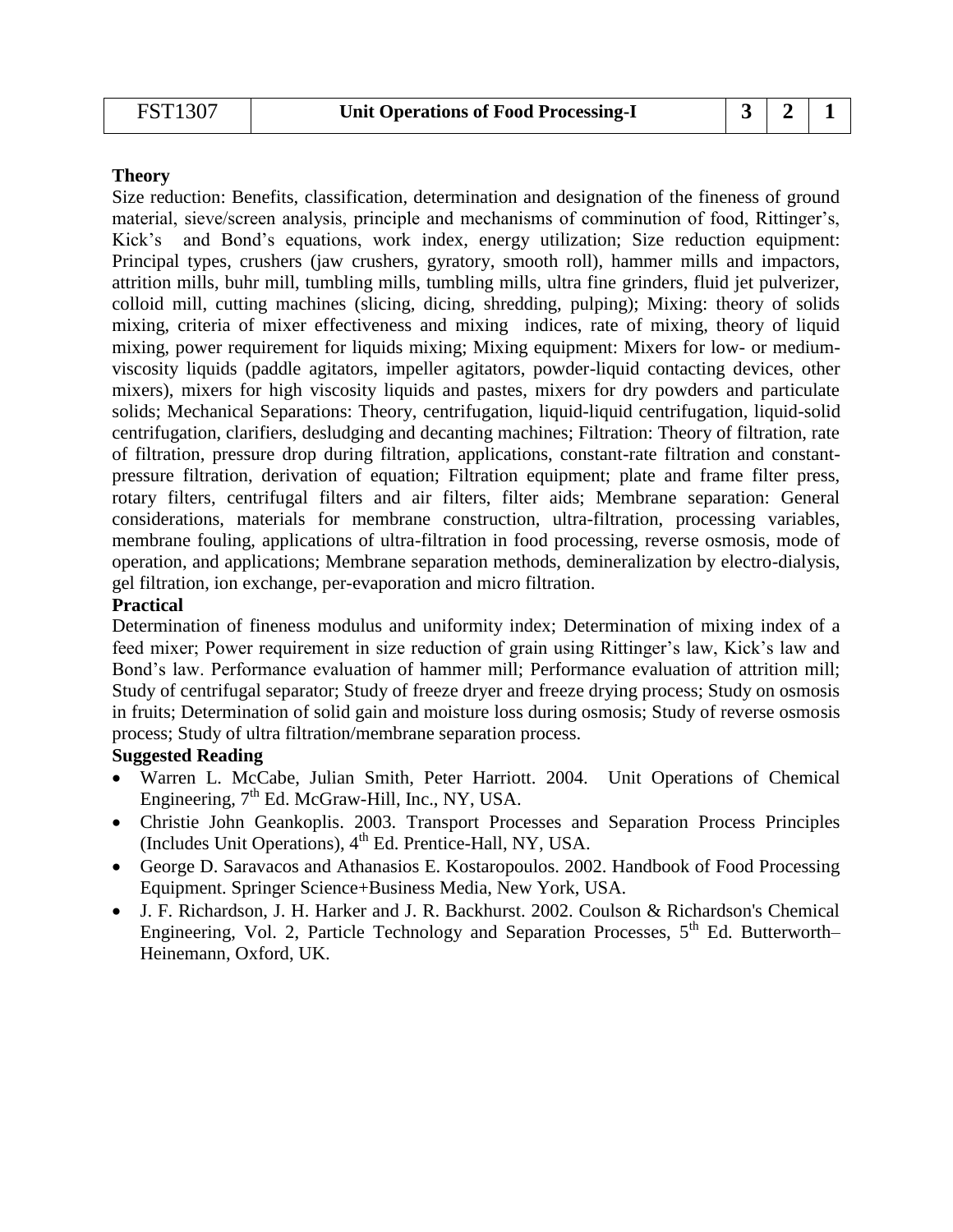Statistical methods, testing of hypothesis, concepts, testing of significance based on Z-test, ttest, F-test, Chi-square test, contingency table, correlation, regression, testing of significance of correlation and regression, multiple linear regression, ANOVA, one-way and two-way classifications, factorial experiment concepts  $(2^{\overline{2}}, 2^{\overline{3}})$ , mixed factorials); Numerical analysis: Finite differences, various difference operators and their relationships, factorial notation, interpolation with equal intervals, Newton's forward and backward interpolation formulae, numerical integration, numerical integration by Trapezoidal, Simpson's and Weddle's rules; Numerical solution of ordinary differential equations by Picard's method, Taylor's series method, Euler's method, modified Euler's method, Runge-Kutta method; Laplace transforms: Definition of Laplace transform, Laplace transforms of elementary functions, properties of Laplace transforms, inverse Laplace transforms, transforms of derivatives, integrals, transform of function multiplied by  $t^n$ , transform of function divided by t, convolution theorem, application of Laplace transforms to solve ordinary differential equations and simultaneous differential equations; Experimental designs: Basic designs, completely randomized design (CRD) - Layout and analysis with equal and unequal number of observations, randomized block design (RBD) - Layout and analysis, Latin square design (LSD) - Layout and analysis; Response surface methodology.

#### **Practical**

Problems on one sample, two sample Z-tests when population S.D. is known and unknown; Problems on one sample, two sample and paired t-test; Chi-square test –  $2\times2$  and m×n; Contingency table and F-test; Calculation of correlation coefficient and its testing; Fitting of simple linear regressions; Fitting of multiple regression equations; ANOVA: One way/two way;  $2^2$ ,  $2^3$  and mixed factorial experiments; Problems on Newton's forward and backward interpolation formula for equal intervals; Problems on trapezoidal rule; Problems on Simpson's 1/3 and 3/8 rules; Problems on solution of ordinary differential equations of first order and second orders by Runge-Kutta method; Problems on Euler's method; Problems on Laplace transforms; Problems on inverse transformations; Problems on solutions of first order differential equations. Problems on response surface methodology.

- Erwin Kreyszig, 2006. Advanced Engineering Mathematics,  $9<sup>th</sup>$  Ed. John Wiley & Sons, New York, USA.
- B.S. Grewal. 2004. Higher Engineering Mathematics. Khanna Publishers, Delhi.
- P.P. Gupta and C.C. Malik. 1993. Calculus of Finite Differences and Numerical Analysis. Krishna PrakashMandor, Meerut.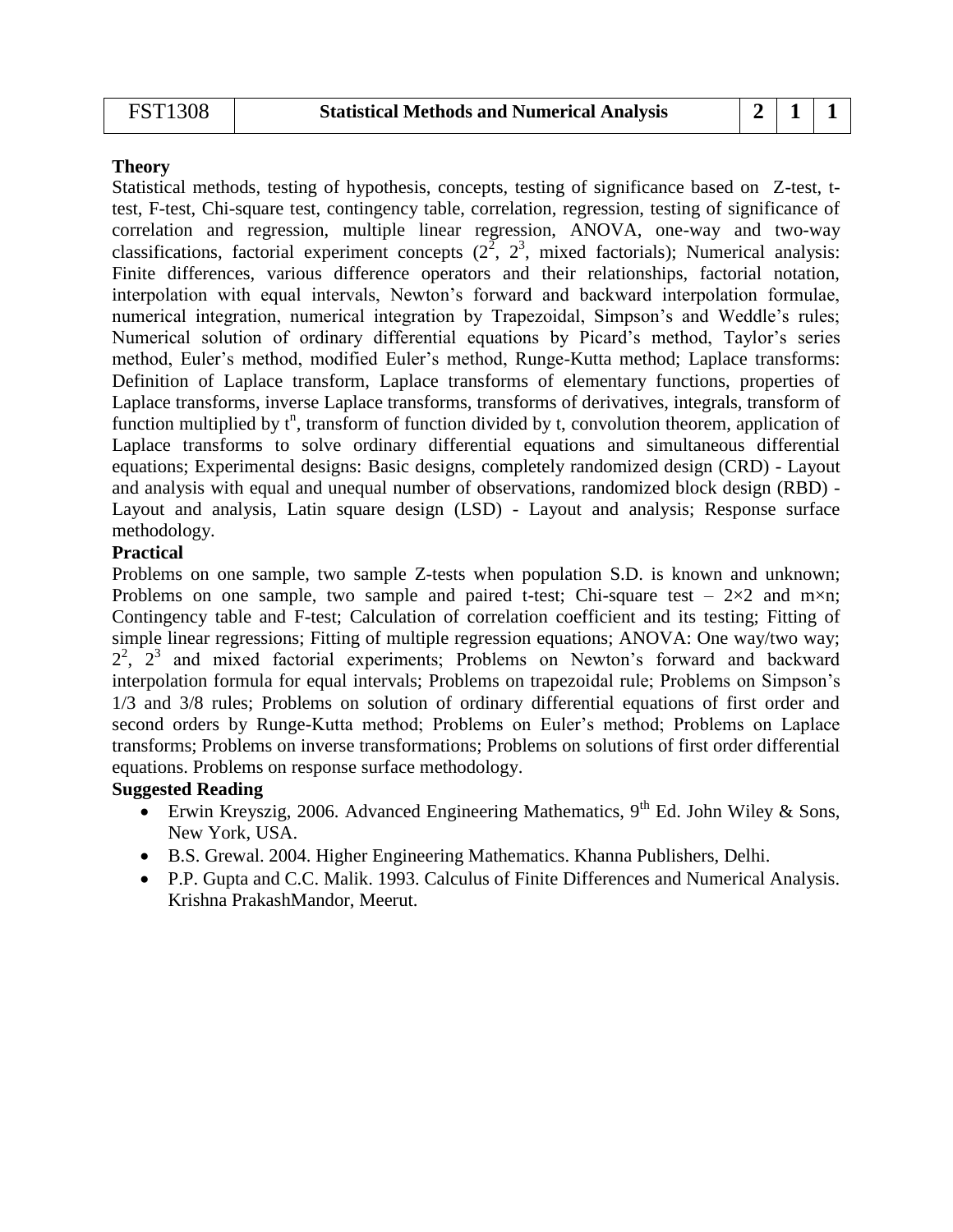## **KERALA UNIVERSITY OF FISHERIES & OCEAN STUDIES (KUFOS)**

കേരള ഫിഷറീസ്-സമുദ്രപഠന സർവ്വകലാശാല



Syllabus B.Tech Food Technology

**Semester 4**

School of Ocean Engineering and Underwater Technology **PANANGAD P.O., KOCHI 682 506, KERALA, INDIA** 0484- 2700598; **Fax**: 0484-2700337; **w***ebsit***e**: www.kufos.ac.in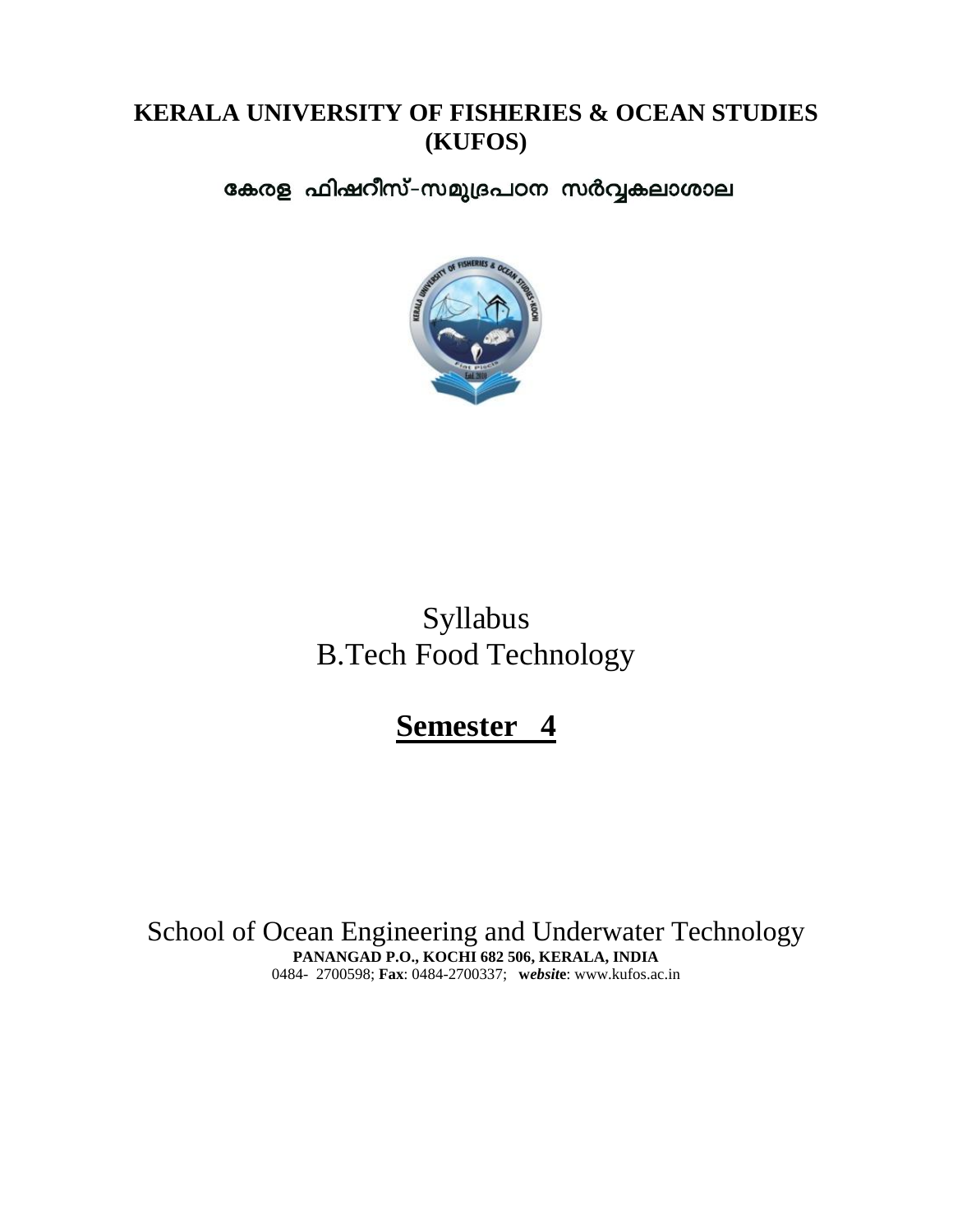| <b>Semester-IV</b>                            |            |
|-----------------------------------------------|------------|
| Processing Technology of Dairy Products       | $3(2+1)$   |
| Processing Technology of Legumes and Oilseeds | $3(2+1)$   |
| Food Biochemistry and Nutrition               | $3(2+1)$   |
| Unit Operations in Food Processing-II         | $3(2+1)$   |
| Food Biotechnology                            | $3(2+1)$   |
| Food Refrigeration and Cold Chain             | $3(2+1)$   |
| Processing of Spices and Plantation Crops     | $3(2+1)$   |
| <b>Business Management and Economics</b>      | $2(2+0)$   |
| <b>Total</b>                                  | $23(16+7)$ |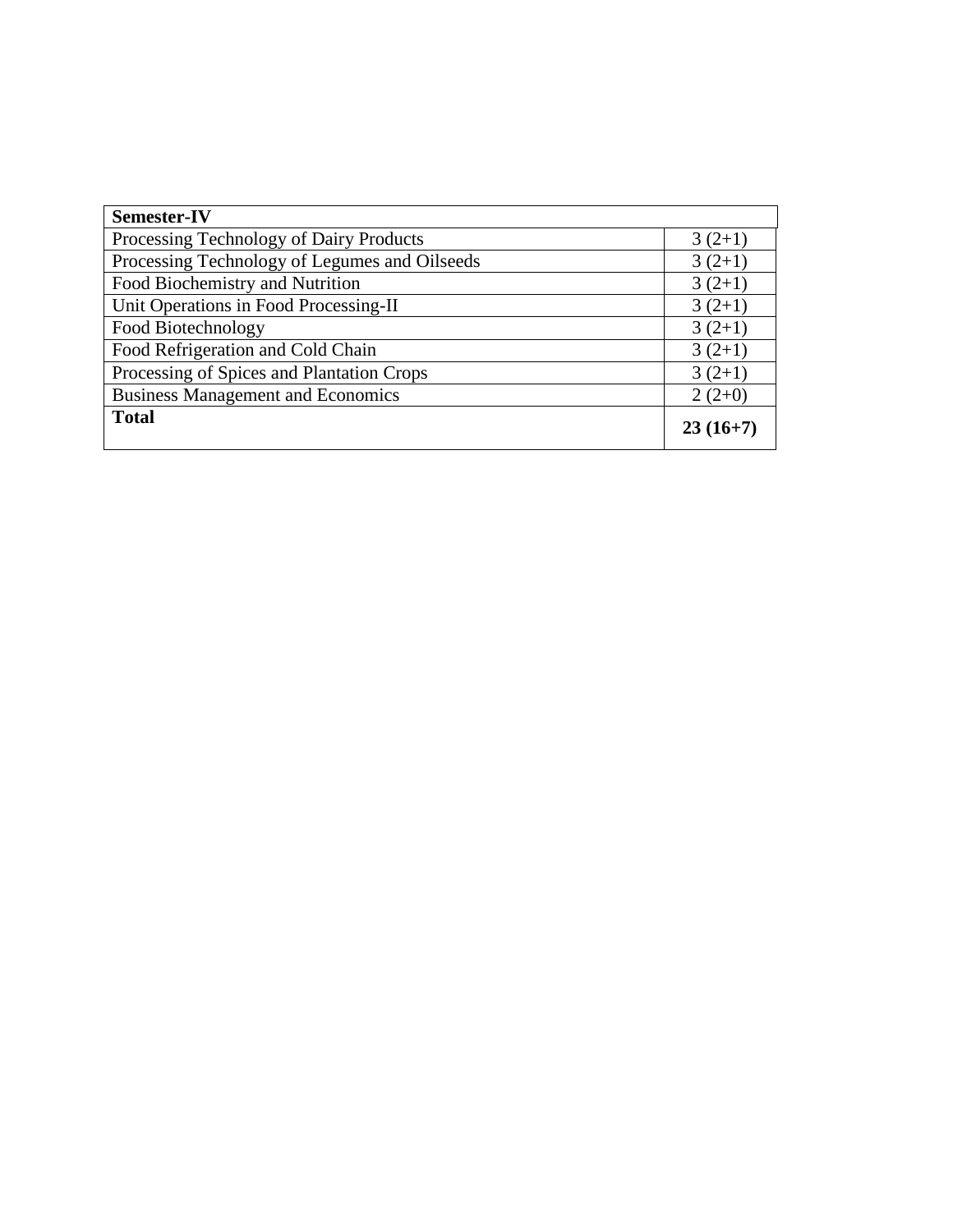| <b>FST1401</b> | <b>Processing Technology of Dairy Products</b> |  |  |
|----------------|------------------------------------------------|--|--|
|                |                                                |  |  |

Classification of dairy products; Butter: Definition, composition; processing and production steps, overrun, butter making machines, quality testing of table butter, butter‐ defects, causes and their prevention, packaging and storage; Butter oil and ghee: Definition, composition, processing, equipment, quality tests; Paneer and Cheese:Definition, composition, types, processing steps, process flow diagram, equipment, quality defects, causes and prevention, packaging and storage; Ice cream and frozen desserts: Definition, composition, types, processing steps and flow diagram, equipment, quality testing, defects causes and prevention, packaging and storage. Condensed and Dried milk: Definition, composition, role of milk constituents in condensed milk, manufacture of condensed milk, types of standards for dried milk, manufacture of SMP and WMP using roller and spray drying, instantization, recent developments in drying, quality testing, defects, causes and prevention, packaging and storage; Traditional Indian Dairy Products: Definitions, compositions, processing, packaging, storage, equipment and quality testing; By- products of dairy industry and their utilization.

#### **Practical**

Preparation of butter/ table butter, Preparation of ghee, Preparation of paneer; Preparation of selected type of cheese; Preparation of ice-cream and selected frozen desserts; Preparation of condensed milk; Preparation of milk powder; Preparation of selected Indian dairy products; Determination of selected quality parameters of selected dairy products; Visit to dairy plant.

- Kanekanian. 2014. Milk and Dairy Products as Functional Foods. John Wiley & Sons, Ltd., UK.
- Adnan Y. Tamime. 2009. Milk Processing and Quality Management. Blackwell Publishing Ltd., UK.
- Pieter Walstra, Jan T.M. Wouters, Tom J. Geurts. 2006. Dairy Science and Technology, 2<sup>nd</sup> Ed. CRC Press, Boca Raton, FL, USA.
- Sukumar De. 2005. Outlines of Dairy Technology. Oxford University Press, New Delhi.
- H.G. Kessler. 1981. Food Engineering and Dairy Technology. Verlag A. Kessler, Fraising (F.R. Germany).
- Y.H. Hui. 1993. Dairy Science and Technology Handbook, Vol. I, II and III. Wiley-VCH, USA.
- Aneja, R. P.; Mathur, B. N.; Chandan, R. C.; Banerjee, A. K., 2002, Technology of Indian Milk Products: Handbook of Procees Technology Modernization for Professionals Entrepreneurs and Scientists, Dairy India Yearbook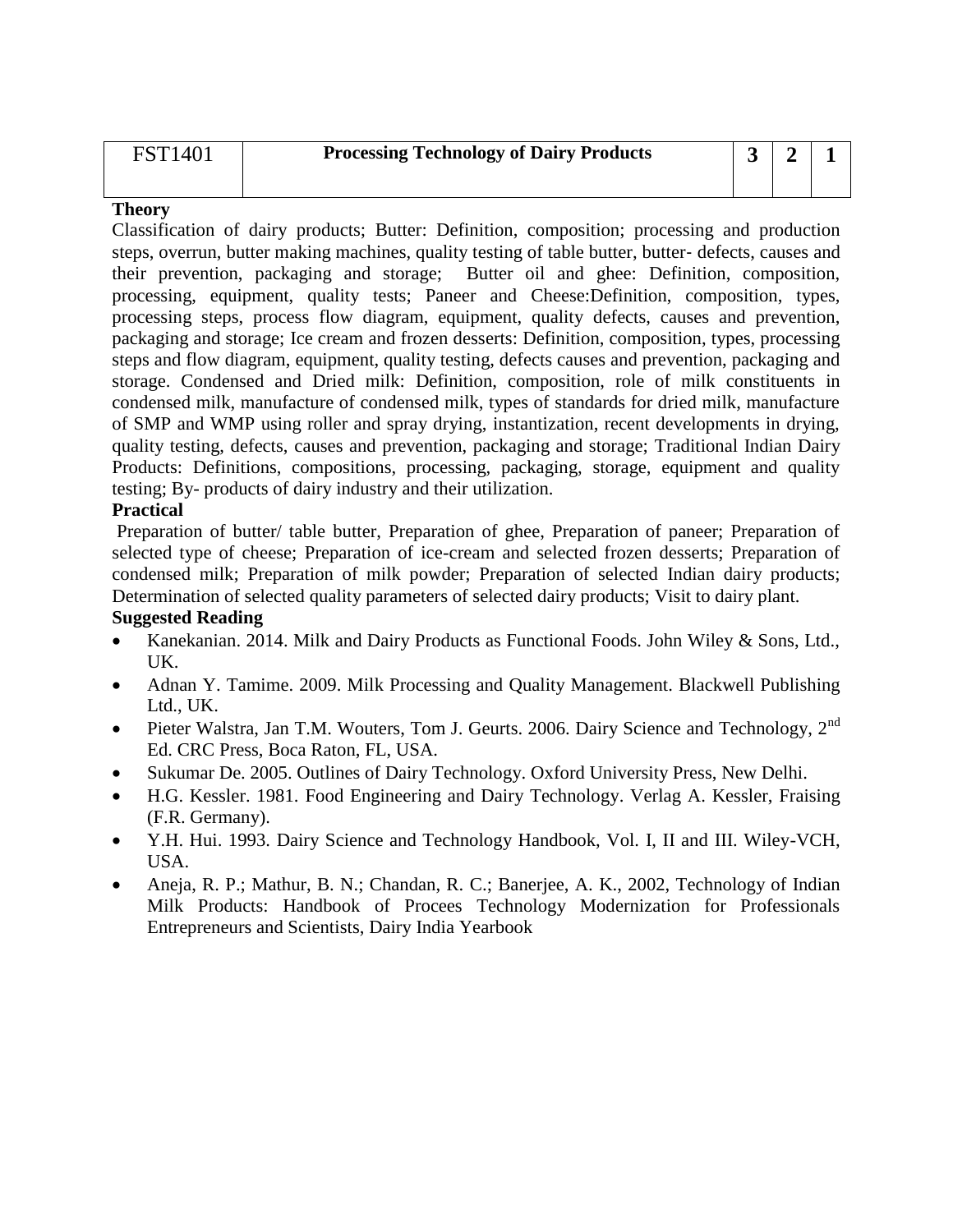| <b>FST1402</b> | <b>Processing Technology of Legumes and Oilseeds</b> |  |  |
|----------------|------------------------------------------------------|--|--|
|                |                                                      |  |  |

Present status and future prospects of legumes and oilseeds; Morphology of legumes and oilseeds; Classification and types of legumes and oilseeds; Chemical composition, nutritional value and anti-nutritional compounds in legumes and oilseeds; Methods of removal of antinutritional compounds; Pulse milling: Home scale, cottage scale and modern milling methods, machines, milling quality, milling efficiency, factors affecting milling quality and quantity; Problems in dhal milling industry; Nutritional changes during soaking and sprouting of pulses; Cooking quality of dhal, methods, factors affecting cooking of dhal; Quick cooking dhal, instant dhal; Soybean milk processing and value addition; Fermented products of legumes; Oil seed milling: Ghanis, hydraulic presses, expellers, solvent extraction methods, machines, milling quality, milling efficiency, factors affecting milling quality and quantity; Problems in oil milling industry; Desolventization; Refining of oils: Degumming, neutralization, bleaching, filtration, deodorization, their principles and process controls; Hydrogenation of oils; New technologies in oilseed processing; Utilization of oil seed meals for different food uses: High protein products like protein concentrates and isolates; By-products of pulse and oil milling and their value addition.

### **Practical**

Determination of physical properties of legumes and oil seeds; Determination of proximate composition of selected pulses and oilseeds; Determination of nutritional quality of selected pulses and oilseeds; Study of mini dhal mill; Study of mini oil mill; Preconditioning of pulses before milling; Preconditioning of oilseeds before milling; Removal of anti-nutritional compounds from selected pulses and oilseeds; Laboratory milling of selected pulses and its quality evaluation; Laboratory milling of selected oilseeds and its quality evaluation; Laboratory refining of selected oils; Laboratory hydrogenation of selected oils; Study of cooking quality of dhal; Processing of composite legume mix and preparation of value added products; Visit to commercial dhal mills and oil mills.

- Guriqbal Singh, Harbhajan Singh Sekhon, Jaspinder Singh Kolar and Masood Ali. 2005. Pulses. Agrotech Publishing Academy, Udaipur.
- Chakraverty. 2008. Post Harvest Technology of Cereals, Pulses and Oilseeds,  $3<sup>rd</sup>$  Ed. Oxford and IBH Publishing Co. Pvt. Ltd., New Delhi.
- Frank D. Gunstone. 2008. Oils and Fats in the Food Industry. John Wiley and Sons, Ltd., West Sussex, UK.
- FereidoonShahidi. 2005. Bailey's Industrial Oil & Fat Products,  $6^{th}$  Ed., Vols. 1 to 6. John Wiley and Sons, Inc. Hoboken, New Jersey, USA.
- AmalenduChakraverty, Arun S. Mujumdar, G.S. VijayaRaghavan and Hosahalli S. Ramaswamy. 2003. Handbook of Post Harvest Technology: Cereals, Fruits, Vegetables, Tea, and Spices. Marcel Dekker, Inc., NY, USA.
- K.M. Sahay and K.K. Singh. 2001. Unit Operations of Agricultural Processing,  $2^{nd}$  Ed.Vikas Publishing House Pvt. Ltd., Noida.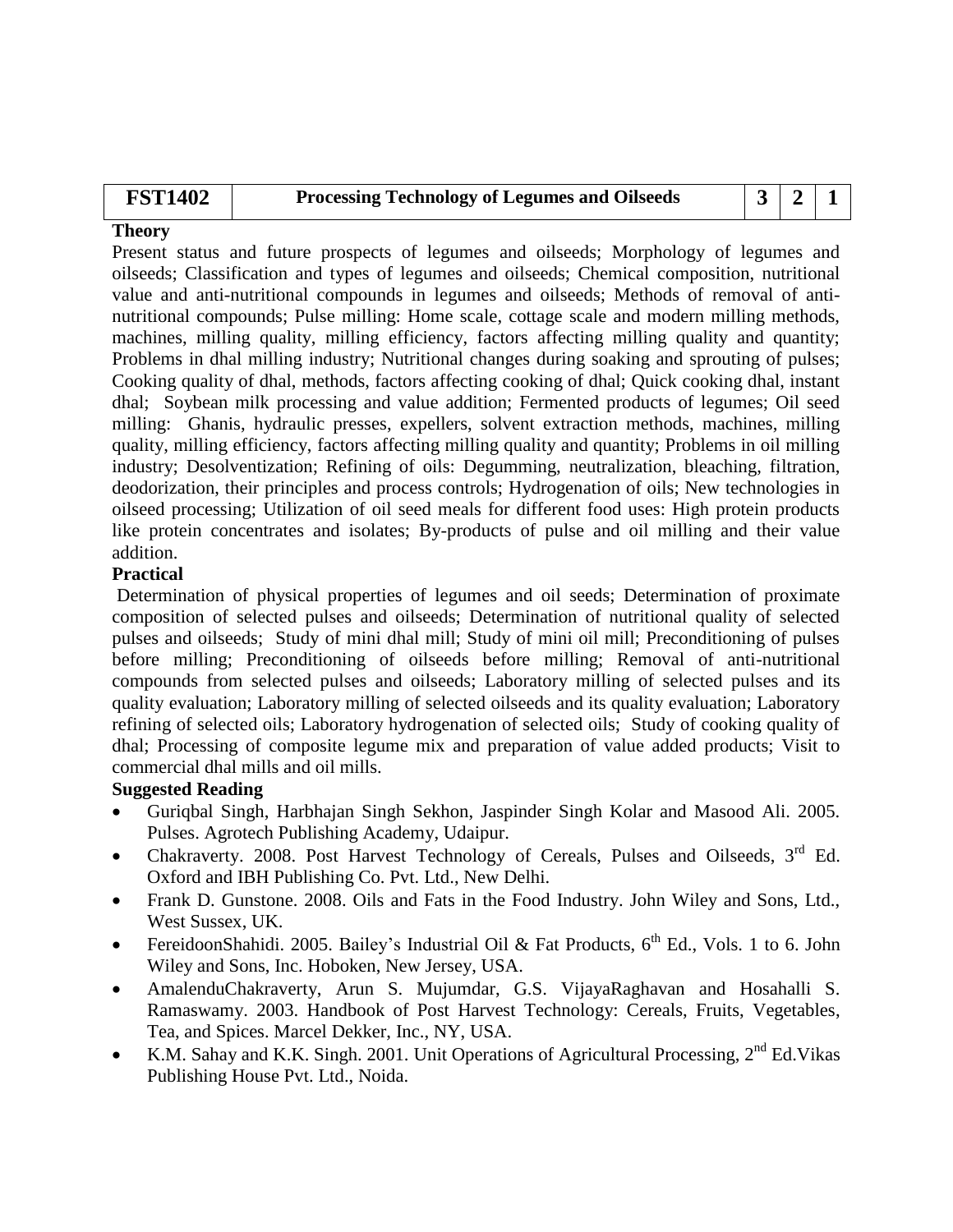| $\mathbf{FST}^*$<br>.403 | <b>Food Biochemistry and Nutrition</b> |  |  |  |  |  |
|--------------------------|----------------------------------------|--|--|--|--|--|
| ____                     |                                        |  |  |  |  |  |

Biochemistry and its scope, cellular biochemistry; Carbohydrates: Occurrence, classification and structures, physicochemical and metabolic functions, metabolism; Proteins: Occurrence, classification and structures, physicochemical and metabolic functions, metabolism; Lipids: Occurrence, classification and structure, physicochemical and metabolic functions, metabolism; Nucleic acids: Properties, structure and metabolism; Vitamins and minerals: Chemistry and metabolic functions; Enzymes: Chemical nature and nomenclature, classification, sources and properties, mechanism of action, coenzyme and prosthetic groups; Concepts and content of nutrition: metabolic function of nutrients; Water and energy balance, water intake and losses, basal metabolism; Formulation of diets, classification of balanced diet, preparation of balanced diet for various groups; Recommended dietary allowances for various age groups; Malnutrition; Assessment of nutritional status; Food fad and faddism; Potentially toxic substance in human food; Functions of food; Basic food groups; nutrients supplied by food; Mechanism of enzyme action: Introduction to enzymes, coenzymes, regulation of enzymatic activity, enzyme kinetics, inhibition effects of pH, allosteric enzymes, derivation of Michaelis‐Menten equation; Nucleic acids; Nutrients: Sources, functions, digestion, absorption, assimilation and transport of carbohydrates, proteins and fats in human beings; Metabolism of carbohydrates: Biological role of carbohydrates, glycolysis and respiration, production of ATP, brief description of electron transport chain, oxidative and substrate phosphorylation; Metabolism of lipids: Biological role of lipids, breakdown of triglycerides and phospholipids, β‐oxidation of long chain fatty acids, ketosis, biosynthesis of fatty acids, triglycerides and phospholipids; Metabolism of proteins: Breakdown of proteins, transamination, deamination, decarboxylation, nitrogen fixation, urea cycle; Minerals: Functions, sources, factors affecting absorption of minerals, absorption promoters, absorption inhibitors, effect of deficiency; Vitamins and hormones: Classification, functions, sources, effects of deficiency, fat soluble vitamins, water soluble vitamin; Relationship between vitamins and hormones in terms of their biological role; Physico-chemical and nutritional changes during processing: Changes during food processing treatment of drying and dehydration, irradiation, freezing, fermentation, canning, restoration, enrichment, fortification and supplementation of foods.

### **Practical**

Preparation of various solutions and buffers; Qualitative and quantitative determination of carbohydrates; Qualitative and quantitative determination of amino acids; Qualitative and quantitative determination of proteins; Qualitative and quantitative determination of lipids; Qualitative and quantitative determination of vitamins; Isolation of enzymes from various sources; Measurement of energy using bomb calorimeter; Determination of pka of acid; Determination of pI for casein; Estimation of sugars by Anthrone method; Estimation of protein by Lowry method; Estimation of amino acid using Biuret reaction; Separation of amino acids using paper chromatography; Separation of amino acids using thin layer chromatography; Separation of amino acids using electrophoresis; Estimation of phosphorus in food sample. Estimation of iron content in foods; Determination of calcium in food samples; Estimation of β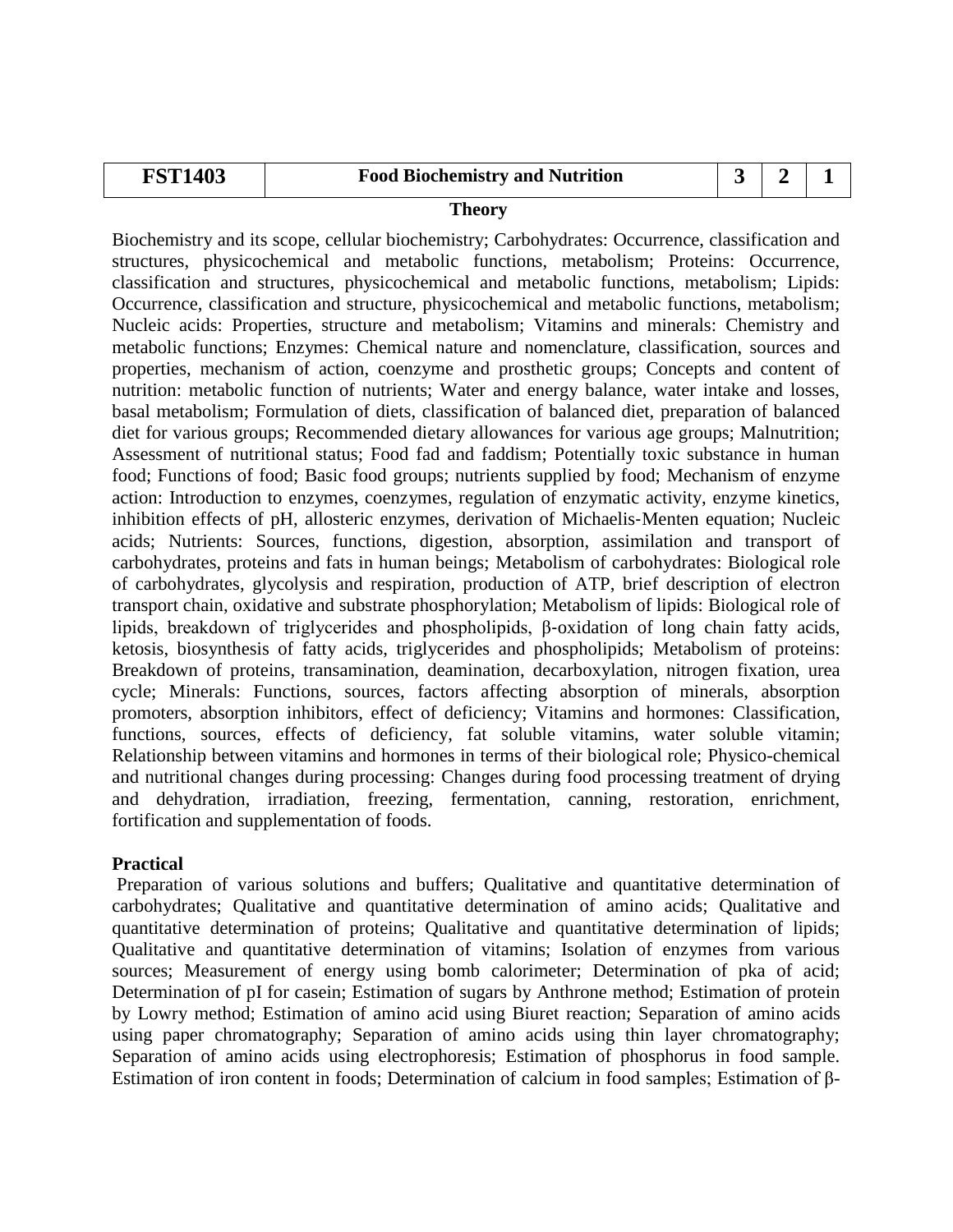carotene using column chromatography; Estimation of ascorbic acid using dye method; Effects of acids and alkali on pigments.

- Gaile Moe, Danita Kelley, Jacqueline Berning and Carol Byrd-Bredbenner. 2013. Wardlaw's Perspectives in Nutrition: A Functional Approach. McGraw-Hill, Inc., NY, USA.
- David L. Nelson and Michael M. Cox.2012. Lehninger Principles of Biochemisry,  $6<sup>th</sup>$  Ed. Macmillan Learning, NY, USA.
- Donald Voet and Judith G. Voet. 2011. Biochemisry,  $4^{th}$  Ed. John Wiley and Sons, Inc., NY, USA.
- Carolyn D. Berdanier, Elaine B. Feldman and Johanna Dwyer. 2008. Handbook of Nutrition and Food, 2<sup>nd</sup> Ed. CRC Press, Boca Raton, FL, USA.
- Bob B. Buchanan, Wilhelm Gruissem and Russell L. Jones. 2002. Biochemistry & Molecular Biology of Plants. John Wiley and Sons, Inc., NY, USA.
- Jeremy M. Berg, John L. Tymoczko, LubertStryer and Gregory J. Gatto, Jr. 2002. Biochemisry,  $7<sup>th</sup>$  Ed. W.H. Freeman and Company, NY, USA.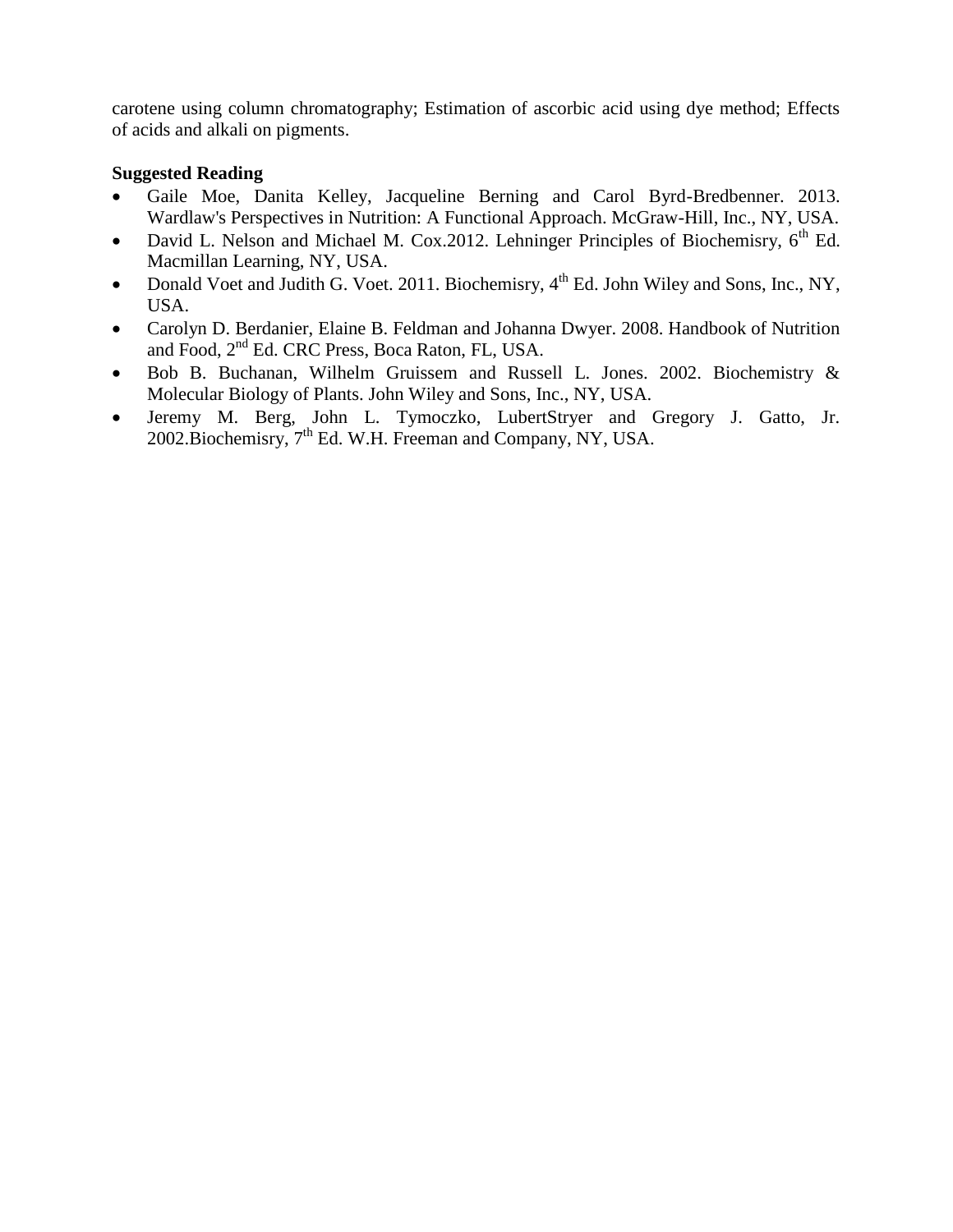# **FST1404 Unit Operations in Food Processing-II 3 2 1**

### **Theory**

Evaporation: Principles of evaporation, mass and energy balance, factors affecting rate of evaporation, thermodynamics of evaporation (phase change, boiling point elevation, Dühring plot; Heat and mass transfer in evaporator, factors influencing the overall heat transfer coefficient, influence of feed liquor properties on evaporation; Evaporation equipment: Natural circulation evaporators, horizontal/vertical short tube, natural circulation with external calandria, long tube, forced circulation; Evaporator ancillary plant, design of evaporation systems, single effect, multiple effect evaporators, feeding methods of multiple effect evaporation systems, feed preheating, vapour recompression systems; Fouling of evaporators and heat exchanges; Recompression heat and mass recovery and vacuum creating devices; Food freezing: Introduction, freezing point curve for food and water, freezing points of common food materials, Principles of food freezing, freezing time calculation by using Plank's equation; Freezing systems; Direct contact systems, air blast immersion; Changes in foods; Frozen food properties; freezing time, factors influencing freezing time, freezing/thawing time; Freeze concentration: Principles, process, methods; Frozen food storage: Quality changes in foods during frozen storage; Freeze drying: Heat mass transfer during freeze drying, equipment and practice. Expression and Extraction: liquid-liquid extraction processes, types of equipment and design for liquid-liquid extraction, continuous multistage counter current extraction; Leaching: process, preparation of solids, rate of leaching, types of equipment, equilibrium relations; Crystallization and dissolution: Theory and principles, kinetics, applications in food industry, equipment for crystallization; Distillation: Principles, vapour-liquid equilibrium, continuous flow distillation, batch/differential distillation, fractional distillation, steam distillation, distillation of wines and spirits; Baking: Principles, baked foods, baking equipment; Roasting: Principles of roasting, roasting equipment; Frying: theory and principles, shallow or contact frying and deep fat frying, heat and mass transfer in frying, frying equipment; Puffing: Puffing methods, puffing equipment; Pasteurization: Purpose, microorganisms and their reaction to temperature and other influences, methods of heating, design and mode of operation of heating equipment, vat, tubular heat exchanger, plate heat exchanger; Sterilization: Principles, process time, T-evaluation, design of batch and continuous sterilization, different methods and equipments; UHT sterilization, in the package sterilization, temperature and pressure patterns, equipment for sterilizing goods in the package; Aseptic processing: principles, analysis of thermal resilience, duration mathematics of conduction heating; Blanching: principle and equipment; Homogenization, Emulsification.

### **Practical**

Study of working principle open pan and vacuum evaporator; Study of single effect evaporator and estimation of heat/mass balance during concentration of liquid foods; Study of multiple effect evaporator and estimation of heat/mass balance during concentration of liquid foods; Study of multiple effect evaporator and estimation of heat/mass balance during concentration of liquid foods; Study of sterilizer; Design problems on freezers; Numerical problem on thermo bacteriology (D, Z and F); Study of freezers; Freezing of foods by different methods; Determination of freezing time of a food material; Effect of sample particle size and time on solvent extraction process; Effect of temperature on crystallization rate of sugar; Study of blancher, pasteurizers, fryers, homogenizers, irradiators; Determination of oil uptake by the food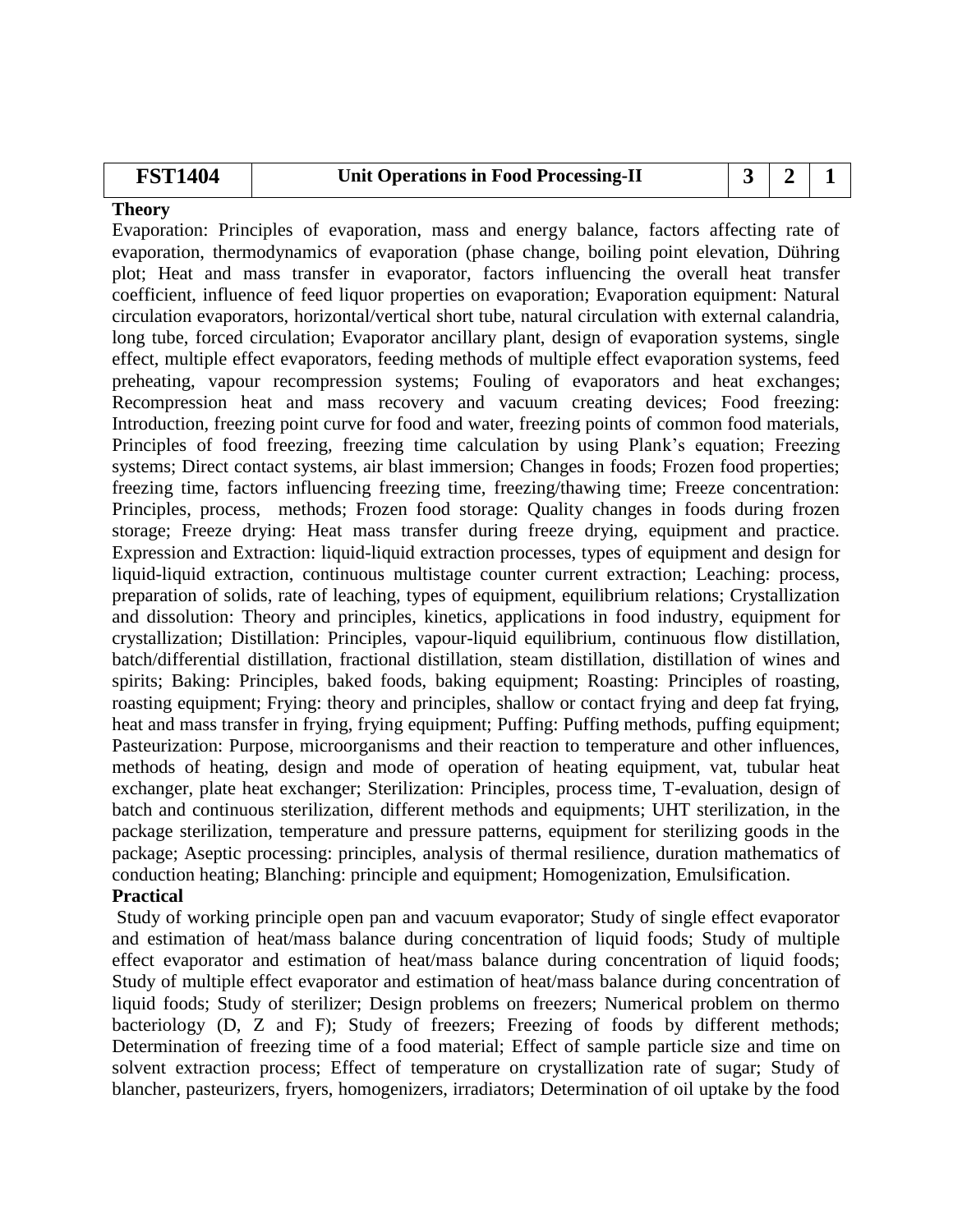product during frying; Study on qualitative changes in the fried food product; Visit sugar processing industry.

- R. Paul Singh and Dennis R. Heldman. 2014. Introduction to Food Engineering, 5<sup>th</sup> Ed. Elsevier, Amsterdam, The Netherlands.
- Warren L. McCabe, Julian Smith, Peter Harriott. 2004. Unit Operations of Chemical Engineering,  $7<sup>th</sup>$  Ed. McGraw-Hill, Inc., NY, USA.
- Albert Ibarz and Gustavo V. Barbosa-Cánovas. 2003. Unit Operations in Food Engineering. CRC Press, Boca Raton, FL, USA.
- Christie John Geankoplis. 2003. Transport Processes and Separation Process Principles (Includes Unit Operations), 4<sup>th</sup> Ed. Prentice-Hall, NY, USA.
- George D. Saravacos and Athanasios E. Kostaropoulos. 2002. Handbook of Food Processing Equipment. Springer Science+Business Media, New York, USA.
- J. F. Richardson, J. H. Harker and J. R. Backhurst. 2002. Coulson & Richardson's Chemical Engineering, Vol. 2, Particle Technology and Separation Processes,  $5<sup>th</sup>$  Ed. Butterworth– Heinemann, Oxford, UK.
- P. Fellows. 2000. Food Processing Technology: Principles and Practice,  $2^{nd}$  Ed. CRC Press, Boca Raton, FL, USA.
- R. K. Sinnott. 1999. Chemical Engineering, Vol. 6, Chemical Engineering Design,  $3<sup>rd</sup>$  Ed. Butterworth-Heinemann, Oxford, UK.
- Kenneth J. Valentas, Enrique Rotstein and R. Paul Singh. 1997. Handbook of Food Engineering Practice. CRC Press, Boca Raton, FL, USA.
- Robert E. Treybal. 1980. Mass Transfer Operations,  $3<sup>rd</sup>$  Ed. McGraw-Hill Book Company, Auckland, USA.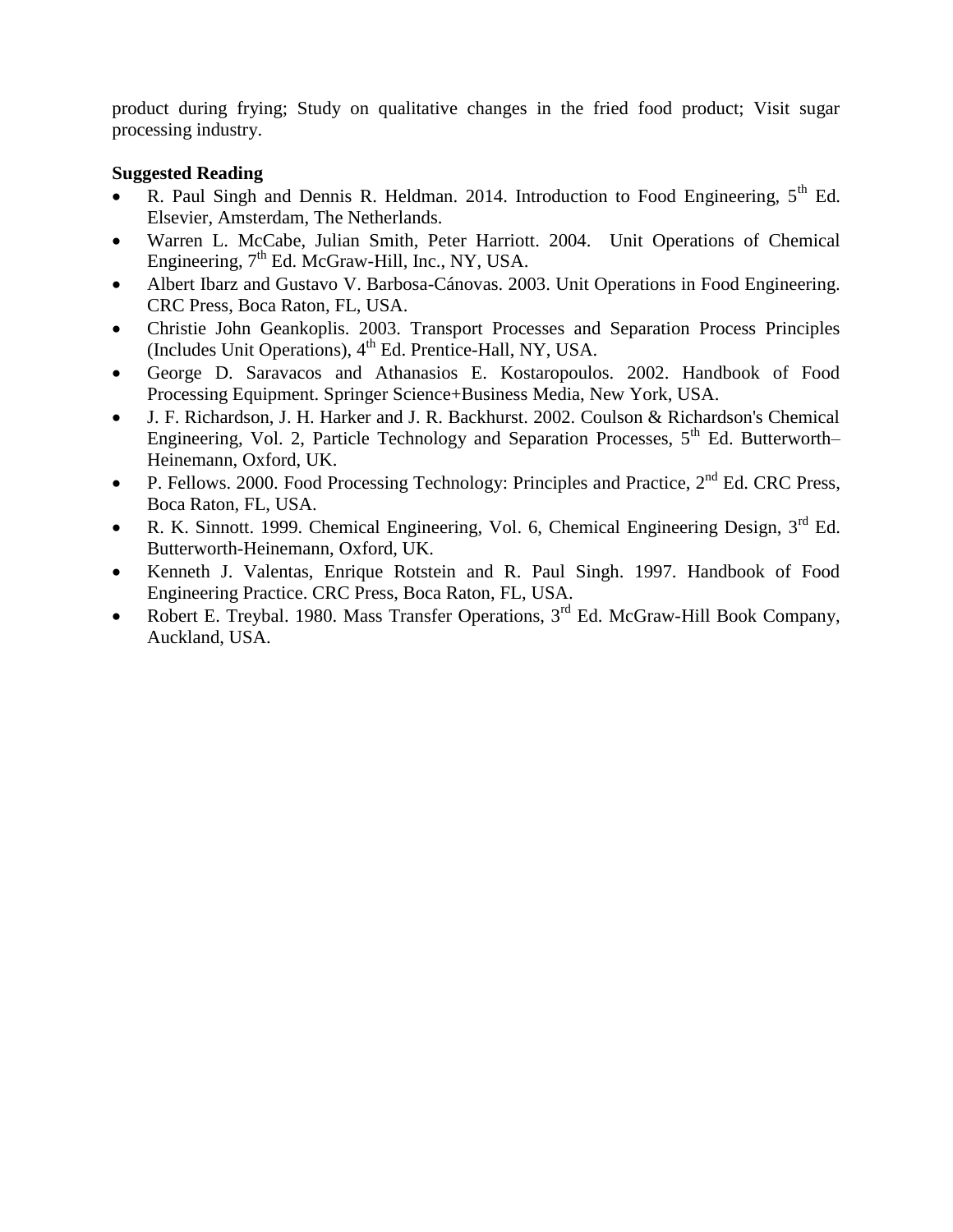| 1405<br>$\mathbf{FST}^*$ | <b>Food Biotechnology</b> |  |  |  |
|--------------------------|---------------------------|--|--|--|
|--------------------------|---------------------------|--|--|--|

Chemical nature of the genetic material, properties and functions of the genetic material, organization of the genetic material in bacteria, eukaryotes and viruses; DNA replication: Replication fork, DNA polymerases, other enzymes and proteins required for DNA replication, origin of replication, replication of circular DNA molecule; Transcription and translation: RNA synthesis, types of RNA, genetic code; Mutation and DNA repair, mechanisms of repair of damaged DNA (photo reactivation, excision repair, recombination repair, SOS repair, mismatch repair), transposable elements, plasmids, types of plasmids, genetic recombination in bacteria, transformation, transduction, conjugation, regulation of gene expression in prokaryotes; Expression of foreign genes; Promoter enzymes; Recombinant DNA technology: Restriction enzymes, cloning vectors, cloning procedure, cloning of specific gene and their identification (colony hybridization, C-DNA, southern blotting, polymerase chain reaction); Gene cloning: Production of identical cells, isolation and purification of insert DNA, isolation of vector DNA, construction of recombined DNA, introduction of recombined DNA into host cell, identification and selection of cells containing cloned genes; Biosensors: Classification, application in food industry; Application of biotechnology in food: Immobilization of enzymes: Arresting of cell in insoluble matrix, immobilized cell systems, cell attachment in a surface, aggregation, entrapment, containment, physical adsorption, covalent bonding, cross linking, entrapment into polymeric films, microencapsulation, large scale cell immobilization, uses and applications in industries; Ethical issues concerning GM foods: Testing for GMOs, current guidelines for production, release and movement of GMOs, labeling and traceability, trade related aspects, biosafety, risk assessment, risk management, public perception of GM foods, IPR, GMO Act 2004;

### **Practical**

Study of auxotroph; Micro-propagation through tissue culture; Strain improvement through U.V. mutation for lactose utilization; Chemical mutagenesis using chemical mutagens (Ethidium bromide); Determination of survival curves using physical and chemical mutagens; Isolation and analysis of chromosomal/genomic DNA from *E. coli* and *Bacillus cereus*; Separation of protoplast using cellulytic enzymes; Production of biomass from fruit and vegetable waste; Introduction of ELISA/Southern blot/DNA finger printing, etc.; Agarose gel electrophoresis of plasmid DNA; Pesticide degradation by pseudomonas spp.

- B.D. Singh. 2014. Biotechnology Expanding Horizons. Kalyani Publishers, New Delhi.
- Meenakshi Paul. 2007. Biotechnology and Food Processing Mechanics. Gene-Tech Books, New Delhi.
- James D. Watson. 2013. Molecular Biology of the Gene,  $7<sup>th</sup>$  Ed. Benjamin Cummings, San Francisco, USA.
- Oliver Brandenberg, Zephaniah Dhlamini, Alessandra Sensi, KakoliGhosh and Andrea Sonnino 2011.Introduction to Molecular Biology and Genetic Engineering.FAO, Rome, Italy.
- S.B. Primrose and R.M. Twyman. 2006. Principles of Gene Manipulation and Genomics,  $7<sup>th</sup>$ Ed. Blackwell Publishing, Victoria, Australia.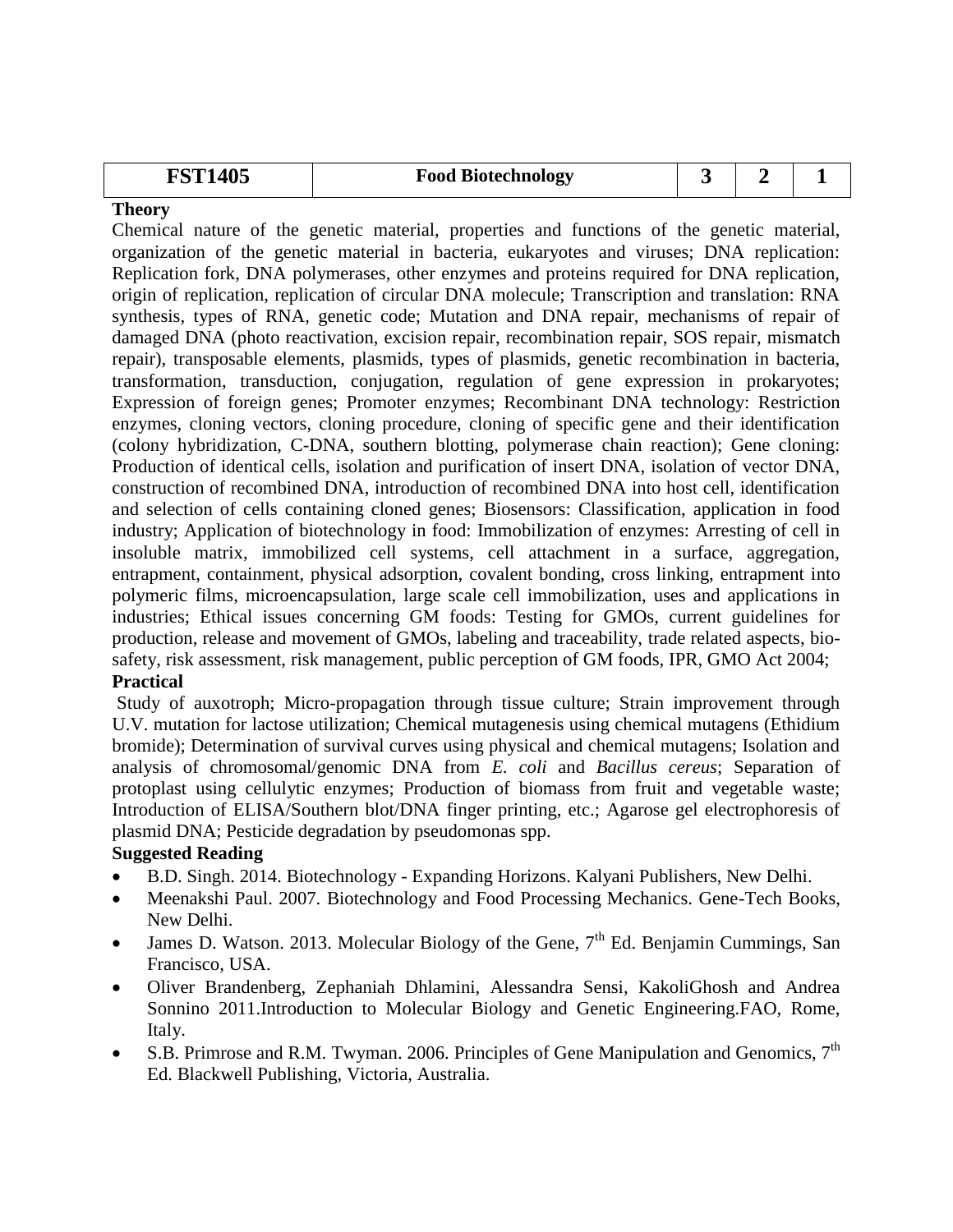Ashok Agarwal and PradeepParihar. 2005. Industrial Microbiology: Fundamentals and Applications. Agrobios India, Jodhpur.

| <b>FST1406</b> | <b>Food Refrigeration and Cold Chain</b> |  |  |
|----------------|------------------------------------------|--|--|
|                |                                          |  |  |

### **Theory**

Principles of refrigeration: Definition, background with second law of thermodynamics,, unit of refrigerating capacity, coefficient of performance; Production of low temperatures: Expansion of a liquid with flashing, reversible/ irreversible adiabatic expansion of a gas/ real gas, thermoelectric cooling, adiabatic demagnetization; Air refrigerators working on reverse Carnot cycle: Carnot cycle, reversed Carnot cycle, selection of operating temperatures; Air refrigerators working on Bell Coleman cycle: Reversed Brayton or Joule or Bell Coleman cycle, analysis of gas cycle, polytropic and multistage compression; Vapour refrigeration: Vapor as a refrigerant in reversed Carnot cycle with p-V and T-s diagrams, limitations of reversed Carnot cycle; Vapour compression system: Modifications in reverse Carnot cycle with vapour as a refrigerant (dry Vs wet compression, throttling Vs isentropic expansion), representation of vapor compression cycle on pressure- enthalpy diagram, super heating, sub cooling; Liquid-vapour regenerative heat exchanger for vapour compression system, effect of suction vapour super heat and liquid sub cooling, actual vapour compression cycle; Vapour-absorption refrigeration system: Process, calculations, maximum coefficient of performance of a heat operated refrigerating machine, Common refrigerants and their properties: classification, nomenclature, desirable properties of refrigerants- physical, chemical, safety, thermodynamic and economical; Azeotropes; Components of vapour compression refrigeration system, evaporator, compressor, condenser and expansion valve; Ice manufacture, principles and systems of ice production, Treatment of water for making ice, brines, freezing tanks, ice cans, air agitation, quality of ice; Cold storage: Cold store, design of cold storage for different categories of food resources, size and shape, construction and material, insulation, vapour barriers, floors, frost‐heave, interior finish and fitting, evaporators, automated cold stores, security of operations; Refrigerated transport: Handling and distribution, cold chain, refrigerated product handling, order picking, refrigerated vans, refrigerated display;Air-conditioning: Meaning, factors affecting comfort air-conditioning, classification, sensible heat factor, industrial air-conditioning, problems on sensible heat factor; Winter/summer/year round air-conditioning, unitary air-conditioning systems, central airconditioning, physiological principles in air-conditioning, air distribution and duct design methods; design of complete air-conditioning systems; humidifiers and dehumidifiers; Cooling load calculations: Load sources, product cooling, conducted heat, convected heat, internal heat sources, heat of respiration, peak load; etc.

### **Practical**

Study of vapour compression refrigeration system; Determination of COP of vapour compression refrigeration system; Study of various types of compressors, condensers, expansion valves and evaporative coils used in refrigeration systems; Study of refrigerants, their properties and charts; Study of direct and indirect contact freezing equipment for foods; Study of spray freezing process for foods; Study of food cold storage; Estimation of refrigeration load for cold storage; Estimation of refrigeration load for meat and poultry products; Study of refrigeration system of dairy plant; Estimation of refrigeration load for ice-cream; Study of cooling system for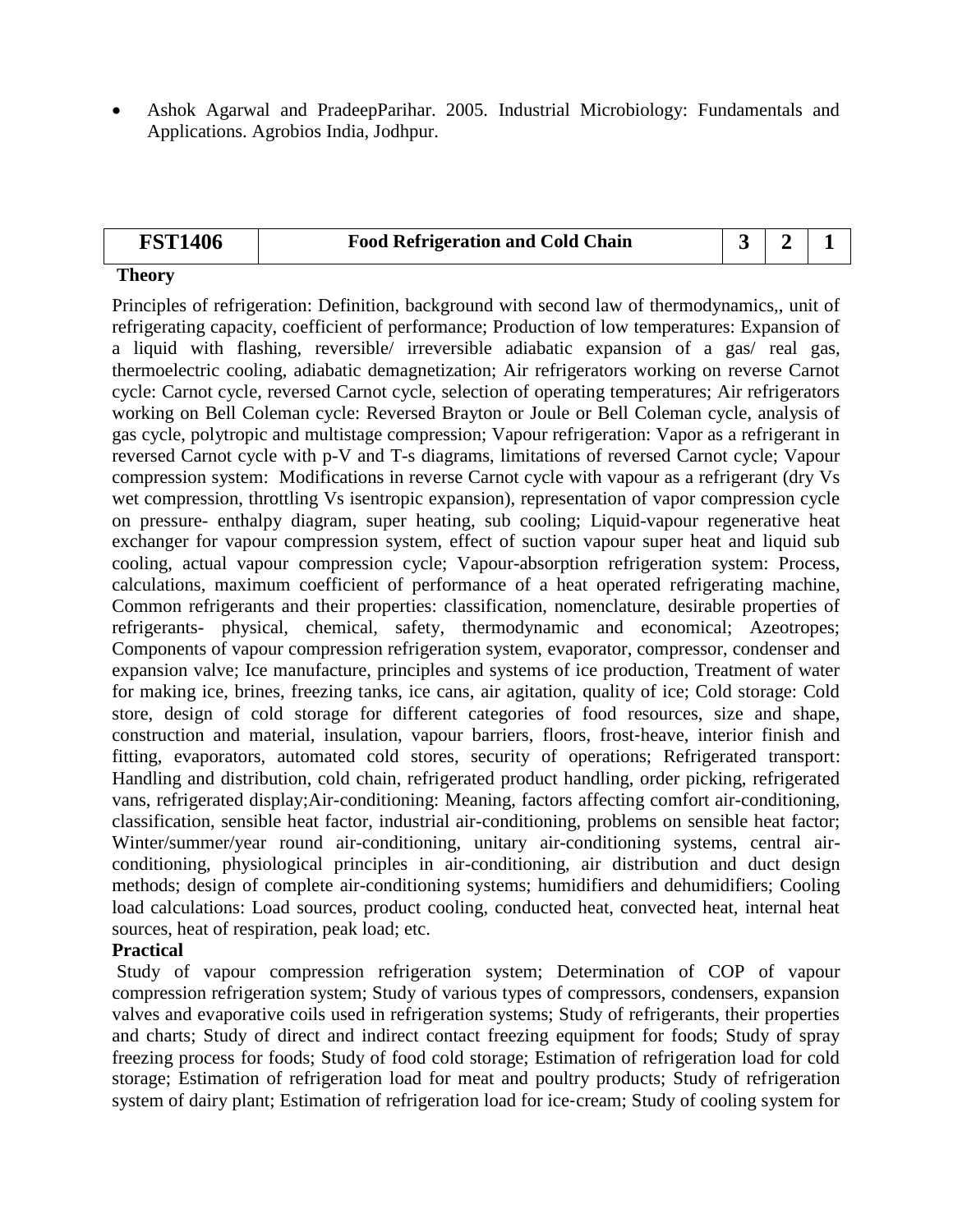bakery and estimation of refrigeration loads; Estimation of refrigeration load during chocolate enrobing process; Study of refrigerated van; Study of deep freezing and thawing of foods; Study of refrigerated display of foods and estimation of cooling load.

- William C. Whitman, William M. Johnson, John A. Tomczyk and Eugene Silberstein. 2009. Refrigeration & Air Conditioning Technology,  $6<sup>th</sup>$  Ed. Delmar, Cengage Learning, NY, USA.
- C.P. Arora. 2000. Refrigeration and Air Conditioning,  $2<sup>nd</sup>$  Ed. Tata McGraw-Hill Publishing Co. Ltd., New Delhi.
- $\bullet$  W.F. Stoecker and J.W. Jones.1982.Refrigeration and Air Conditioning,  $2^{nd}$  Ed. McGraw-Hill Book Co., New York, USA.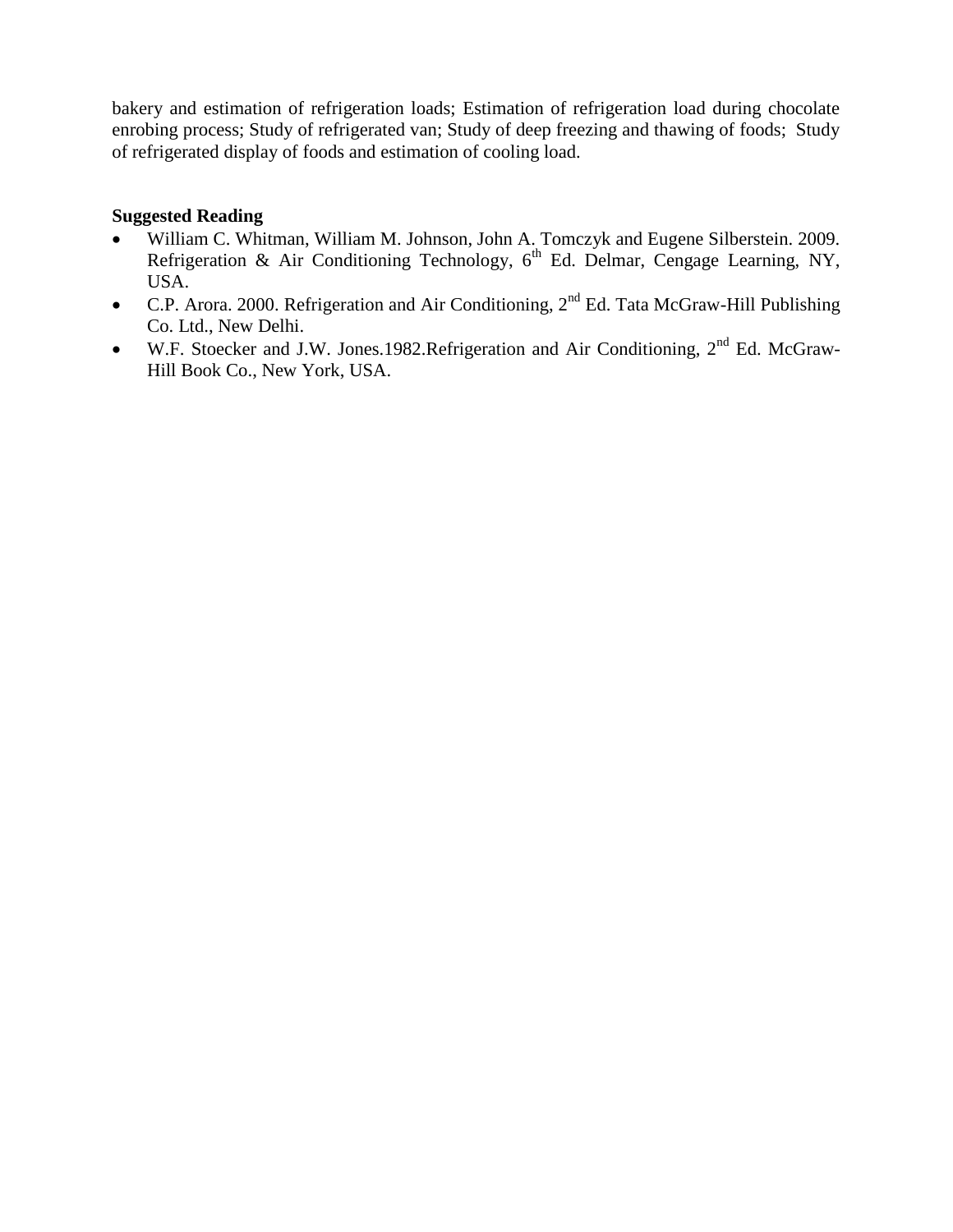| <b>FST1407</b> | <b>Processing of Spices and Plantation Crops</b> | $321$ |  |
|----------------|--------------------------------------------------|-------|--|
|                |                                                  |       |  |

Production and processing scenario of spice, flavour and plantation crops and its scope; Major spices: Post harvest technology, composition; processed products of spices: Ginger, chilli, turmeric, onion and garlic, pepper, cardamom. Minor spices: Herbs, leaves and spartan seasonings and their processing and utilization; All spice, Annie seed, sweet basil; Caraway seed, cassia, cinnamon; Clove, coriander, cumin, dill seed; Fennel seed, nutmeg, mace, mint marjoram. Rosemary, saffron, sage; Savory, thyme, ajowan; Asafetida, curry leaves; Post harvest technology for Tea, coffee, cocoa; Vanilla and annatto processing; Post harvest technology and processing of areca nut, cashew nut, oil palm; Flavours of minor spices; Flavour of major spices; Spice oil and oleoresins: Extraction techniques; Standard specification of spices; Functional packaging of spices and spice products; By-products of plantation crops and spices.

### **Practical**

Identification and characterization of flavouring compounds of spices; Valuable oil determination; Extraction of oil from clove, pepper, cardamom, chilli; Extraction of oleoresins: Turmeric, ginger, pepper, clove; Peperine estimation in pepper oleoresin; Steam distillation of spices; Determination of curcumin content in turmeric; Chemical analysis of spices: Moisture, valuable oil, specific gravity, refractive index, acid value; Study of standard specification of spices; Packaging study of spices; Preparation of curry powder; Visit to spice industry.

- K.G. Shanmugavelu. Spices and Plantation Crops. Oxford & IBH Publishing Co., New Delhi
- J.W. Purseglave, E.G. Brown, C.L. Green and Robins.Spices,Vol. I and II. SRJ Academic Press, New Delhi.
- J.S. Pruthi. 2001. Spices and Condiments Major Spices of India. National Book Trust, New Delhi.
- J.S. Pruthi. 2001. Spices and Condiments Minor Spices of India. National Book Trust, New Delhi.
- Kenji Hirasa and MitsuoTakemasa. 1998. Spice Science and Technology. Marcel Dekker, NY, USA.
- H. Panda. Handbook on Spices and Condiments (Cultivation, Processing and Extraction). Asia Pacific Business Press Inc., New Delhi.
- S. Gupta. Handbook of Spices and Packaging with Formulae. Engineers India Research Institute, New Delhi.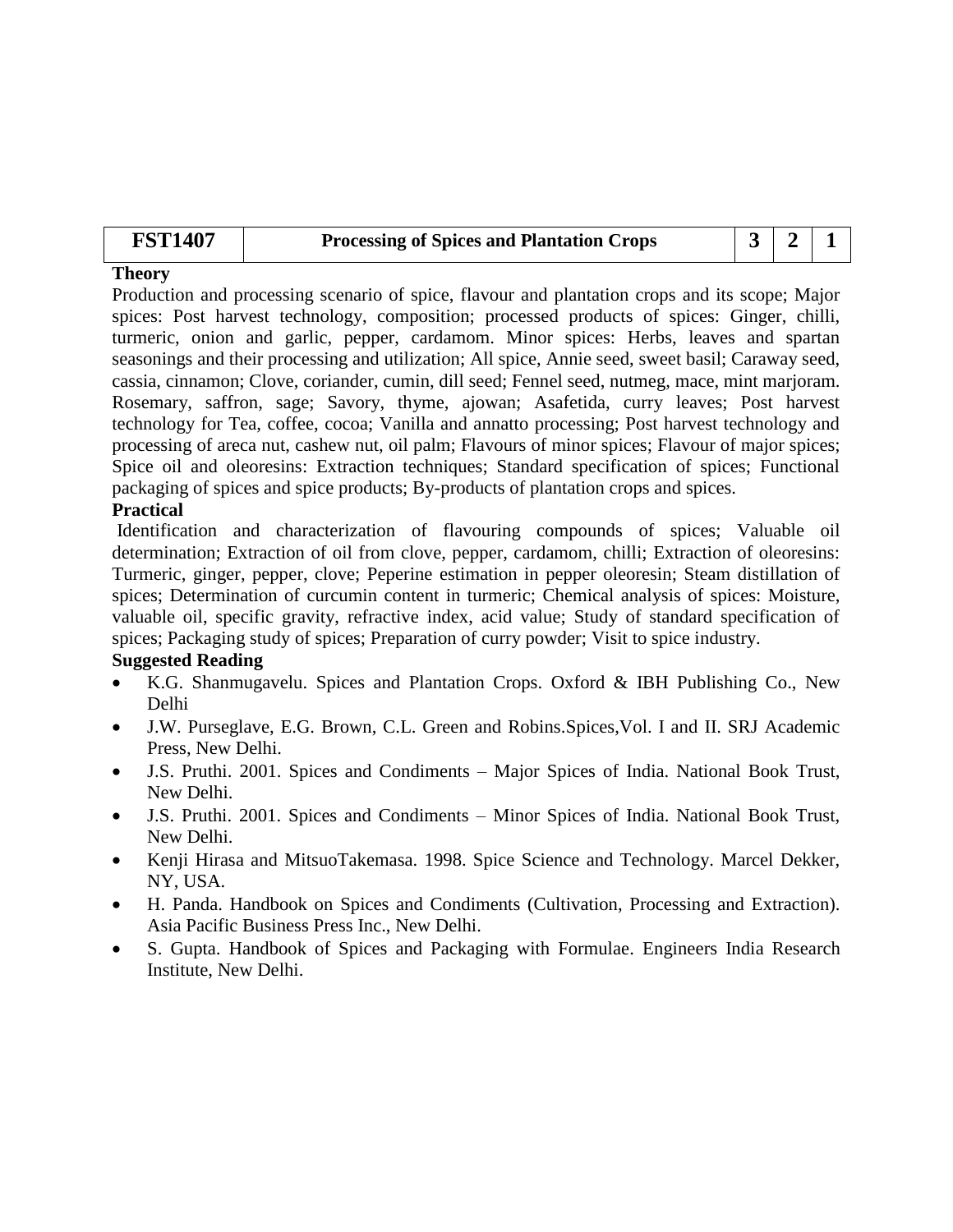| <b>FST1408</b> | <b>Business Management and Economics</b> |  | $2 \mid 2 \mid 0$ |  |
|----------------|------------------------------------------|--|-------------------|--|
|----------------|------------------------------------------|--|-------------------|--|

Definitions, management principles, scientific principles, administrative principles; Maslow's Hierarchy of needs theory; Functions of management: Planning, organizing, staffing, directing, controlling; Organizational structures, principles of organization; Types of organization: Formal and informal, line, line and staff, matrix, hybrid; Introduction to economics: Definitions, nature, scope, difference between microeconomics and macroeconomics; Theory of demand and supply, elasticity of demand, price and income elasticity; Markets: Types of markets and their characteristics; National income: GDP, GNP, NNP, disposable personal income, per capita income, inflation; Theory of production: Production function, factors of production. Law of variable proportions and law of returns to scale; Cost: Short run and long run cost, fixed cost, variable cost, total cost, average cost, marginal cost, opportunity cost; Break even analysis; Finance management: Definition, scope, objective; Different systems of accounting: Financial accounting, cost accounting, management accounting; Human resource management: Definitions, objectives of manpower planning, process, sources of recruitment, process of selection; Corporate social responsibility: Importance, business ethics.

- L.M. Prasad. 2001. Principles and Practices of Management,  $9<sup>th</sup>$  Ed. S. Chand & Sons, New Delhi.
- Koontz Harold. Principles of Management. Tata McGraw-Hill Education Private Limited, New Delhi.
- P.C. Thomas. Managerial Economics,  $9<sup>th</sup>$  Ed. Kalyani Publishers.
- K.K. Dewett and M.H. Navalur.Modern Economic Theory. S. Chand & Sons, New Delhi.
- P. SubbaRao. Human Resource Management.Himalaya Publications.
- S.P. Jain. Financial Accounting.Kalyani Publications, Ludhiana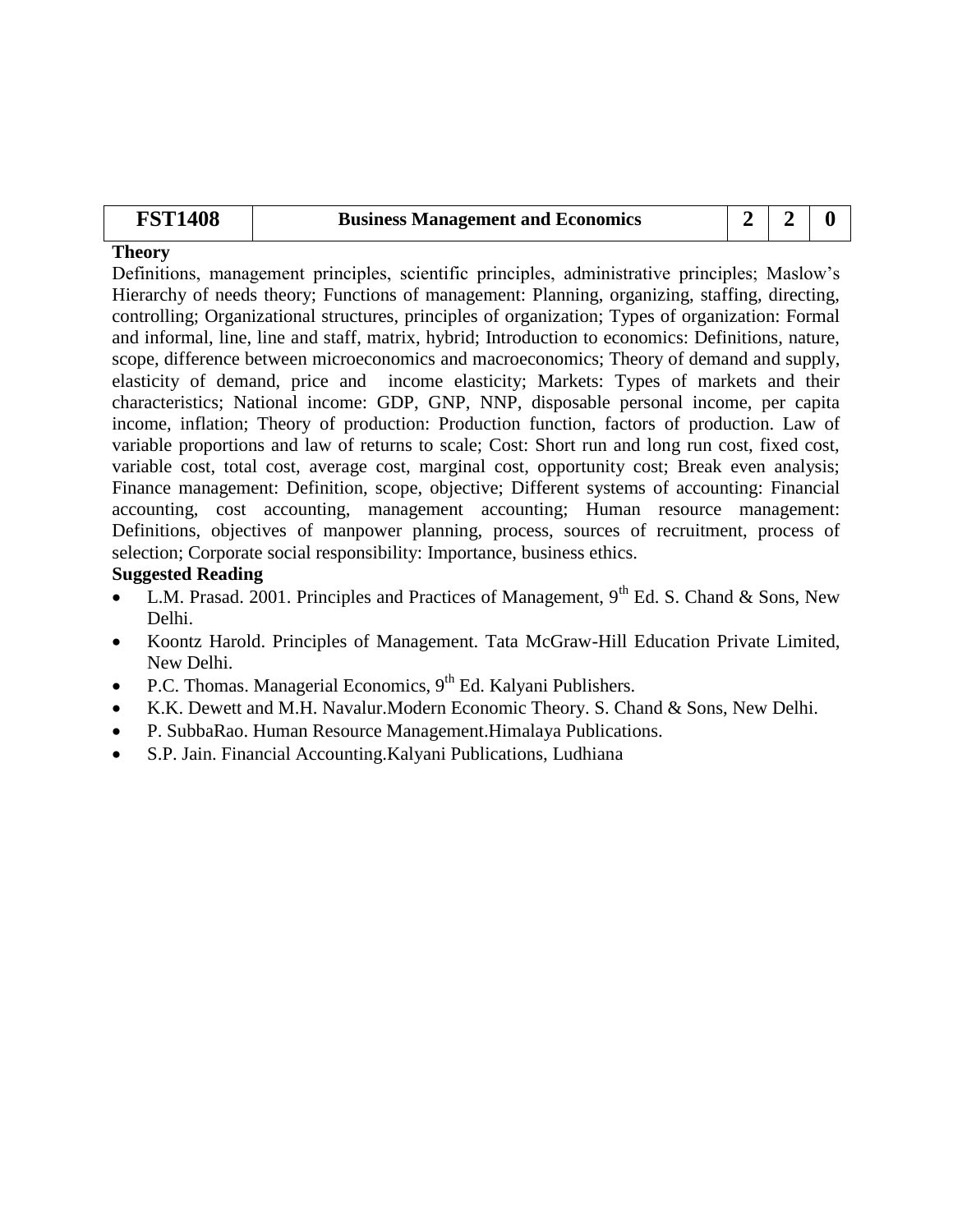## **KERALA UNIVERSITY OF FISHERIES & OCEAN STUDIES (KUFOS)**

കേരള ഫിഷറീസ്-സമുദ്രപഠന സർവ്വകലാശാല



Syllabus B.Tech Food Technology

**Semester 5**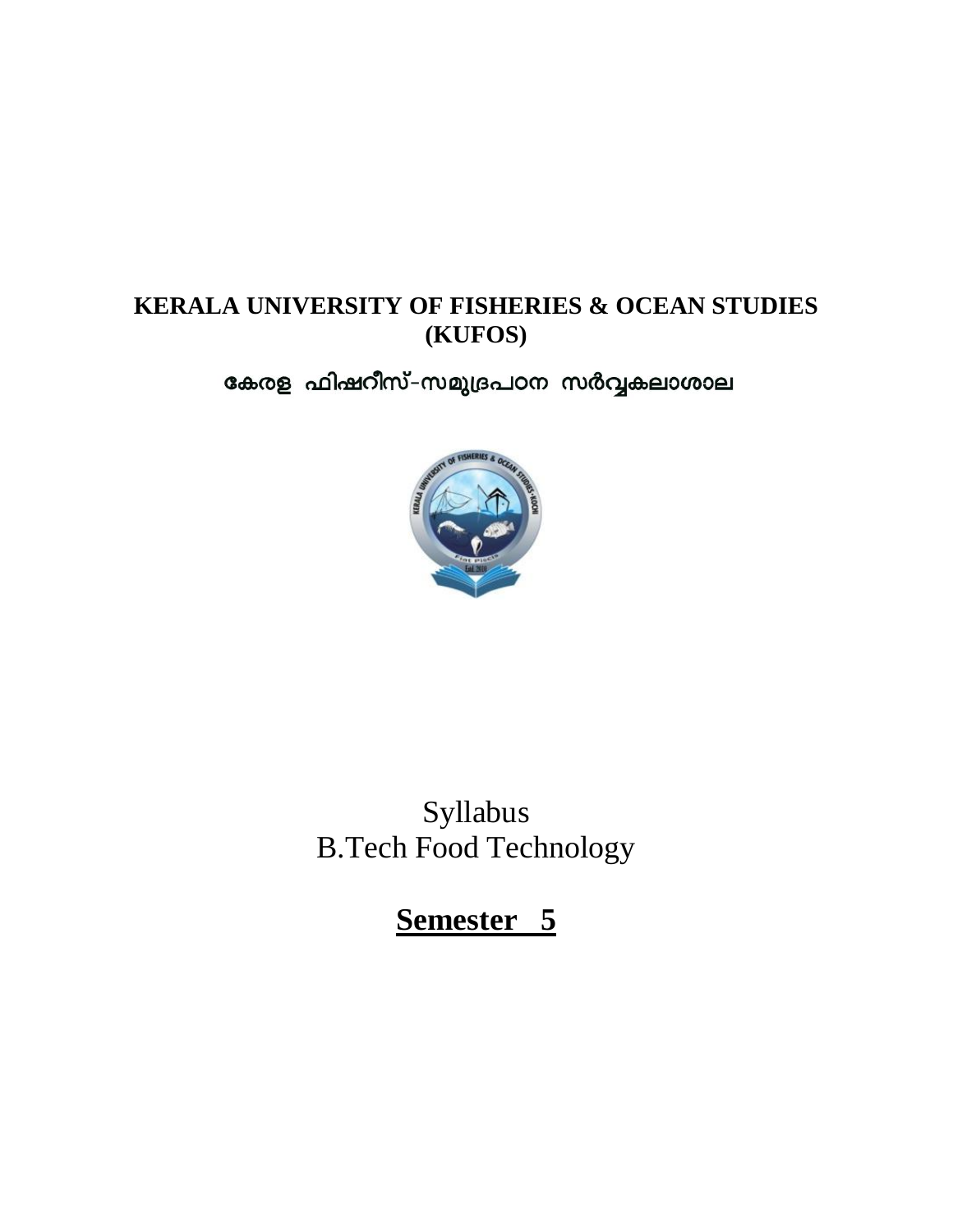### School of Ocean Engineering and Underwater Technology **PANANGAD P.O., KOCHI 682 506, KERALA, INDIA**

0484- 2700598; **Fax**: 0484-2700337; **w***ebsit***e**: www.kufos.ac.in

| Semester-V     |                                                 |            |
|----------------|-------------------------------------------------|------------|
|                | Processing Technology of Fruits and Vegetables  | $3(2+1)$   |
| $\overline{2}$ | Processing of Meat and Poultry Products         | $3(2+1)$   |
| 3              | <b>Instrumental Techniques in Food Analysis</b> | $3(1+2)$   |
|                | <b>ICT</b> Applications in Food Industry        | $3(1+2)$   |
|                | Food Process Equipment Design                   | $3(2+1)$   |
| 6              | Food Storage Engineering                        | $3(2+1)$   |
|                | Bakery, Confectionery and Snack Products        | $3(2+1)$   |
| 8              | Marketing Management and International Trade    | $2(2+0)$   |
| <b>Total</b>   |                                                 | $23(14+9)$ |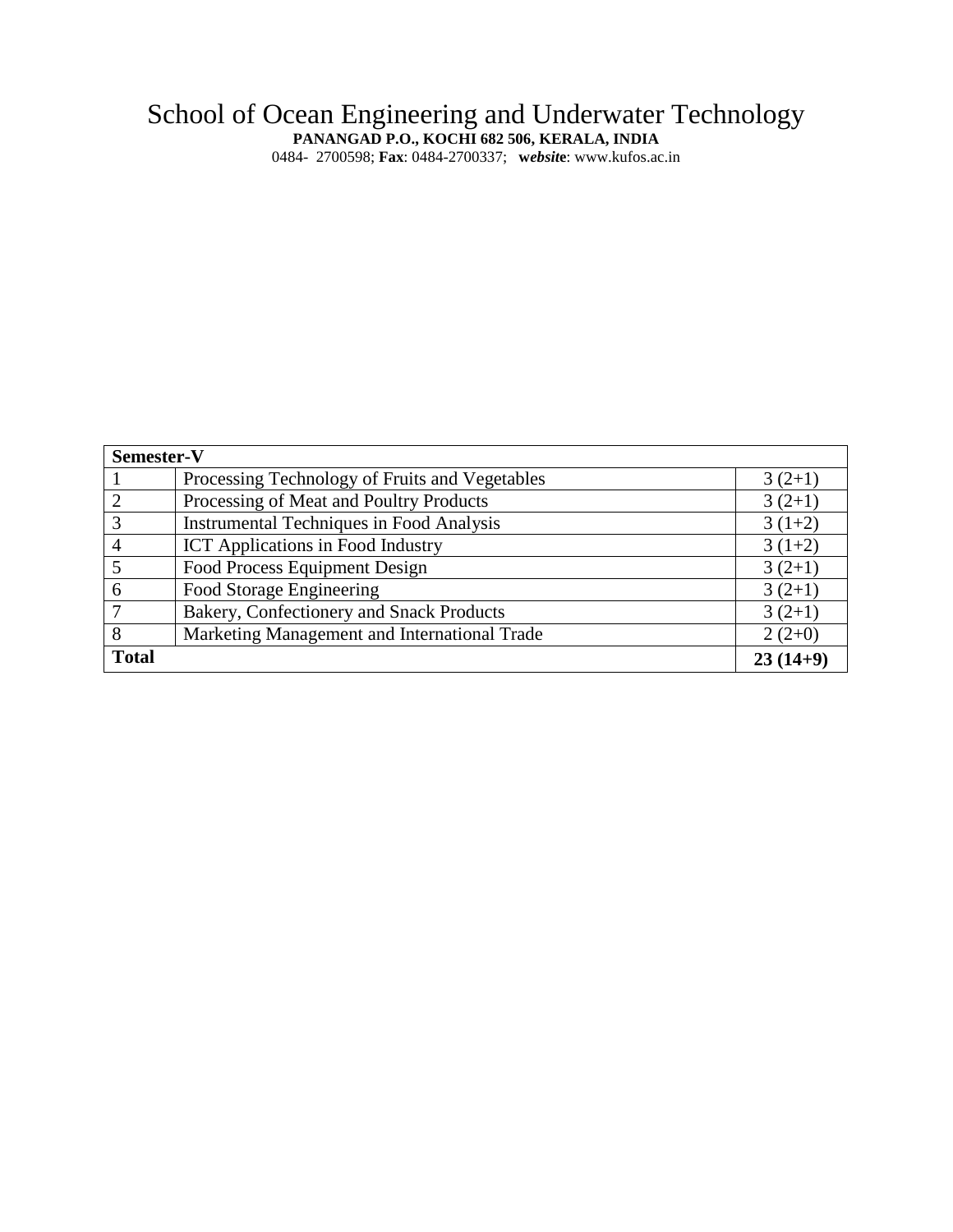| <b>FST1501</b><br><b>Processing Technology of Fruits and Vegetables</b> |  | 3/2/1 |  |
|-------------------------------------------------------------------------|--|-------|--|
|-------------------------------------------------------------------------|--|-------|--|

Production and processing scenario of fruits and vegetables in India and world; Scope of fruit and vegetable processing industry in India; Overview of principles and preservation methods of fruits and vegetables; Supply chain of fresh fruits and vegetables; Primary processing and pack house handling of fruits and vegetables; Peeling, slicing, cubing, cutting and other size reduction operations for fruits and vegetables; Minimal processing of fruits and vegetables; Blanching operations and equipment; Canning: Definition, processing steps, and equipment, cans and containers, quality assurance and defects in canned products; FSSAI specifications and preparation and preservation of juices, squashes, syrups, sherbets, nectars, cordials, etc.; Processing and equipment for above products; FSSAI specifications; Preparation, preservation and machines for manufacture of crystallized fruits and preserves, jam, jelly and marmalades, candies, Preparation, preservation and machines for manufacture of chutney, pickles, sauce, puree, paste, ketchup; toffee, cheese, lather, dehydrated, wafers and papads, soup powders; Production of pectin and vinegar; Commercial processing technology of selected fruits and vegetables for production of various value added processed products.

### **Practical**

Primary processing of selected fruits and vegetables; Canning of Mango/Guava/ Papaya; Preparation of jam from selected fruits; Preparation of jelly from selected fruits; Preparation of fruit marmalade; Preparation of RTS; Preparation of squash; Preparation of syrup; Preparation of raisins, dried fig and dried banana; Preparation of anardana; Preparation of papain; Preparation of pickles; Preparation of dried ginger; Preparation of dried onion and garlic; Preparation of banana and potato wafers; Preparation of dehydrated leafy vegetables; Visit to fruits and vegetables pack house, canning plant, vegetable dehydration plant.

- U.D. Chavan and J.V. Patil. 2013. Industrial Processing of Fruits and Vegetables. Astral International Pvt. Ltd., New Delhi.
- S. Rajarathnam and R.S. Ramteke. 2011. Advances in Preservation and Processing Technologies of Fruits and Vegetables. New India Publishing Agency, New Delhi.
- Y.H. Hui. 2006. Handbook of Fruits and Fruit Processing. Blackwell Publishing Ltd., Oxford, UK.
- W.V. Cruess. 2004. Commercial Fruit and Vegetable Products. Agrobios India, Jodhpur.
- Y. H. Hui, Sue Chazala, Dee M. Graham, K.D. Murrell and Wai-Kit Nip. 2004. Handbook of Vegetable Preservation and Processing. Marcel Dekker, Inc., NY, USA.
- A.K. Thompson. 2003. Fruit and Vegetables: Harvest, Handling and Storage,  $2^{nd}$  Ed. Blackwell Publishing Ltd., Oxford, UK.
- Amalendu Chakraverty, Arun S. Mujumdar, G.S. Vijaya Raghavan and Hosahalli S. Ramaswamy. 2003. Handbook of Post Harvest Technology: Cereals, Fruits, Vegetables, Tea, and Spices. Marcel Dekker, Inc., NY, USA.
- R.P. Srivastava and Sanjeev Kumar. 2002. Fruit & Vegetable Preservation: Principles and Practices, 3<sup>rd</sup> Ed. International Book Distribution Co., Delhi.
- P.H. Pandey. 1997. Post Harvest Technology of Fruits and Vegetables. Saroj Prakashan, Allahabad.
- Mircea EnachescuDauthy. 1995. Fruit and Vegetable Processing. FAO Agricultural Services Bulletin No.119. FAO of UN, Rome.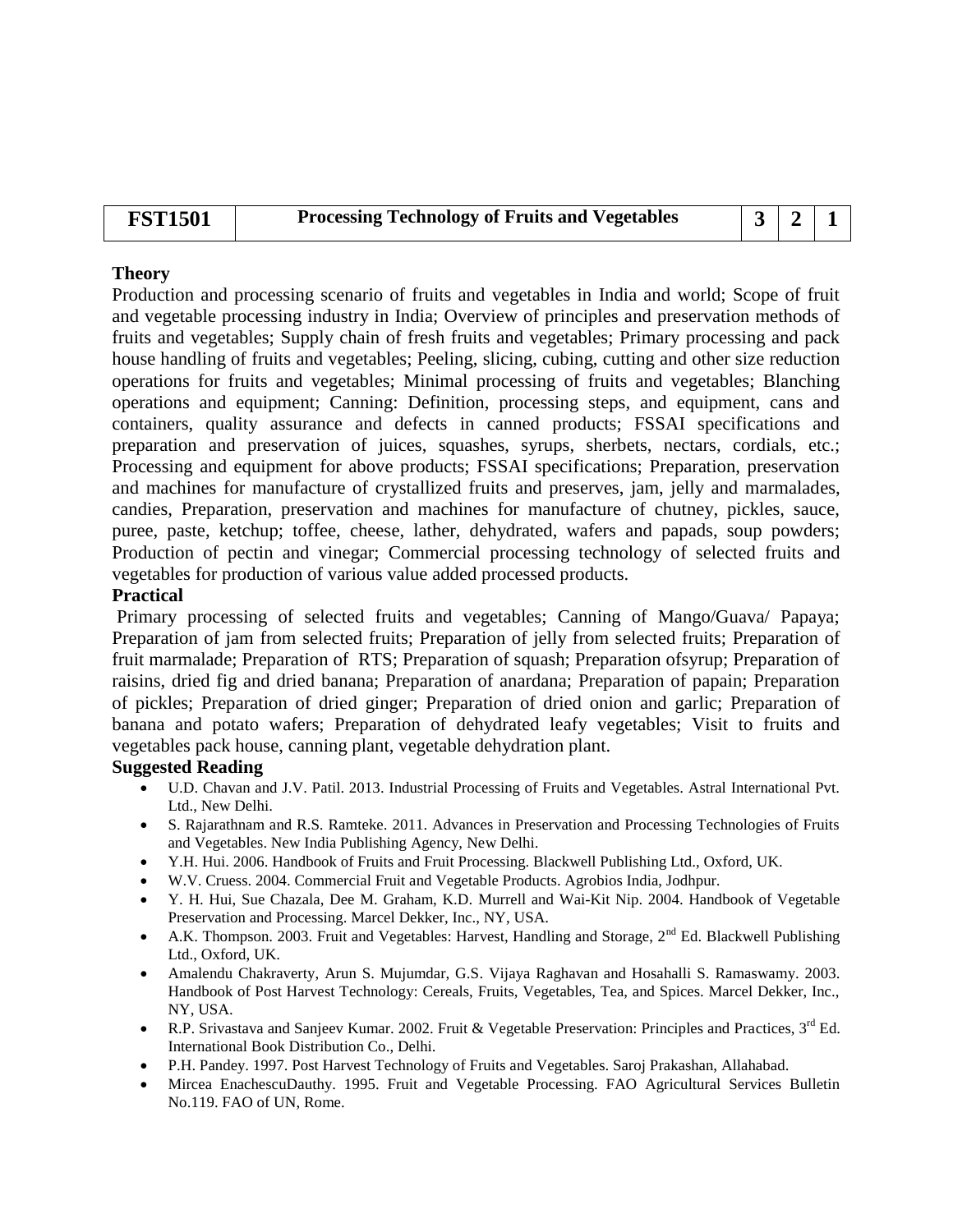- Girdhari Lal, G.S. Siddappa and G.L. Tandon. 1959. Preservation of Fruits and Vegetables. ICAR, New Delhi.
- EIRI Board of Consultants and Engineers. Manufacture of Snacks, Namkeen, Papads and Potato Products. EIRI, New Delhi.

| 3/2/1<br><b>Processing of Meat and Poultry Products</b><br><b>FST1502</b> |  |  |
|---------------------------------------------------------------------------|--|--|
|---------------------------------------------------------------------------|--|--|

Sources and importance of meat and poultry; Status of Meat and poultry industry in India; Preslaughter operations and slaughtering operations for animals and poultry; Evaluation of animal carcasses; Factors affecting post-mortem changes, properties and shelf life of meat; Mechanical deboning, grading and aging; Eating and cooking quality of meat; Preservation of meat by chilling, freezing, pickling, curing, cooking and smoking, dehydration, radiation, chemical and biological preservatives; Meat tenderization; Meat emulsions; Meat cutting and handling; Preparation, preservation and equipment for manufacture of smoked meat and its quality evaluation; Preparation, packaging and equipment for manufacture of dehydrated meat products and their quality evaluation; Preparation, preservation and equipment for manufacture of meat sausages and their quality evaluation; Abattoir design and layout; Eggs: Structure, composition, quality characteristics, processing, preservation of eggs; Processing and preservation of poultry meat and chicken patties; Meat plant sanitation and safety; By-products of meat, poultry and eggs and their utilization; Safety standards in meat industry: HACCP/ISO/MFPO/FSSAI/Kosher/Halal.

### **Practical**

Pre-slaughter operations of meat animals and poultry birds; Slaughtering and dressing of meat animals; Study of post-mortem changes; Meat cutting and handling; Preservation of meat by freezing; Preservation of meat by curing and pickling; Preservation of meat by dehydration; Evaluation of quality and grading of eggs; Preservation of shell eggs; Preparation of value added poultry meat products; Value added egg products; Visit to abattoir.

- Vikas Nanda. 2014. Meat, Egg and Poultry Science & Technology. I.K. International Publishing House Pvt. Ltd., New Delhi.
- B.D. Sharma and Kinshuki Sharma. 2011. Outlines of Meat Science and Technology. Jaypee Brothers Medical Publishers Pvt. Ltd., New Delhi.
- Fidel Toldrá, Y. H. Hui, Iciar Astiasarán, Wai-Kit Nip, Joseph G. Sebranek, Expedito-Tadeu F. Silveira, Louise H. Stahnke, Régine Talon. 2007. Handbook of Fermented Meat and Poultry. Blackwell Publishing Professional, Ames, Iowa, USA.
- Joseph Kerry, John Kerry and David Ledward. 2005. Meat Processing-Improving Quality. Woodhead Publishing Ltd., Cambridge, England.
- NIIR Board of Consultants & Engineers. 2005. Preservation of Meat and Poultry. Asia Pacific Business Press, Inc., Delhi.
- Howard J. Swatland. 2004. Meat Cuts and Muscle Foods, 2<sup>nd</sup> Ed. Nottingham Univ. Press, Nottingham.
- B.D. Sharma. 2003. Modern Abattoir Practices and Animal Byproducts Technology. Jaypee Brothers Medical Publishers Pvt. Ltd., New Delhi.
- B.D. Sharma. 1999. Meat and Meat Products Technology Including Poultry Products Technology. Jaypee Brothers Medical Publishers Pvt. Ltd, New Delhi.
- Alan H. Varnam and Jane P. Sutherland. 1995. Meat and Meat Products: Technology, Chemistry and Microbiology. Chapman & Hall, London.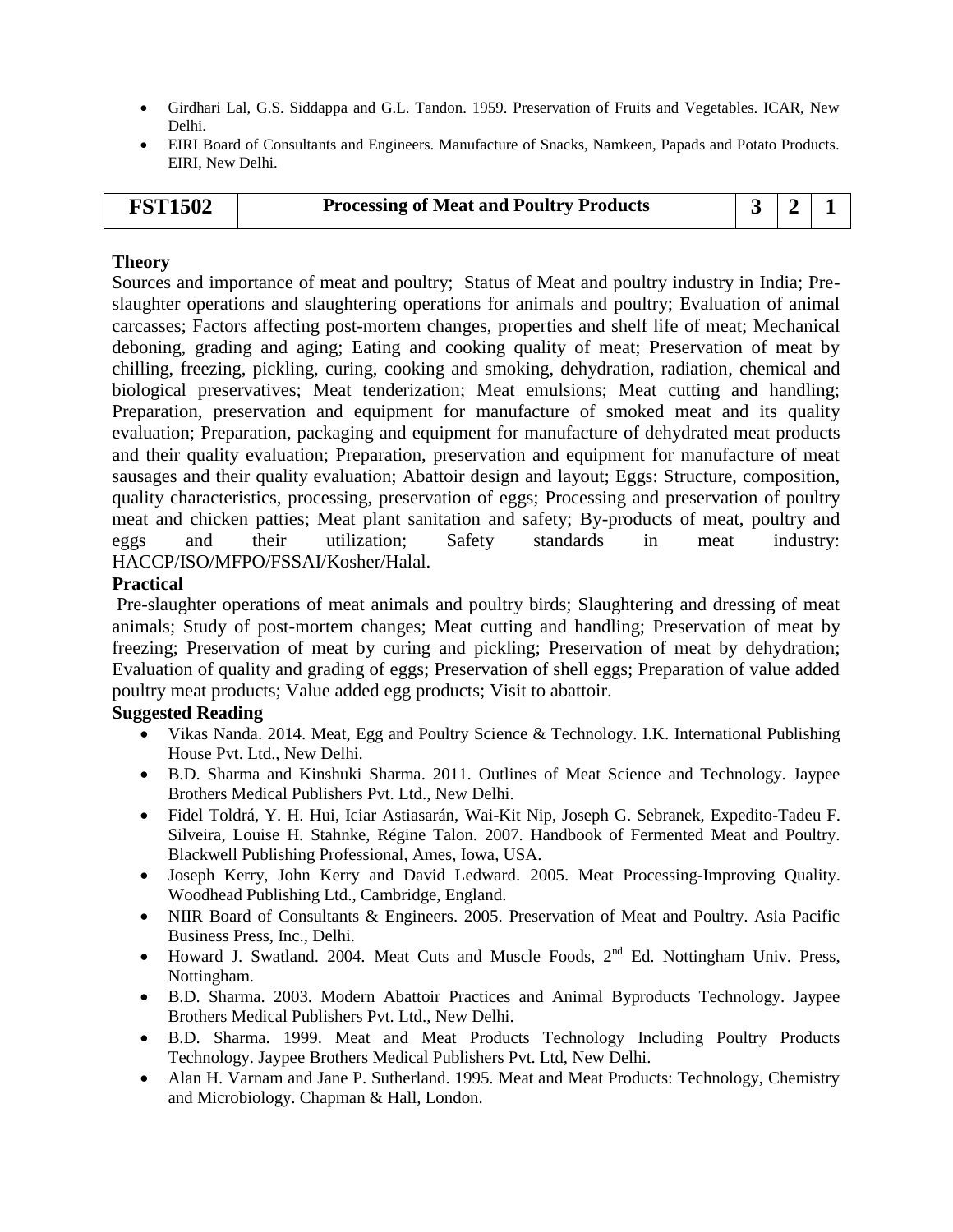- William J. Stadelman and Owen J. Cotterill. 1995. Egg Science and Technology,  $4<sup>th</sup>$  Ed. Food Products Press, NY, USA.
- R.A. Lawrie. 1985. Meat Science,  $4<sup>th</sup>$  Ed. Pergamon Press, Oxford, UK

| <b>FST1503</b> | <b>Instrumental Techniques in Food Analysis</b> | $\begin{array}{c c c c c c} 3 & 1 & 2 \end{array}$ |  |
|----------------|-------------------------------------------------|----------------------------------------------------|--|
|                |                                                 |                                                    |  |

Concepts of food analysis; Rules and regulations of food analysis; Principles and methodology involved in analysis of foods: Rheological analysis, textural profile analysis of foods; Methods of analysis: Proximate constituents, moisture, adulterations, minerals analysis; Principles and methodology involved in analytical techniques: ion selective electrodes, spectroscopy, ultraviolet visible, florescence, infrared spectro-, atomic absorption and emission, mass spectroscopy, nuclear magnetic resonance and electron spin resonance; Chromatography: Adsorption, column, partition, gel-filtration, affinity, ion-exchange, size-exclusion method, gas-liquid, high performance liquid chromatography; Separation techniques: Dialysis, electrophoresis, sedimentation, ultra-filtration, ultracentrifugation, iso-electric focusing, isotopic techniques, manometric techniques; Immuno assay techniques in food analysis; Evaluation of analytical data: Accuracy and precision, statistical significance, co-relations regression, result interpretation; Instrumentation and sensors for the food industry; Food compositional analysis using near infra-red absorption technology: Principles of measurement, instrumentation, applications in the food industry, power of process monitoring and trending, practical considerations for implementing on-line measurement, practical aspects of infra-red remote thermometry, radiation thermometers, measurement principles, practical situations, miscellaneous techniques; In-line and off-line FTIR measurements, food applications, calibration and general aspects of routine use;Rapid microbiological methods: Overview, Conductance/impedance techniques for microbial assay; chemosensors, biosensors, immunosensors; Electronic noses and tongues: Sensors for food flavour and freshness, electronic noses, tongues and testers; Introduction to flavour assessment, modelling the human nose, electronic nose, electronic tongue, marker chemical approach, Chemically sensitive semiconductor devices: Solid-state sensors for pH, acidity, ions, gases and volatiles, amperometric, potentiometric and thermometric biosensors; Acoustic sensors, optical immunosensors; Fluorescence sensor systems; Novel sensing receptors, sensor arrays, commercial biosensors.

### **Practical**

Sampling plan; Sample collection and preparation for analysis; Sensory evaluation of products; Quality evaluation of raw materials: Fruits, vegetables, cereals, dairy products, meat, poultry products; Quality evaluation of food products for color and taste of marketed products; Analysis of heavy metals using atomic absorption spectrophotometer; Estimation of physic acid using spectrophotometer; Separation of amino acids by two-dimensional paper chromatography; Identification of sugars in fruit juice using TLC; Separation of pralines by ion-exchange chromatography; Molecular weight determination using sephadox-gel; Identification of organic acids by paper electrophoresis; Gel-electrophoresis for analytic techniques; Quantitative determination of sugars and fatty acid profile by GLE; Quantitative make-up of water and fat soluble vitamins using HPLC; Separation of sugars by paper chromatography; Analysis of wheat flour; Analysis of foods for pesticide and drug residues; Study of colorimetry and spectrophotometry; Spectrophotometric method of total chlorophyll (A & B).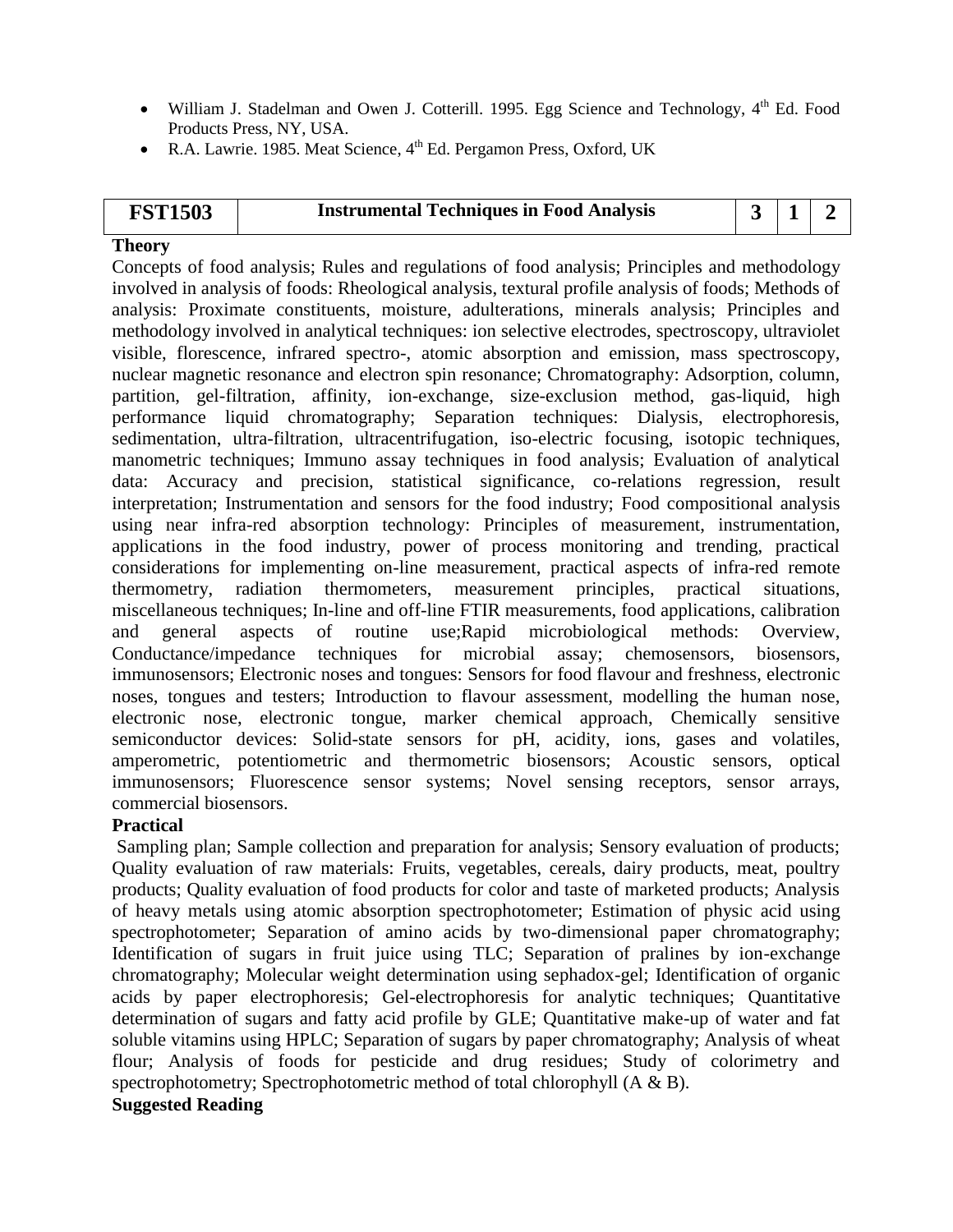- S. Suzanne Nieisen. 2010. Food Analysis Laboratory Manual,  $2<sup>nd</sup> Ed$ . Springer, NY, USA.
- Semih Ötles. 2009. Handbook of Food Analysis Instruments. CRC Press, Boca Raton, FL, USA.
- Da-Wen Sun. 2008. Modern Techniques for Food Authentication. Elsevier Inc., Burlington, MA, USA.
- S. Suzanne Nieisen*.* 2003. Food Analysis, 3rd Ed. Kluwer Academic, New York, USA.

| <b>FST1504</b> | <b>ICT Applications in Food Industry</b> |  |  |
|----------------|------------------------------------------|--|--|
|                |                                          |  |  |

Importance of computerization in food industry, operating environments and information systems for various types of food industries, Supervisory control and data acquisition (SCADA); SCADA systems hardware, firmware, software and protocols, landlines, local area network systems, modems; Spreadsheet applications: Data interpretation and solving problems, preparation of charts, use of macros to solve engineering problems, use of add‐ins, use of solver; Web hosting and webpage design; file transfer protocol (FTP), on-line food process control from centralized server system in processing plant; Use of MATLAB in food industry; computing with MATLAB, script files and editor/debugger, MATLAB help system, problem solving methodologies, numeric, cell, arrays, matrix operations, user defined functions, programming using MATLAB; debugging MATLAB programs, applications to simulations; Plotting and model building in MATLAB, X-Y plotting functions, subplots and overlay plots, special plot types, interactive plotting in MATLAB, function discovery, regression, the basic fitting interface, three dimensional plots; Introduction to toolboxes useful to food industry, curve fitting toolbox, fuzzy logic toolbox, neural network toolbox, image processing toolbox, statistical toolbox;Introduction to computational fluid dynamics (CFD), governing equations of fluid dynamics; Models of flow, substantial derivative, divergence of velocity, continuity, momentum and energy equations; Physical boundary conditions, discretization; Applications of CFD in food and beverage industry; Introduction to CFD software, GAMBIT and FLUENT software; LabVIEW – LabVIEW environment: Getting data into computer, data acquisition devices, NI-DAQ, simulated data acquisition, sound card, front panel/block diagram, toolbar/tools palette; Components of a LabVIEW application: Creating a VI, data Flow execution, debugging techniques, additional help, context help, tips for working in LabVIEW; LabVIEW typical programs: Loops, while loop, for loop, functions and sub Vis, types of functions, searching the functions palette, creating custom sub Vis, decision making and file I/O, case structure, select (if statement), file I/O; LabVIEW results: Displaying data on front panel, controls and indicators, graphs and charts, arrays, loop timing, signal processing, textual math, math script.

### **Practical**

Introduction to various features in spreadsheet; Solving problems using functions in spreadsheets; Use of Add-Ins in spread sheet and statistical data analysis using Analysis Tool pack; Solution of problems on regression analysis using Analysis Tool pack in spreadsheet; Solution of problems on optimization using solver package in spreadsheet; Introduction to MATLAB; Writing code using MATLAB programming; Solution of problems using Curve Fitting Toolbox in MATLAB; Solution of problems using Fuzzy Logic Toolbox in MATLAB; Solution of problems using Neural Network Toolbox in MATLAB; Solution of problems using Image Processing Toolbox in MATLAB; Introduction to GAMBIT software; Creation of geometry for laminar flow through pipe using GAMBIT; Introduction to FLUENT software; Import of geometry and application of boundary conditions; Solution of problems on laminar flow using FLUENT; Introduction to LabVIEW and NI-DAQ.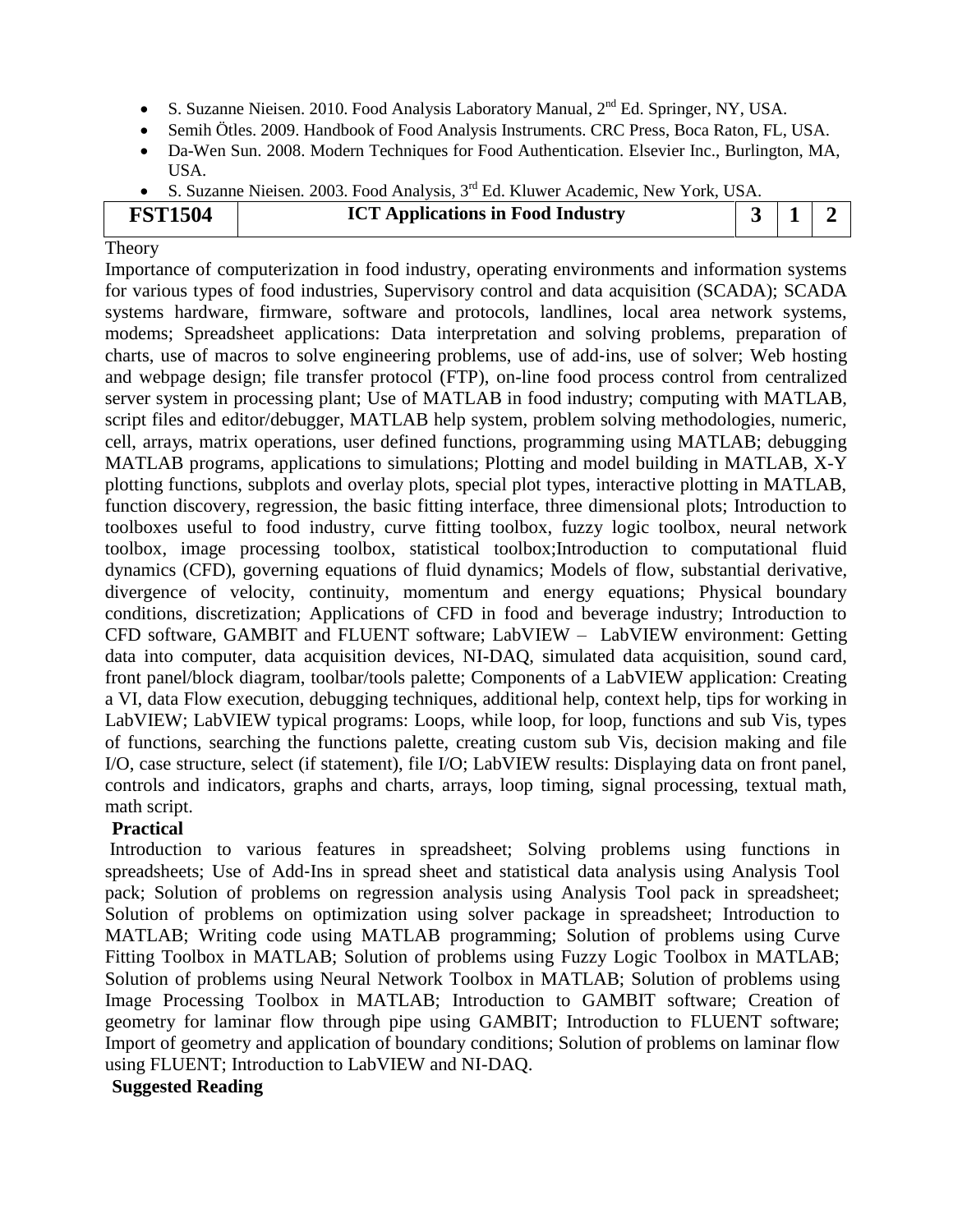- R. Paul Singh. 2014. Computer Applications in Food Technology: Use of Spreadsheets in Graphical, Statistical and Process Analysis. Academic Press, London.
- William J. Palm III. 2011. Introduction to MATLAB for Engineers, 3<sup>rd</sup> Ed. McGraw-Hill Companies, Inc., NY, USA.
- Da-Wen Sun. 2007. Computational Fluid Dynamics in Food Processing. CRC Press, Boca Raton, FL, USA.
- Nigel Chapman and Jenny Chapman. 2006. Web Design: A Complete Introduction. John Wiley & Sons, USA.
- National Instruments Corporation. 2005. Introduction to LabVIEW: 3-Hour Hands-On. NI, Austin, Texas.
- David Bailey and Edwin Wright. 2003. Practical SCADA for Industry. Elsevier, Burlington, MA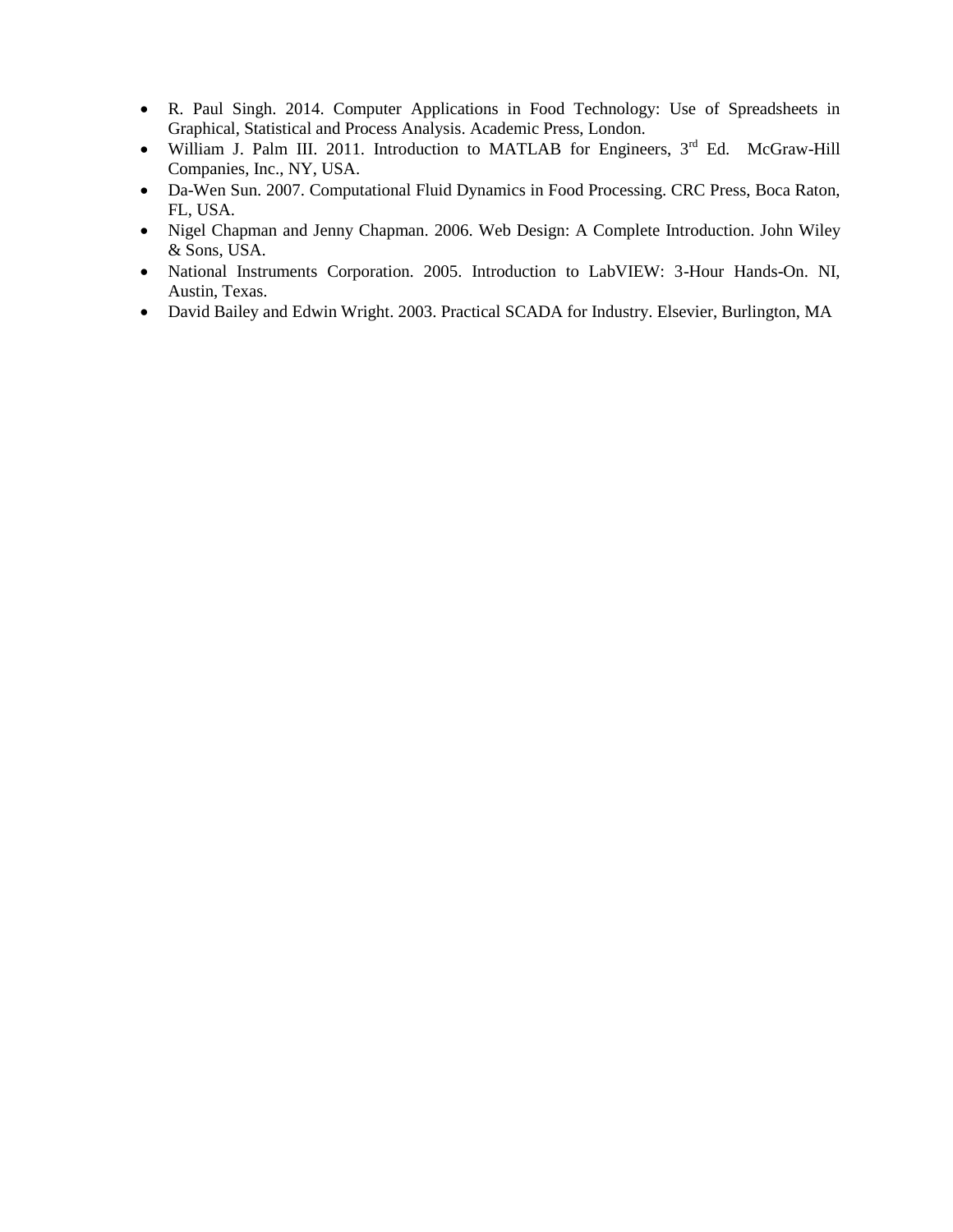| FST1505 | Food Process Equipment Design |  |  |
|---------|-------------------------------|--|--|

Materials and properties: Materials for fabrication, mechanical properties, ductility, hardness, corrosion, protective coatings, corrosion prevention linings equipment, choice of materials, material codes; Design considerations: Stresses created due to static and dynamic loads, combined stresses, design stresses and theories of failure, safety factor, temperature effects, radiation effects, effects of fabrication method, economic considerations; Design of pressure and storage vessels: Operating conditions, design conditions and stress; Design of shell and its component, stresses from local load and thermal gradient, mountings and accessories; Design of heat exchangers: Design of shell and tube heat exchanger, plate heat exchanger, scraped surface heat exchanger, sterilizer and retort; Design of evaporators and crystallizers: Design of single effect and multiple effect evaporators and its components; Design of rising film and falling film evaporators and feeding arrangements for evaporators; Design of crystalliser and entrainment separator; Design of agitators and separators: Design of agitators and baffles; Design of agitation system components and drive for agitation; Design of centrifuge separator; Design of equipment components, design of shafts, pulleys, bearings, belts, springs, drives, speed reduction systems; Design of freezing equipment: Design of ice-ream freezers and refrigerated display system; Design of dryers: Design of tray dryer, tunnel dryer, fluidized dryer, spray dryer, vacuum dryer, freeze dryer and microwave dryer; Design of conveyors and elevators: Design of belt, chain and screw conveyor, design of bucket elevator and pneumatic conveyor; Design of extruders: Cold and hot extruder design, design of screw and barrel, design of twin screw extruder; Design of fermenters: Design of fermenter vessel, design problems; Hazards and safety considerations: Hazards in process industries, analysis of hazards, safety measures, safety measures in equipment design, pressure relief devices.

### **Practical**

Design of pressure vessel; Design of shell and tube heat exchangers and plate heat exchanger; Design of sterilizers and retort; Design of single and multiple effect evaporators; Design of rising film and falling film evaporator; Design of crystallizer; Design of tray dryer; Design of fluidized bed dryer; Design of spray dryer; Design of vacuum dryer; Design of microwave dryer; Design of belt and chain conveyor; Design of screw conveyor; Design of bucket elevator and pneumatic conveyor; Design of twin screw extruder; Design of fermenter.

- R. Paul Singh and Dennis R. Heldman. 2014. Introduction to Food Engineering, 5<sup>th</sup> Ed. Elsevier, Amsterdam, The Netherlands.
- Albert Ibarz and Gustavo V. Barbosa-Cánovas. 2003. Unit Operations in Food Engineering. CRC Press, Boca Raton, FL, USA.
- George D. Saravacos and Athanasios E. Kostaropoulos. 2002. Handbook of Food Processing Equipment. Springer Science+Business Media, New York, USA.
- R. K. Sinnott. 1999. Chemical Engineering, Vol. 6, Chemical Engineering Design, 3<sup>rd</sup> Ed. Butterworth-Heinemann, Oxford, UK.
- Kenneth J. Valentas, Enrique Rotstein and R. Paul Singh. 1997. Handbook of Food Engineering Practice. CRC Press, Boca Raton, FL, USA.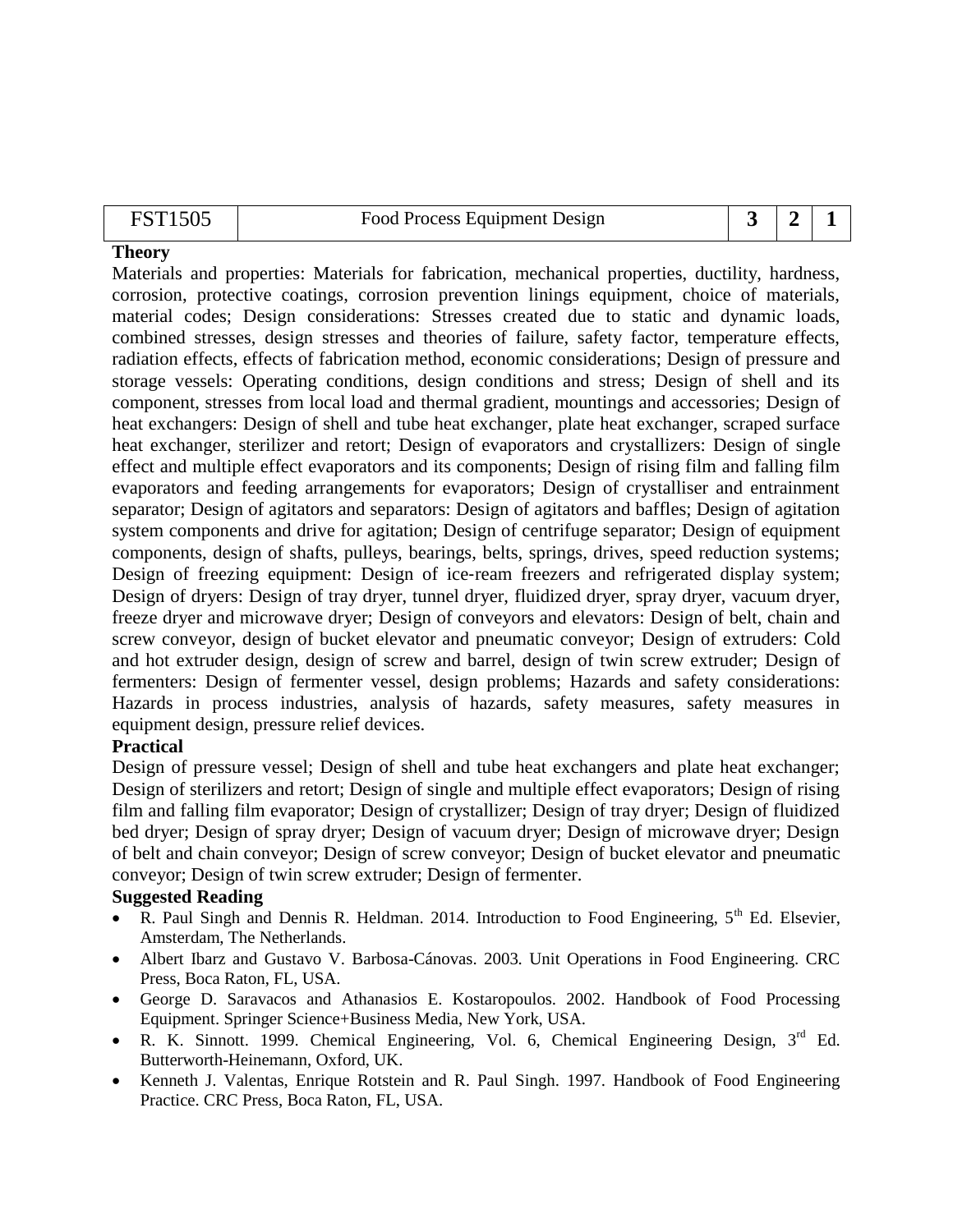- Peter F. Stanbury, Allan Whitakar and Stephen J. Hall. 1995. Principles of Fermentation Technology, 2<sup>nd</sup> Ed. Elsevier Science Ltd., Burlington, MA, USA.
- J.F. Richarson and D.G. Peacock. 1994. Coulson & Richardsons's Chemical Engineering, Vol. 3, Chemical & Biochemical Reactors & Process Control,  $3<sup>rd</sup>$  Ed. Elsevier Butterworth-Heinemann, Amsterdam, The Netherlands.

|  | <b>FST1506</b> | <b>Food Storage Engineering</b> |  |  |  |
|--|----------------|---------------------------------|--|--|--|
|--|----------------|---------------------------------|--|--|--|

Storage: Importance of scientific storage systems, post harvest physiology of semi‐perishables and perishables, climacteric and non climacteric fruits, respiration, ripening, changes during ripening, ethylene bio-synthesis; Damages: Direct damages, indirect damages, causes of spoilage in storage (moisture, temperature, humidity, respiration loss, heat of respiration, sprouting), destructive agents (rodents, birds, insects, etc.), sources of infestation and control; Storage structures: Traditional storage structures, improved storage structures, modern storage structures; Farm silos: Horizontal silos, tower silos, pit silos, trench silos, size and capacity of silos; Storage of grains: respiration of grains, moisture and temperature changes in stored grains; conditioning of environment inside storage through ventilation; Aeration and stored grain management: purposes of aeration, aeration theory, aeration system design, aeration system operation; Storage pests and control: Damage due to storage insects and pests, its control, seed coating, fumigations, etc.; Damage caused by rodents and its control; Storage of perishables: cold storage, controlled and modified atmospheric storage, hypobaric storage, evaporative cooling storage, conditions for storage of perishable products, control of temperature and relative humidity inside storage; Design of storage structures: Functional and structural design of grain storage structures, pressure theories, pressure distribution in the bin, grain storage loads, pressure and capacities, warehouse and silos, BIS specifications, functional, structural and thermal design of cold stores.

### **Practical**

Visits to traditional storage structures; Layout design, sizing, capacity and drawing of traditional storage structures; Measurement of respiration of fruits/grains in the laboratory; Study on fumigation; Visits to FCI godowns; Design of grain godowns for particular capacity and commodity; Drawing and layout of grain godown for particular commodity and capacity; Visits to cold storage;. Design of cold storage for particular capacity and commodity; Drawing and layout of cold storage for particular commodity and capacity; Visits to CA storage; Design of CA storage for particular capacity and commodity; Drawing and layout of CA storage for particular commodity and capacity; Visits to evaporative cooling system for storage; Storage study in the MAP.

- P.H. Pandey. 2014. Principles and Practices of Agricultural Structures and Environmental Control. Kalyani Publishers, Ludhiana.
- Myer Kutz. 2007. Handbook of Farm, Dairy, and Food Machinery. William Andrew, Inc., Norwich, NY, USA.
- A.M. Michael and T.P. Ojha. 2004. Principal of Agricultural Engineering, Vol. I. Jain Brothers, New Delhi.
- L.W. Newbaver and H.B. Walker. 2003. Farm Buildings Design. Prentice-Hall Inc., New Jersey, USA.
- J. Whitaker. 2002. Agricultural Buildings and Structures. Reston Publishing Home, Reston, Virgenia, USA.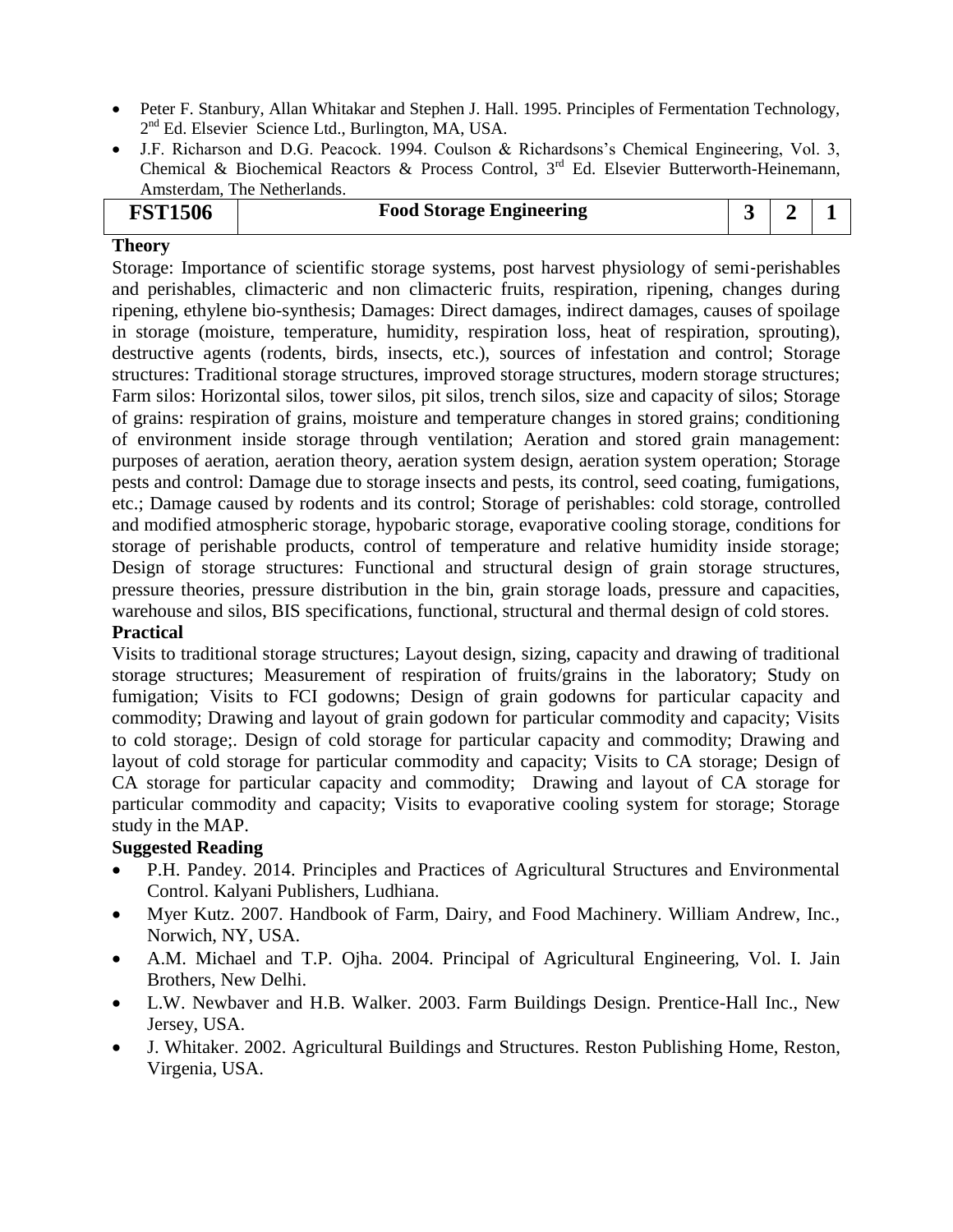- G. Boumans. 1985. Grain Handling and Storage. Elsevier Science Publishers, Amsterdam, The Netherlands.
- C.W. Hall. 1980. Drying and Storage of Agricultural Crops. The AVI Publishing Company, Inc., Westport, Connecticut, USA.
- Donald B. Brooker, F.W. Bakker-Arkema, Carl W. Hall. 1974. Drying and Storage of Grains and Oilseeds. The AVI Publishing Company, Inc., Westport, Connecticut, USA.

| <b>FST1507</b> | <b>Bakery, Confectionery and Snack Products</b> |  |  |  |
|----------------|-------------------------------------------------|--|--|--|
|----------------|-------------------------------------------------|--|--|--|

Bakery products: Types, specifications, compositions, ingredients, formulations, processing, equipment, packaging, storage and quality testing; Confectionery and chocolate products: Types, specifications, compositions, ingredients, formulations, processing, equipment, packaging, storage and quality testing; Product quality characteristics, defects, causes and corrective measures; Snack foods: Types, specifications, compositions, ingredients, formulations, processing, equipment, packaging, storage and quality testing; Snack food seasonings; Breakfast cereals, macaroni products and malts: Specifications, compositions, ingredients, formulations, processing, equipment, packaging, storage and quality testing.

### **Practical**

Identifications and composition of various ingredients for snacks, bakery and confectionery products; Flours, their classifications and characterization; preparation, packaging and quality evaluation of selected snack items; preparation, packaging and quality evaluation of selected bakery items; preparation, packaging and quality evaluation of selected confectionery items; preparation, packaging and quality evaluation of selected chocolates; Preparation of traditional Indian confection. Visit to bakery, confectionary and snack units (industry).

- NIIR Board of Consultants & Engineers. 2014. The Complete Technology Book on Bakery Products (Baking Science with Formulation & Production),  $3<sup>rd</sup>$  Ed. NIIR, New Delhi.
- Peter P. Grewling. 2013. Chocolates & Confections,  $2^{nd}$  Ed. John Wiley & Sons, Inc., Hoboken, New Jersey, USA.
- E.J. Pyler and L.A. Gorton. 2009. Baking Science & Technology, Vol. II: Formulation & Production, 4<sup>th</sup> Ed. Sosland Publishing Company, Kansas City, MO, USA.
- E.J. Pyler and L.A. Gorton. 2008. Baking Science & Technology, Vol. I: Fundamentals & Ingredients, 4th Ed. Sosland Publishing Company, Kansas City, MO, USA.
- Y.H. Hui. 2007. Handbook of Food Products Manufacturing: Principles, Bakery, Beverages, Cereals, Cheese, Confectionary, Fats, Fruits, and Functional Foods. John Wiley & Sons, Inc., Hoboken, New Jersey, USA.
- John J. Kingslee. 2006. A Professional Text to Bakery and Confectionery. New Age International, New Delhi.
- Harold Corke, Ingrid De Leyn, Nanna A. Cross, Wai-Kit Nip, Y.H. Hui. 2006. Bakery Products: Science and Technology. Blackwell Publishing Ltd., Oxford, UK.
- Joseph Amendola and Nicole Rees. 2003. Understanding Baking: The Art and Science of Baking,  $3<sup>rd</sup>$  Ed. John Wiley & Sons, Inc., Hoboken, New Jersey, USA.
- Duncan Manley. 2000. Technology of Biscuits, Crackers and Cookies, 3<sup>rd</sup> Ed. Woodhead Publishing Limited, Cambridge, England.
- N.L. Kent and A.D. Evers. 1994. Kent's Technology of Cereals: An Introduction for Students of Food Science and Agriculture, 4<sup>th</sup> Ed. Elsevier Science Ltd., Oxford, UK.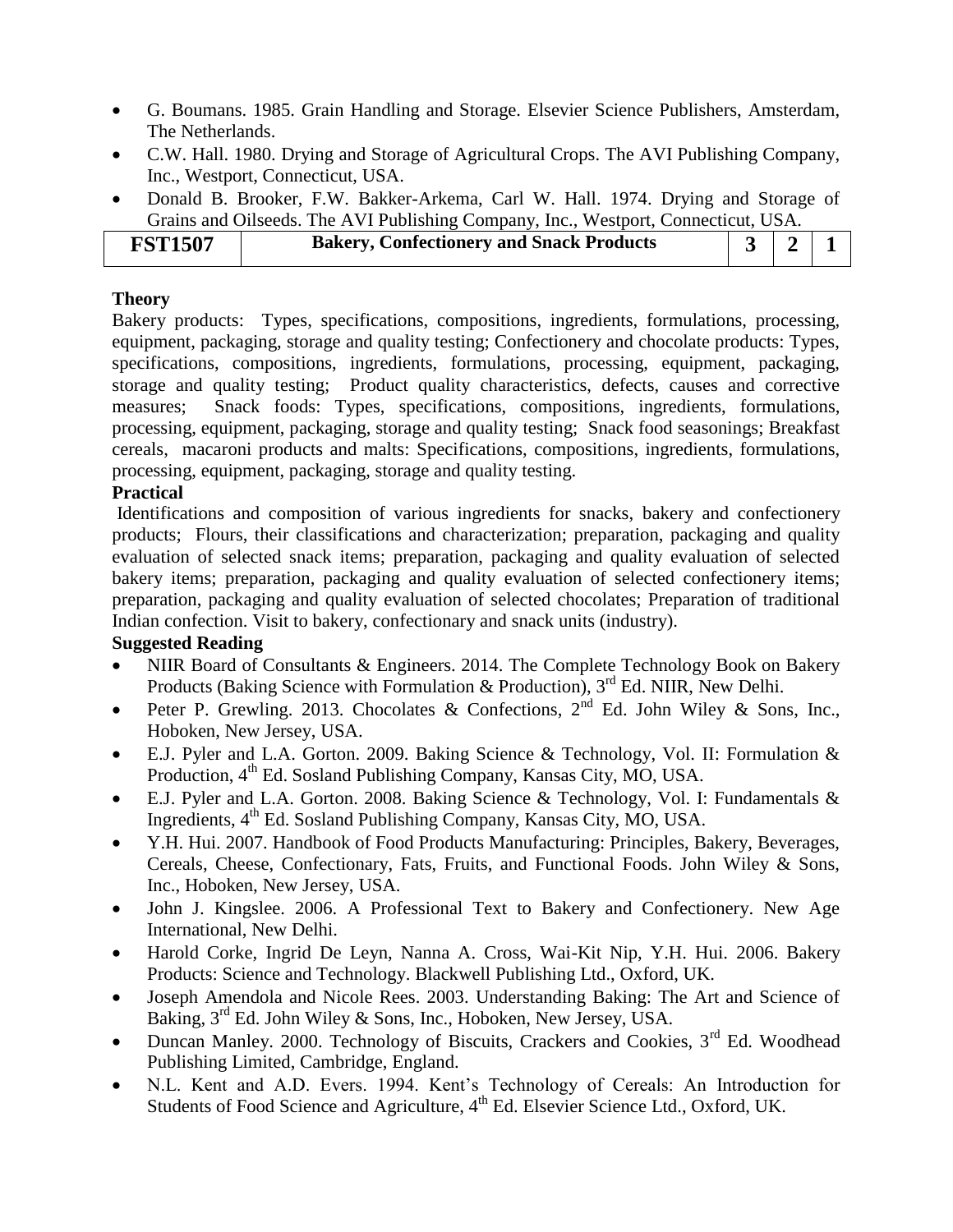- E.B. Jackson. 1995. Sugar Confectionery Manufacture, 2nd Ed. Springer-Verlag, US.
- Samuel A. Matz. 1976. Snack Food Technology, 2<sup>nd</sup> Ed. AVI Publishing Co., Inc., Westport, Connecticut, USA.
- US Wheat Associates. Baker's Handbook on Practical Baking.

| <b>FST1508</b> | <b>Marketing Management and International Trade</b> |  |  |
|----------------|-----------------------------------------------------|--|--|
|----------------|-----------------------------------------------------|--|--|

Marketing: Concept, functions, scope and marketing management; Process: Concepts of marketing-mix, elements of marketing-mix; Market structure and consumer buying behaviour: micro- and macro-environments; Marketing research and marketing information systems; Market measurement, market forecasting, market segmentation, targeting and positioning; Allocation and marketing resources; Marketing planning process; Product policy and planning: Productmix, product line, product life cycle; New product development process; Product brand, packaging, services decisions; Marketing channel decisions; Retailing, wholesaling and distribution; Pricing decisions; Price determination and pricing policy of milk products in organized and unorganized sectors of dairy industry; Promotion-mix decisions; Advertising: Objectives, budget and advertising message, media planning, personal selling, publicity, sales promotion; World consumption of food: Patterns and types of food consumption across the globe; Salient features of international marketing, composition and direction of Indian exports, international marketing environment, deciding which and how to enter international market; Direct exports, indirect exports, licensing, joint ventures, direct investment and internationalization process, distribution channels; WTO and world trade agreements related to food business, export trends and prospects of food products in India; Government institutions related to international food trade: APEDA, Tea Board, Spice Board, MOFPI, etc.

- Philip Kotler, Kevin Lane Keller, Abraham Koshy, Mithileshwar Jha. 2013. Marketing Management: A South Asian Perspective, 14<sup>th</sup> Ed. Pearson Education.
- Willium J. Stanton. 1984. Fundamentals of Marketing. Tata McGraw-Hill Publication, New Delhi.
- C.N. Sontakki. Marketing Management. Kalyani Publishers, New Delhi.
- John Daniels, Lee Radebaugh, Brigham, Daniel Sullivan. International Business, 15<sup>th</sup> Ed., Pearson Education.
- Aswathappa. International Business. Tata McGraw-Hill Education, New Delhi.
- Fransis Cherunilam. International Business: Text and Cases,  $5<sup>th</sup>$  Ed. PHI Learning, New Delhi.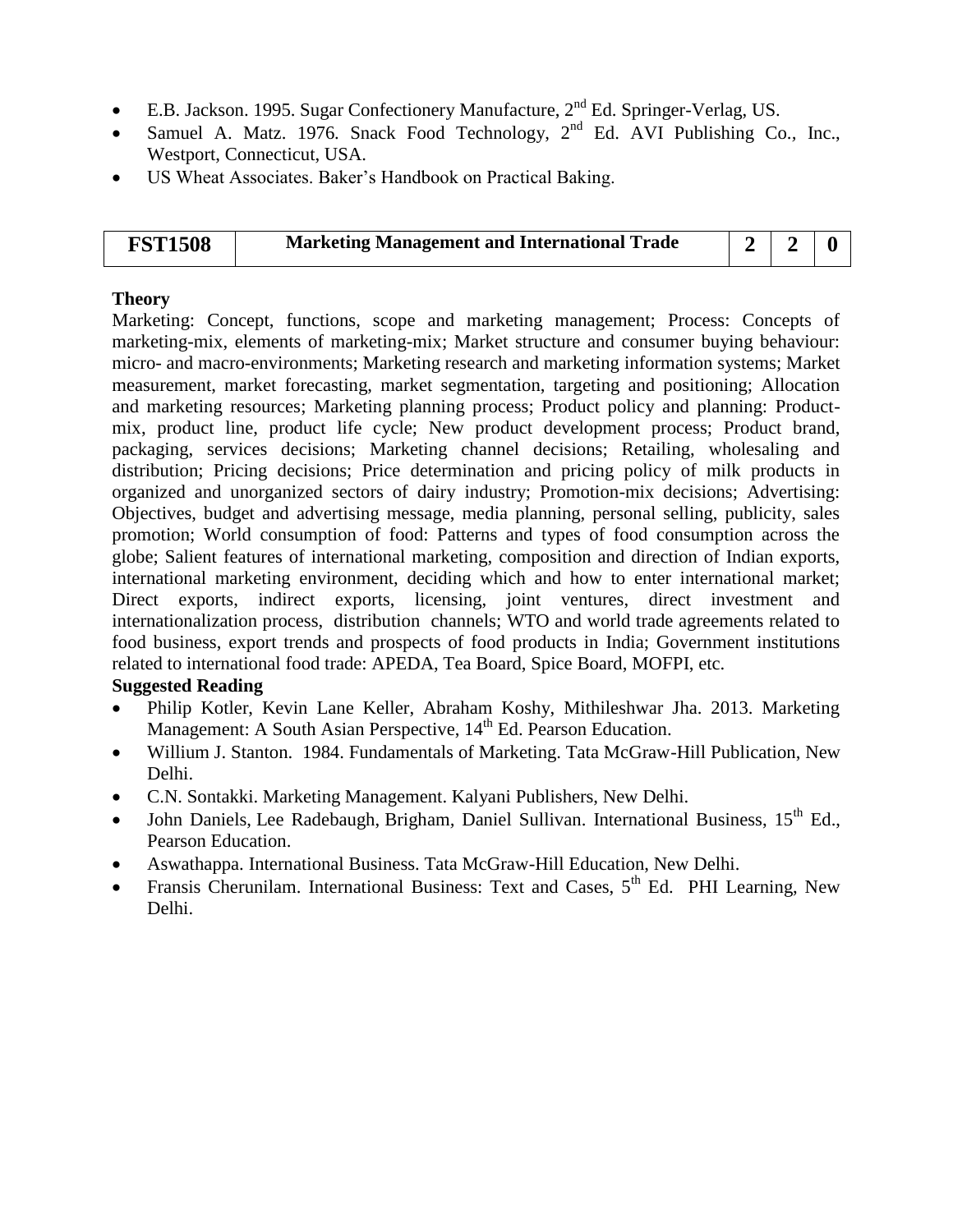## **UNIVERSITY OF FISHERIES & OCEAN STUDIES (KUFOS)**

## കേരള ഫിഷറീസ്-സമുദ്രപഠന സർവ്വകലാശാല



# Syllabus B.Tech Food Technology

# **Semester 6**

School of Ocean Engineering and Underwater Technology **PANANGAD P.O., KOCHI 682 506, KERALA, INDIA** 0484- 2700598; **Fax**: 0484-2700337; **w***ebsit***e**: www.kufos.ac.in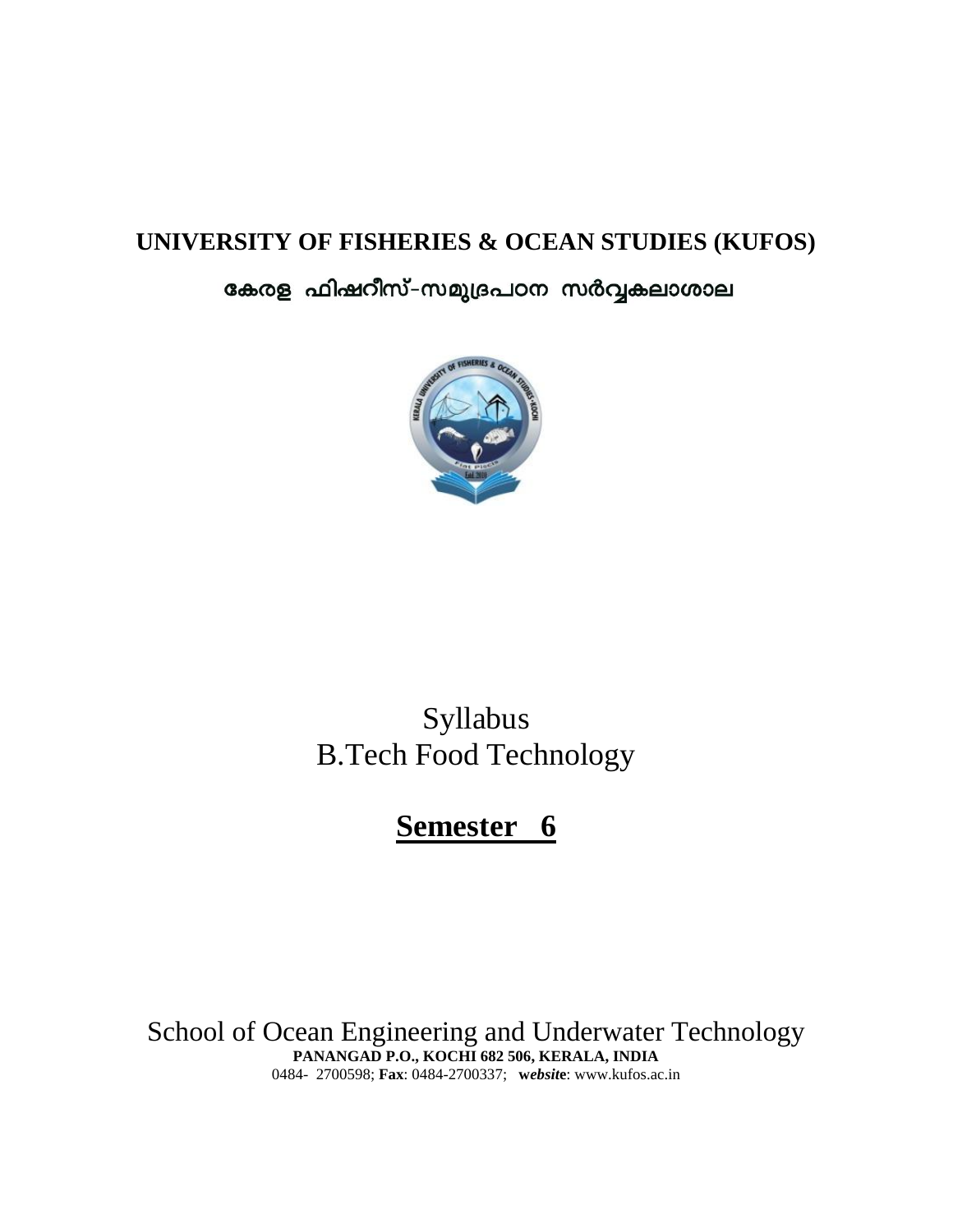| <b>Semester-VI</b> |                                                      |            |
|--------------------|------------------------------------------------------|------------|
|                    | Processing Technology of Beverages                   | $3(2+1)$   |
|                    | <b>Food Plant Sanitation</b>                         | $2(1+1)$   |
| 3                  | Food Packaging Technology and Equipment              | $3(2+1)$   |
| 4                  | Processing of Fish and Marine Products               | $3(2+1)$   |
| $\overline{5}$     | <b>Sensory Evaluation of Food Products</b>           | $3(1+2)$   |
| 6                  | Food Additives and Preservatives                     | $2(1+1)$   |
|                    | Food Quality, Safety Standards and Certification     | $2(2+0)$   |
| 8                  | Instrumentation and Process Control in Food Industry | $3(2+1)$   |
| $\mathbf Q$        | Project Preparation and Management                   | $2(1+1)$   |
|                    | <b>Total</b>                                         | $23(14+9)$ |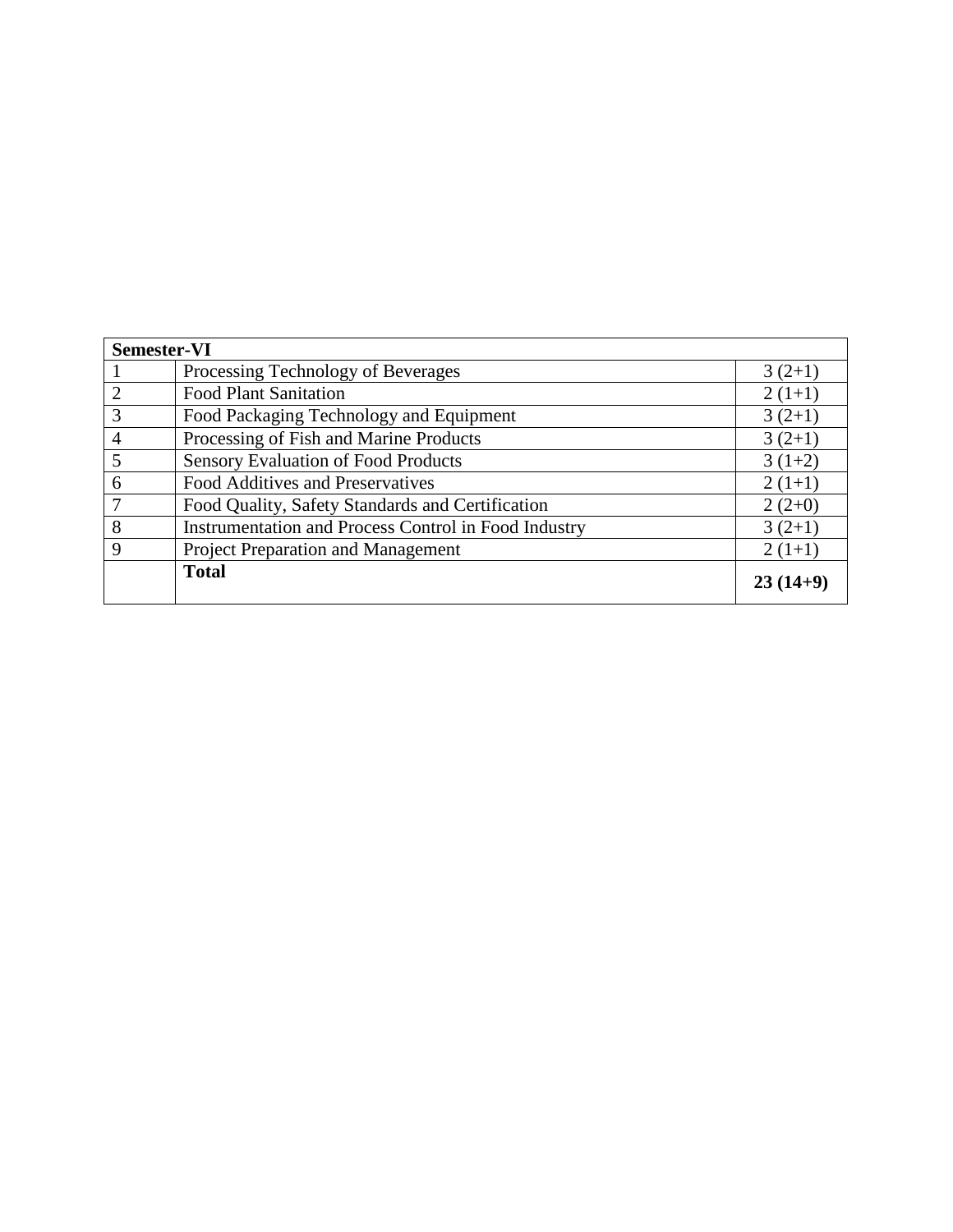### **FST1601 Processing Technology of Beverages 3 2 1**

### **Theory**

History and importance of beverages and status of beverage industry; Processing of beverages: Packaged drinking water, juice based beverages, synthetic beverages, still, carbonated, lowcalorie and dry beverages, isotonic and sports drinks, dairy based beverages, alcoholic beverages, fruit beverages, speciality beverages, tea, coffee, cocoa, spices, plant extracts, etc.; FSSAI specifications for beverages; Ingredients, manufacturing and packaging processes and equipment for different beverages; Water treatment and quality of process water; Sweeteners, colorants, acidulants, clouding and clarifying and flavouring agents for beverages; Carbon dioxide and carbonation; Quality tests and control in beverages; Miscellaneous beverages: Coconut water, sweet toddy, sugar cane juice, coconut milk, flavoured syrups.

### **Practical**

Quality analysis of raw water; Determination of density and viscosity of caramel; Determination of colours in soft drinks by wool technique; Preparation of iced and flavoured tea; Preparation of carbonated and non-carbonated beverages; Determination of caffeine in beverages; Determination of brix value, gas content, pH and acidity of beverages; Quality analysis of tea and coffee; Preparation of miscellaneous beverages; Visit to carbonation unit; Visit to mineral water plant.

- Hans Michael Eblinger. 2009. Handbook of Brewing: Processes, Technology, Markets. Wiley-VCH Verlag GmbH & Co. KGaA, Weinheim. Germany.
- Y.H. Hui. 2007. Handbook of Food Products Manufacturing: Principles, Bakery, Beverages, Cereals, Cheese, Confectionary, Fats, Fruits, and Functional Foods. John Wiley & Sons, Inc., Hoboken, New Jersey, USA.
- Philip R. Ashurst. 2005. Chemistry and Technology of Soft Drinks and Fruit Juices,  $2^{nd}$  Ed. Blackwell Publishing Ltd., Oxford, UK.
- Amalendu Chakraverty, Arun S. Mujumdar, G.S. Vijaya Raghavan and Hosahalli S. Ramaswamy. 2003. Handbook of Post Harvest Technology: Cereals, Fruits, Vegetables, Tea, and Spices. Marcel Dekker, Inc., NY, USA.
- V.K. Joshi and Ashok Pandey. 1999. Biotechnology: Food Fermentation Microbiology, Biochemistry and Technology, Vol. II. Educational Publishers & Distributors, New Delhi**.**
- Alan H. Varnam and Jane P. Sutherland. 1994. Beverages: Technology, Chemistry and Microbiology. Chapman, London, UK.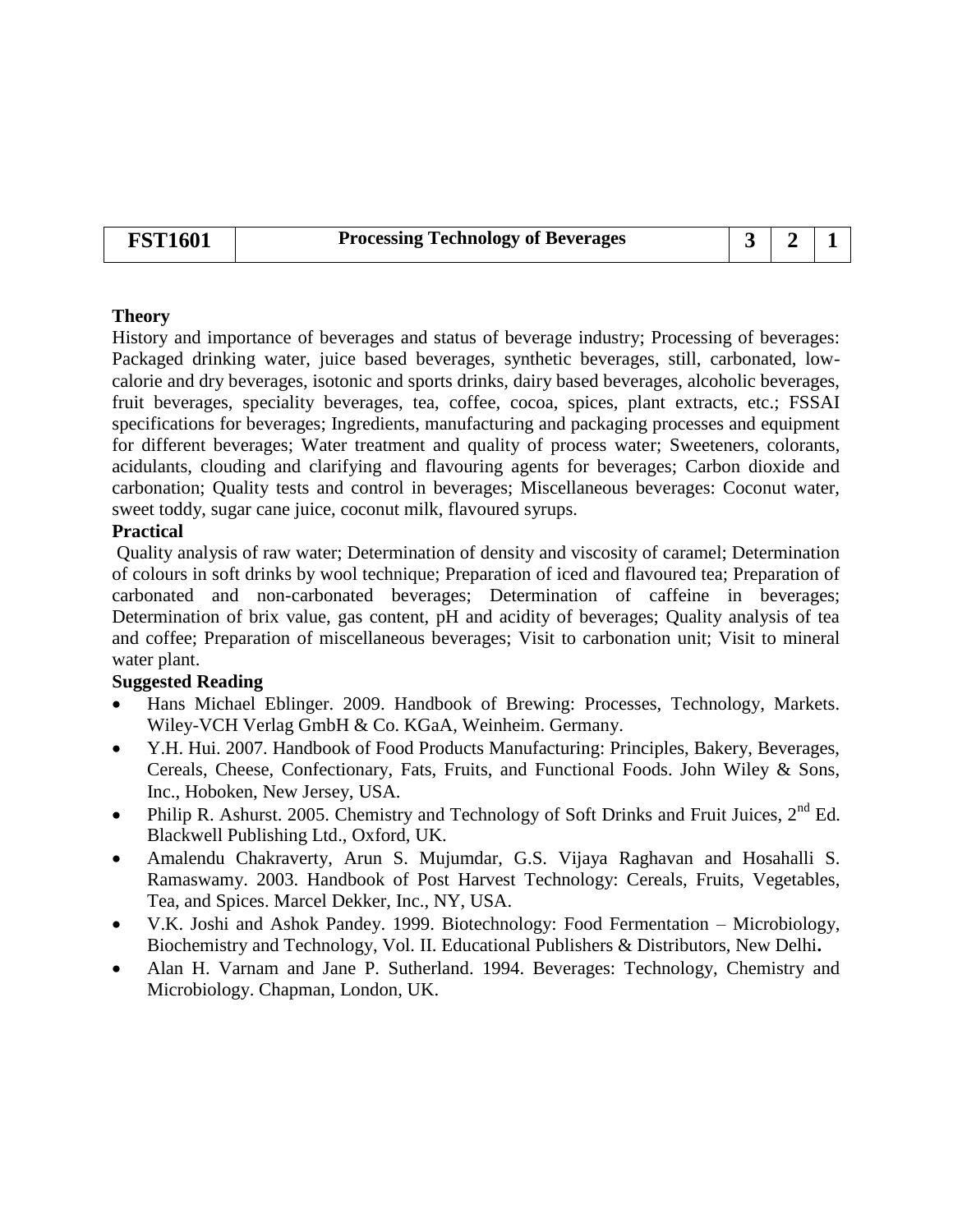### **FST1602 Food Plant Sanitation 2 1 1 1**

### **Theory**

Good manufacturing practices, current good manufacturing practices; Standard operating procedures, good laboratory practices, sanitation; Sanitation and the food industry: Sanitation, sanitation laws and regulations and guidelines, establishment of sanitary, potential risks of food borne bioterrorism, bioterrorism protection measures, role of pest management in bio-security; Relationship of microorganisms to sanitation, allergens, allergen control; Food contamination, protection against contamination; Personal hygiene and sanitary food handling: Role of HACCP in sanitation, quality assurance for sanitation cleaning compounds, handling and storage precautions; Sanitizers,sanitizing methods, sanitation equipment, waste product handling,solid waste disposal, liquid waste disposal; Pest control:Insect infestation, cockroaches, insect destruction, rodents, birds, use of pesticides, integrated pest management; Sanitary design and construction for food processing:Site selection, site preparation, building construction considerations, processing and design considerations, pest control design; Low-moisture food manufacturing and storage sanitation: Sanitary construction considerations, receipt and storage of raw materials, cleaning of low-moisture food manufacturing plants; Dairy processing plant sanitation: Role of pathogens, sanitary construction considerations, soil characteristics in dairy plants, sanitation principles, cleaning equipment; Meat and poultry plant sanitation:Role of sanitation, sanitation principles, cleaning compounds for meat and poultry plants, sanitizers for meat and poultry plants, sanitation practices, sanitation procedures; Sea food plant sanitation: Sanitary construction considerations, contamination sources, sanitation principles, recovery of by-products; Fruit and vegetable processing plant sanitation:Contamination sources, sanitary construction considerations, cleaning considerations, cleaning of processing plants, cleaners and sanitizers, cleaning procedures, evaluation of sanitation effectiveness; Beverage plant sanitation:Mycology of beverage manufacture, sanitation principles, non-alcoholic beverage plant sanitation, brewery sanitation, winery sanitation, distillery sanitation;

### **Practical**

Estimation of BOD (Biological Oxygen Demand); Estimation of COD (Chemical Oxygen Demand); Determination of hardness of water; Good Manufacturing Practices (GMPs) and personal hygiene; Sewage treatment: Primary, secondary, tertiary and quaternary; Aerobic and anaerobic sludge treatment; Lab demonstration on state of water; Study of CIP plant; Isolation and identification of Actinomycetes; Enrichment and isolation of cellulose degrading bacteria; Biodegradation of phenol compounds; Bacteriological examination of water: Coliform MPN test; Sampling of airborne microorganisms; Sampling of surfaces - equipment and physical plant; Aerosol sampling and measurement guidelines.

- Michael M. Cramer. 2013. Food Plant Sanitation: Design, Maintenance, and Good Manufacturing Practices. CRC Press, Boca Raton, FL, USA.
- Ralph Mitchell and Ji-Dong Gu. 2010. Environmental Microbiology,  $2<sup>nd</sup>$  Ed. John Wiley & Sons, Inc., Hoboken, New Jersey, USA.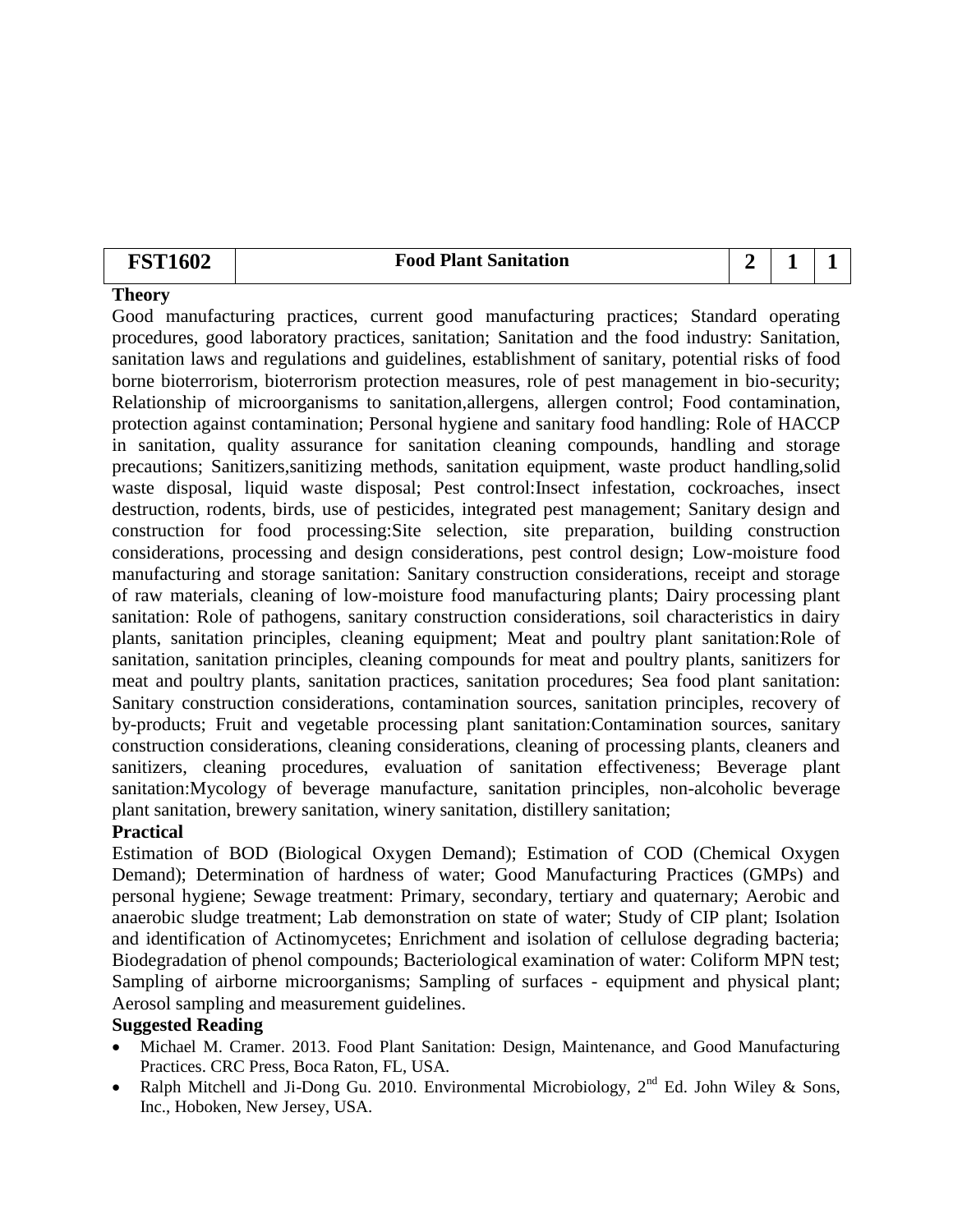- Norman G. Marriott and Robert B. Gravani. 2006. Principles of Food Sanitation,  $5<sup>th</sup>$  Ed. Springer Science+Business Media, Inc., NY, USA.
- I.L. Pepper and C.P. Gerba. 2005. Environmental Microbiology: Laboratory Manual, 2<sup>nd</sup> Ed. Elsevier Academic Press, Amsterdam.
- Y. H. Hui, Bernard L. Bruinsma, J. Richard Gorham, Wai-Kit Nip, Phillip S. Tong and Phil Ventresca. 2003. Food Plant Sanitation. Marcel Dekker, Inc., NY, USA.

| <b>FST1603</b> | <b>Food Packaging Technology and Equipment</b> |  |  |
|----------------|------------------------------------------------|--|--|

Backaging situations in World, India; Need of packaging; Package requirements, package functions; Package materials: Classification of packages, paper as package material, its manufacture, types, advantages of corrugated and paper board boxes, etc.; Glass as package material, manufacture, advantages, disadvantages; Metal (Aluminium/ tin/ SS) as package material-manufacture, advantages, disadvantages, plastic as package material, classification of polymers, properties of each plastics, uses of each plastics; Lamination: Moulding-Injection, blow, extrusion; Coating on paper and films; Aseptic packaging: Need, advantages, process, comparison of conventional and aseptic packaging, system of aseptic packaging and materials used in aseptic packaging; Permeability: Theoretical considerations, permeability of gases and vapours; Permeability of multilayer materials; Permeability in relation to packaging requirement of foods; Transport properties of barriers; Simulations of product: Package environment interaction; Packaging of specific foods, mechanical and functional tests on package.

### **Practical**

Classification of various packages based on material and rigidity; Measurement of thickness of paper, paper boards; Measurement of basic weight and grammage of paper and paperboards; Measurement of water absorption of paper, paper boards; Measurement of bursting strength of paper, paper boards; Measurement of tear resistance of papers; Measurement of puncture resistance of paper and paperboard; Measurement of tensile strength of paper, paper boards; Measurement of grease resistance of papers; Determination of gas and water transmission rate of package films; Determination of laquer integrity test; Drop test, Box compression test; Identification of plastic films; Determination of seal integrity, ink adhesion; packaging practices followed for packing fruits and vegetables; Shelf life calculations for food products; Head space analysis of packaged food; Study of vacuum packaging machine, bottle filling machine and form-fill-seal machine.

- Gordon L. Robertson. 2014. Food Packaging: Principles and Practice,  $3^{rd}$  Ed. CRC Press, Boca Raton, FL, USA.
- Gordon L. Robertson. 2010. Food Packaging and Shelf Life A Practical Guide. CRC Press, Boca Raton, FL, USA.
- Jung H. Han. 2007. Packaging for Nonthermal Processing of Food. Blackwell Publishing Ltd., Oxford, UK.
- Jung H. Han. 2005. Innovations in Food Packaging. Elsevier Science & Technology Books, UK.
- Richard Coles, Berek McDowell and Mark J. Kirwan. 2003. Food Packaging Technology. Blackwell Publishing Ltd., Oxford, UK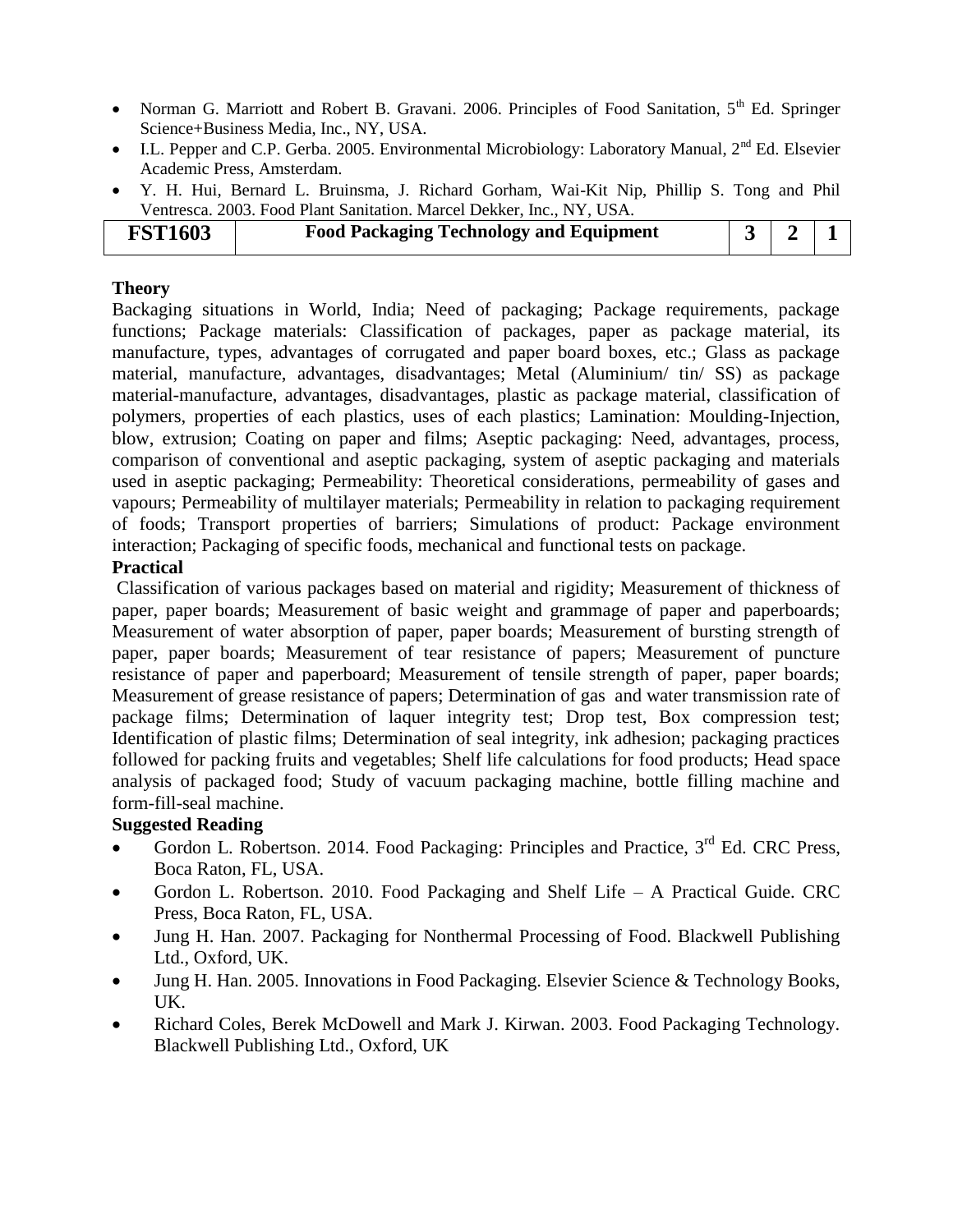### **FST1604 Processing of Fish and Marine Products**  $\begin{array}{|c|c|c|c|c|c|} \hline \end{array}$  **3**  $\begin{array}{|c|c|c|c|c|} \hline \end{array}$

### **Theory**

Fisheries resources, global and Indian scenario; Types of fish and other marine products; Classification of fish (fresh water and marine), composition of fish, characteristics of fresh fish, spoilage of fish- microbiological, physiological, biochemical; Relationship between chilling and storage life, MAP, general aspects of fish freezing, changes in quality during chilled and frozen storage; Principles of canning, effect of heat processing on fish, storage of canned fish, preprocess operations, post-process operations, cannery operations for specific canned products; Fish products: Introduction, fish muscle proteins, surimi process, traditional and modern surimi production lines, quality of surimi products, comparison of surimi and fish mince products; Fish protein concentrates (FPC), fish protein extracts (FPE), fish protein hydrolysates (FPH); Preparation protocols of indigenous products: Fish sauce and paste. Novel methods; Low dose irradiation; High pressure treatment, MAP, vacuum packaging, gas packaging; Oxygen absorbents and  $CO<sub>2</sub>$  generators, ethanol vapour generation, hurdle barrier concept, value added fish products, packaging; Sea food quality assurance, HACCP, EU hygienic regulations and ISO 9000 standards; New kinds of quality and safety problems emerging in sea food processing and preservation.

### **Practical**

Study of anatomy and dressing of fish; Study of anatomy and dressing of prawn and other marine products; Identification of different types of fish - Selection and grading; Identification of different types of prawn and other marine products - Selection and grading; Quality evaluation of fish; Preparation of sun dried and salt cured fish, fish sauce; Chilling and freezing of fish; Preparations of fish protein concentrate; Preparation of fish meal; Preparation of marine fish oils and various fish products; Utilization of fish by-products; Preparation of marine algal products; Preservation of fish: Drying, pickling; Preservation of marine products using fermentation process; Preparation of value added sea products: Cutlets, bullets, wafers; Processing of fish oils; Canning methods for marine fishery products; Estimation of TVB and TMA; Determination of iodine value; Protein estimation by Folin-Lowrey's method; Visit to fish and prawn processing industry.

- D.P. Sen. 2005. Advances in Fish Processing Technology. Allied Publishers Pvt. Ltd., Delhi.
- Brigitte Maas-van Berkel, Brigiet van den Boogaard and Corlien Heijnen. 2004. Preservation of Fish and Meat. Agromisa Foundation, Wageningen.
- FAO. 2003. Code of Practices of Canned Fishery products. FAO, UN, Rome.
- Brend W. Rautenstrauss and Thomas Liehr. 2002. Fish Technology. Springer-Verlag, US.
- G.M. Hall. 1997. Fish Processing Technology,  $2^{nd}$  Ed. Chapman & Hall, London, UK.
- C.O. Chichester and H.D. Graham. 1973. Microbial safety of Fishery products. Academic Press, New York.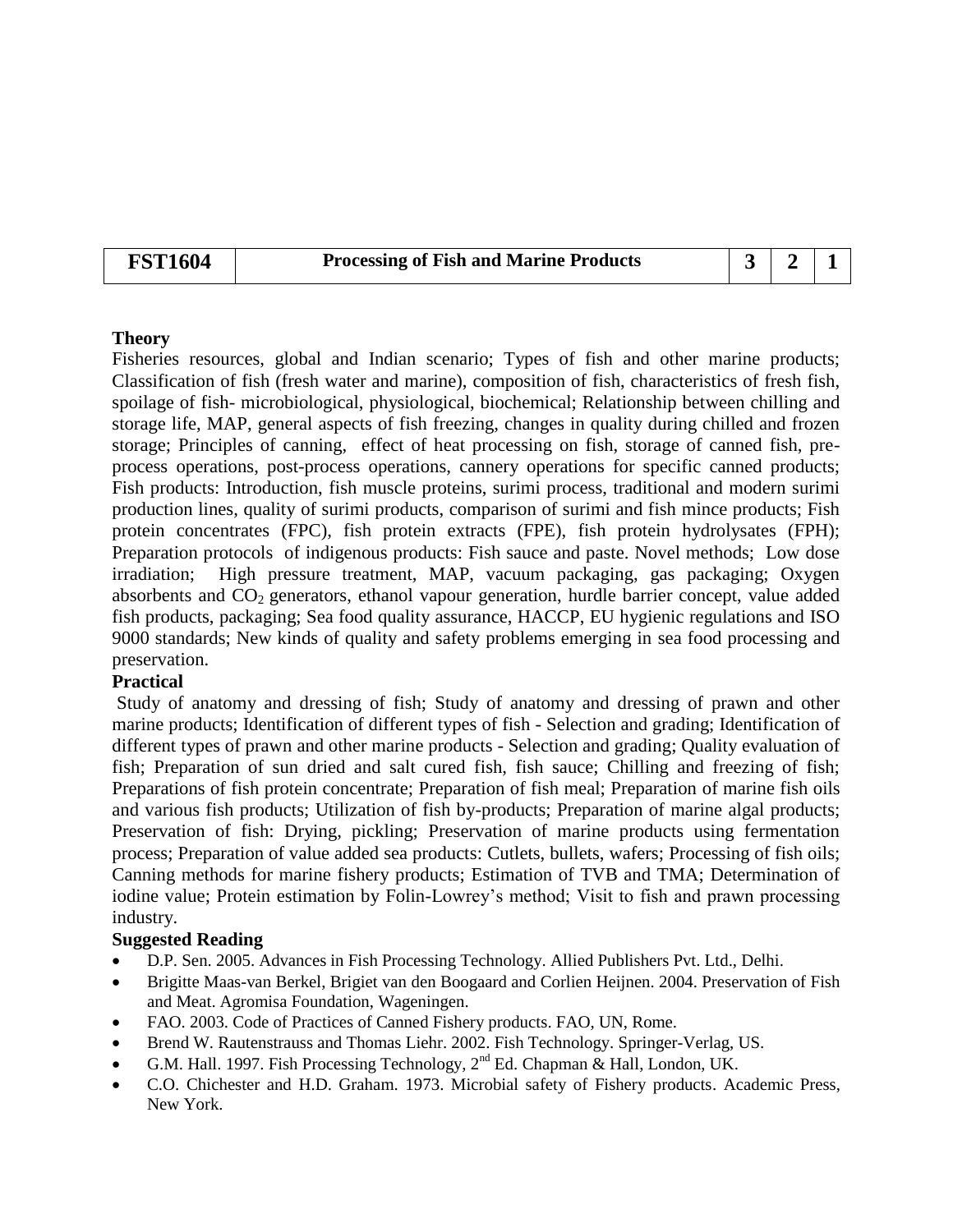- American Public Health Association. 1970. Recommended Procedures for the Bacteriological examination of Seawater and shell fish. APHA, USA.
- George Borstorm. 1961. Fish as Food Vol. I, II, III and IV. Academic Press, New York.
- K. Gopakumar. Textbook of Fish Processing Technology. ICAR, New Delhi.
- Charles L. Cutting. Processing and Preservation of Fish. Agro Bios, New Delhi.

| <b>FST1605</b> | <b>Sensory Evaluation of Food Products</b> |  |  |  |
|----------------|--------------------------------------------|--|--|--|
|----------------|--------------------------------------------|--|--|--|

Introduction, definition and importance of sensory evaluation in relation: to consumer acceptability and economic aspects; factors affecting food acceptance. Terminology related to sensory evaluation. Principles of good practice: the sensory testing environment, test protocol considerations, Basic principles: Senses and sensory perception, Physiology of sensory organs, Classification of tastes and odours, threshold value factors affecting senses, visual, auditory, tactile and other responses. Discrimination Tests, Procedure: Types of tests – difference tests (Paired comparison, due-trio, triangle) ranking, scoring, Hedonic scale and descriptive tests. Panel selection, screening and training of judges; Requirements of sensory evaluation, sampling procedures; Factors influencing sensory measurements; Consumer Research – Affective Tests: Objectives. Methods, types or questionnaires, development of questionnaires, comparison of laboratory testing and Consumers studies, limitations. Interrelationship between sensory properties of food products and various instrumental and physico-chemical tests; Quality Evaluations Application of sensory testing: sensory evaluation in food product development, sensory evaluation in quality control.

### **Practical**

Determination of threshold value for basic tastes; Odour recognition, difference (PC, Duo-trio, triangle); Determination of threshold value for various odours; Selection of judging panel; Training of judges, for recognition of certain common flavour and texture defects using different types of sensory tests; Descriptive analysis methodology; Sensory evaluation of various food products using different scales, score cards and tests; Texture profile methodology; Estimation of color; Relationship between objective and subjective methods; Designing a sensory laboratory.

- Amerine, M.A., Pangborn, R.M. and Rossles, E.B. 1965. Principles of Sensory Evaluation of Food. Academic Press, London.
- Early, R. 1995. Guide to Quality Management Systems for Food Industries. Blackie Academic.
- Jellinek, G. 1985. Sensory Evaluation of Food Theory and Practice. Ellis Horwood.
- Lawless, H.T. and Klein, B.P. 1991. Sensory Science Theory and Applicatons in Foods. Marcel Dekker.
- Macrae, R., Rolonson Roles and Sadlu, M.J. 1994. Encyclopedia of Food Technology & Nutrition. Vol. XI. Academic Press.
- Maslowitz, H. 2000. Applied Sensory Analysis of Foods. Vols. I, II. CRC Press, Boca Raton, FL, USA.
- Piggot, J.R. 1984. Sensory Evaluation of Foods. Elbview Applied Science Publ.
- Potter, N.N. and Hotchleiss, J.H. 1997. Food Science.  $5<sup>th</sup>$  Ed. CBS Publishers, Delhi.
- Rai, S.C. and Bhatia, V.K. 1988. Sensory Evaluation of Agricultural Products. Indian Agricultural Statistics Research Institute (ICAR), New Delhi.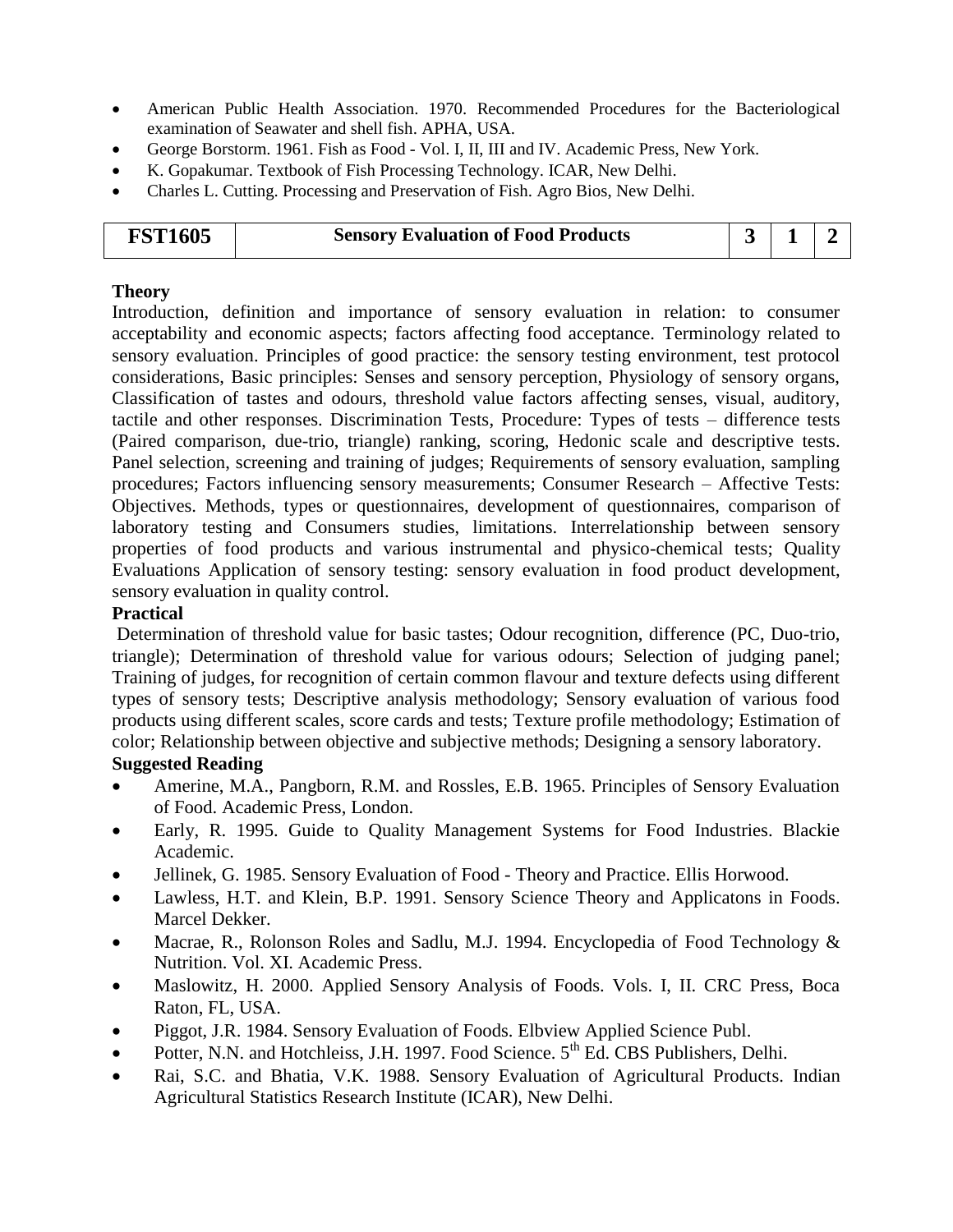- Stone, H. and Sidel, J,L. 1985. Sensory Evaluation Practices. Academic Press.
- Harry, T. Lawless, Hildegarde Heymann. 2010. Sensory Evaluation of Food: Principles and Practices. 2nd Ed., Springer, New York or Dordrecht Heidelberg, London.

| 1606<br><b>DCT</b> | <b>Food Additives and Preservatives</b> |  |  |
|--------------------|-----------------------------------------|--|--|
|                    |                                         |  |  |

Intentional and unintentional food additives, their toxicology and safety evaluation; Naturally occurring food additives; Food colors and dyes: Regulatory aspects of dyes, food color (natural and artificial), pigments and their importance and utilization as food color; Processing of natural and artificial food colorants; Food preservatives and their chemical action. Role and mode of action of salts, chelating agents, stabilizers and thickeners; Humectants/polyhydric alcohol, anticaking agent, firming agent, flour bleaching and maturing agents, antioxidants, nutritional and non-nutritional sweeteners; Production of enzymes, leavening agents, fat substitutes, flavor and taste enhancers in food processing; Acidity regulators; Emulsifiers.

### **Practical**

Evaluation of GRAS aspect of food additives; Estimation of chemical preservatives by TLC (organic and inorganic); Identification of food colour by TLC (organic and inorganic); Quantitative estimation of added dyes; Isolation and identification of naturally occurring food pigments by paper and TLC; Role and mode of action of chelating agent in fruit juice; Role and mode of action of stabilizer and thickener in frozen dairy products (ice-cream); Role and mode of clarifying agent in fruit juices; Role and mode of antioxidant in frozen fish; Role of leaving agent in baked food product; Preservation of coconut shreds using humectants.

- $\bullet$  H.-D. Belitz, W. Grosch and P. Schieberle. 2009. Food Chemistry.  $4^{\text{th}}$  Edition. Springer-Verlag, Berlin,Heidelberg.
- S.N. Mahindru. 2008. Food Additives: Characteristics, Detection and Estimation. Aph Publishing Corporation, New Delhi.
- S.S. Deshpande. 2002. Handbook of Food Toxicology. Marcel and Dekker AG, Basel, Switzerland.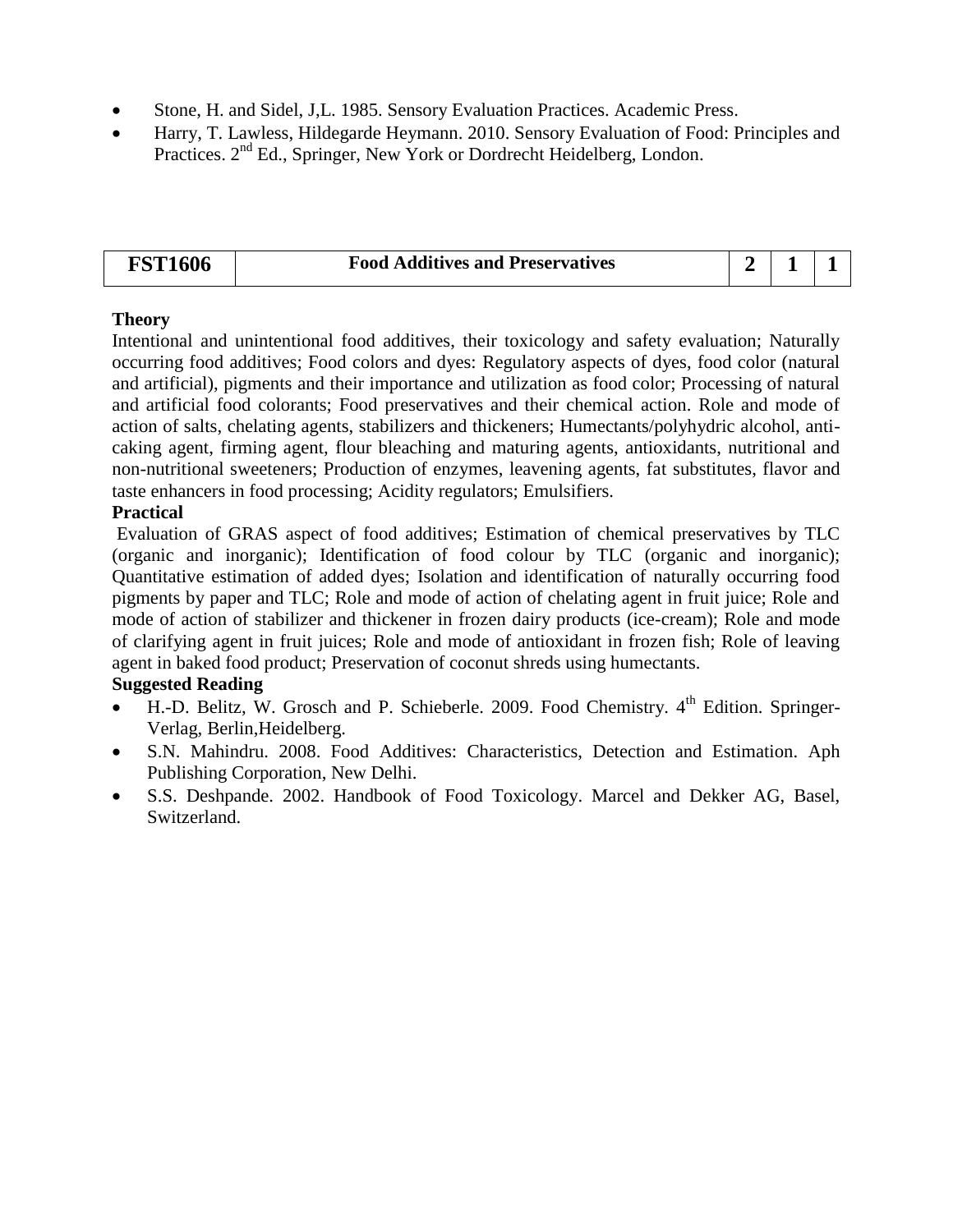| <b>Food Quality, Safety Standards and Certification</b><br><b>FST1607</b> |  | $\begin{array}{c c c c c} 2 & 2 & 0 \end{array}$ |  |
|---------------------------------------------------------------------------|--|--------------------------------------------------|--|
|---------------------------------------------------------------------------|--|--------------------------------------------------|--|

Food quality: Definition and its role in food industry; Quality attributes, classification; Color and gloss: Definition, different colors, color measurement by spectrophotometer, Muncell color system and Lovibond tintometer; role in food qualities. Role of viscosity and consistency in food quality; Physical properties: Size and shape, weight, volume, weight volume ratio, length, width, diameter, symmetry, curvature, area; Defects, classification. Genetic-physiological defects: Structural, off color, character; Entomological defects: Holes, scars, lesions, off coloring, curled aves, pathological defects; Mechanical defects, extraneous or foreign material defects; Measurement of defects: Improving visibility by dilution, white background, color differences, standardization of conditions, reference standards, counts and measures, isolation of defects by floatation, elution, electronic sorting and internal defects; Flavour: Definition and its role in food quality; Taste: Classification, taste qualities, relative intensity, reaction time, effect of disease, temperature, and taste medium on taste, basic tastes, interaction of tastes; Odour: Definition, classification, neutral-mechanisms, olfactory abnormalities, odor testing, techniques, thresholds, odor intensities, olfaction; Visual, auditory, tactile and other senses, vision, audition, oral perception other than taste; Factors influencing sensory measurements: Attitudinal factors, motivation psychological errors in judgment, relation between stimulus and perception adaptation; Correlation of sensory and instrumental analysis; Laboratory quality measurement: Types of tests, panel selection and testing environment, serving procedures, instruction to judges, difference tests, directional difference tests, classification of difference tests, two-sample tests, three-sample tests, multisampling tests, comparison of procedures, ranking, scoring, hedonic scaling, dilution procedures, descriptive sensory analysis, contour method, other procedures; Consumer measurement: Factors influencing acceptance and preference, objectives of consumer preference studies, information obtained from consumer study, factors influencing results from consumer surveys, methods of approach, development of the questionnaire, types of questionnaires, serving procedures; Comparison of laboratory panels with consumer panels; Limitations of consumer survey; Quality of raw materials: Physical, chemical and microbial quality; Quality of products during processing and after processing: Color, taste, texture, flavour, appearance; Factors influencing the food qualities: Soil, field practices, harvesting practices, procedures, packaging, transportation, storage, conditions, processing conditions, packaging and storage conditions of finished products. Recording and reporting of quality. Quality inspection, quality control; Quality management and quality assurance: Total quality management, good manufacturing practices, good agricultural practices, good laboratory practices; Quality management systems, QSS; Quality circles, SQC; ISO system. HACCP: Principles, implementation; Plan documentation, types of records; Auditing: Surveillance, audit, mock audit, third party quality certifying audit, auditors and lead auditors; Certification, certification procedures, certifying bodies, accrediting bodies, international bodies.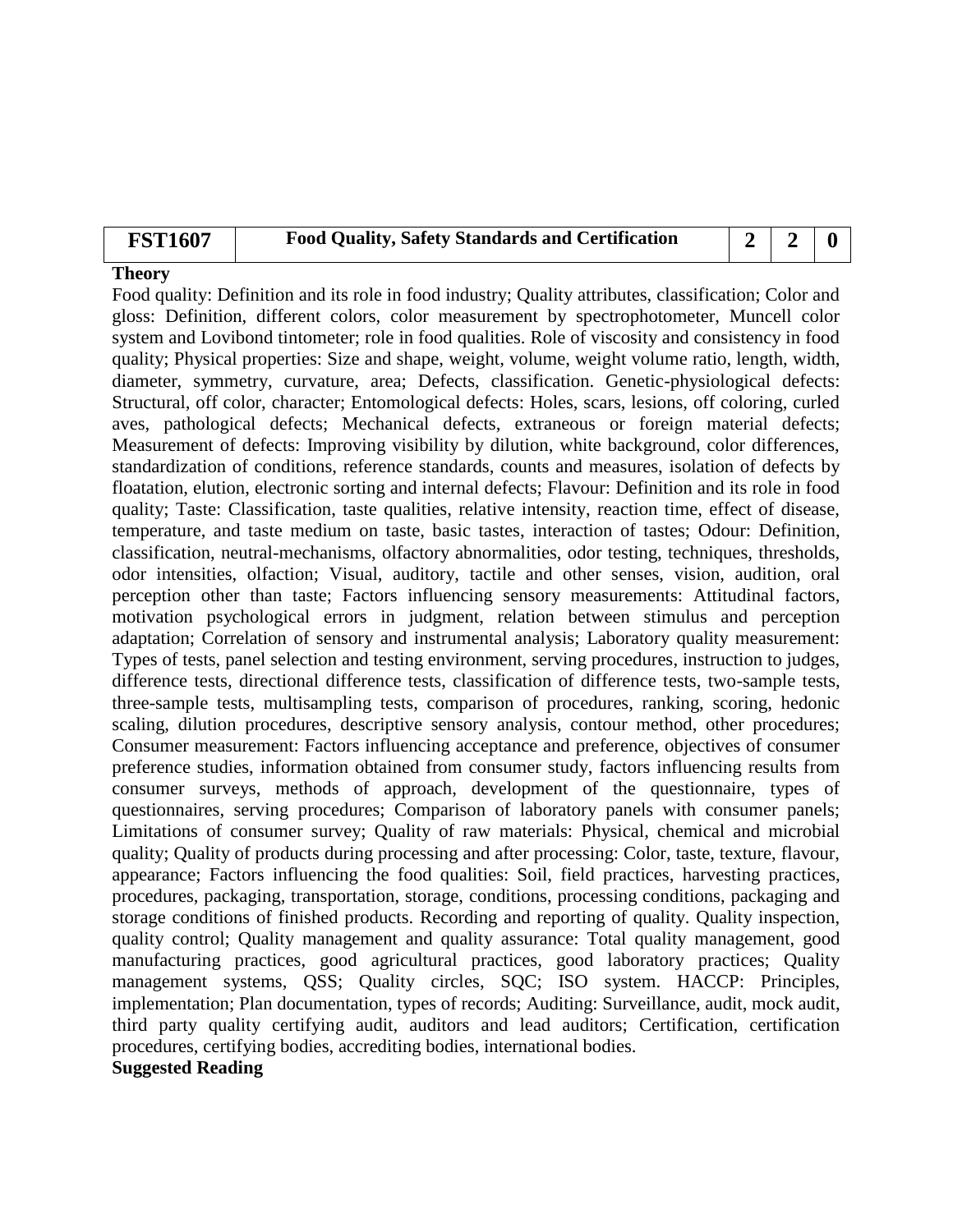- Inteaz Alli. 2004. Food Quality Assurance: Principles and Practices. CRC Press, Boca Raton, FL, USA.
- Ronald H. Schmidt and Gary E. Rodrick. 2003. Food Safety Handbook. John Wiley & Sons, Inc., Hoboken. New Jersey, USA.
- R.E. Hester and R.M. Harrison. 2001. Food Safety and Food Quality. Royal Society of Chemistry, Cambridge, UK.

| <b>FST1608</b> | <b>Instrumentation and Process Control in Food Industry</b> |  |  |
|----------------|-------------------------------------------------------------|--|--|
|                |                                                             |  |  |

Introduction, definitions, characteristics of instruments, static and dynamic characteristics; Temperature and temperature scales; Various types of thermometers; thermocouples, resistance thermometers and pyrometers; Pressure and pressure scales, manometers, pressure elements differential pressure; Liquid level measurement, different methods of liquid level measurement; Flow measurement: Kinds of flow, rate of flow, total flow differential pressure meters, variable area meters, food flow metering; Weight measurement: Mechanical scale, electronic tank scale, conveyor scale; Measurement of moisture content, specific gravity, measurement of humidity, measurement of viscosity, turbidity, color, measurement of density, brix, pH, enzyme sensors, automatic valves; Transmission: Pneumatic and electrical; Control elements, control actions, pneumatic and electrical control systems; Process control: Definition, simple system analysis, dynamic behaviour of simple process, Laplace transform, process control hardware; Frequency response analysis, frequency response characteristics, Bode diagram and Nyquist plots and stability analysis; Transducers: Classification, self-generating transducers, variable parameter type, digital, actuating and controlling devices; Controllers and indicators: Temperature control, electronic controllers, flow ratio control, atmosphere control, timers and indicators, food sorting and grading control, discrete controllers, adaptive and intelligent controllers; Computer-based monitoring and control: Importance, hardware features of data acquisition and control computer, signal interfacing, examples in food processing.

### **Practical**

Study on instrumentation symbols; Determination of relative humidity by wet and dry bulb thermometer; Measurement of wind velocity by anemometer; Measurement of intensity of sun shine by sunshine recorders; Study of characteristics of pressure transducers, real-time study of pressure transducers characteristics with PC, characteristics of IC temperature sensor, characteristics of platinum RTD, temperature controlled alarm system; Study of water level to current conversion; Study of characteristics of capacitive transducer.

- Don W. Green and Robert H. Perry. 2008. Perry's Chemical Engineers' Handbook. McGraw-Hill Co., Inc., NY, USA.
- Bela G. Liptak. 2003. Instrument Engineer's Handbook, Vol. I and II, 4<sup>th</sup> Ed. CRC Press, Boca Raton, FL, USA.
- Curtis D. Johnson. 2003. Process Control Instrumentation Technology,  $7<sup>th</sup>$  Ed. Prentice Hall of India Pvt. Ltd., New Delhi.
- D.V.S. Murty. 2004. Transducers and Instrumentation. Prentice-Hall of India Pvt. Ltd. New Delhi.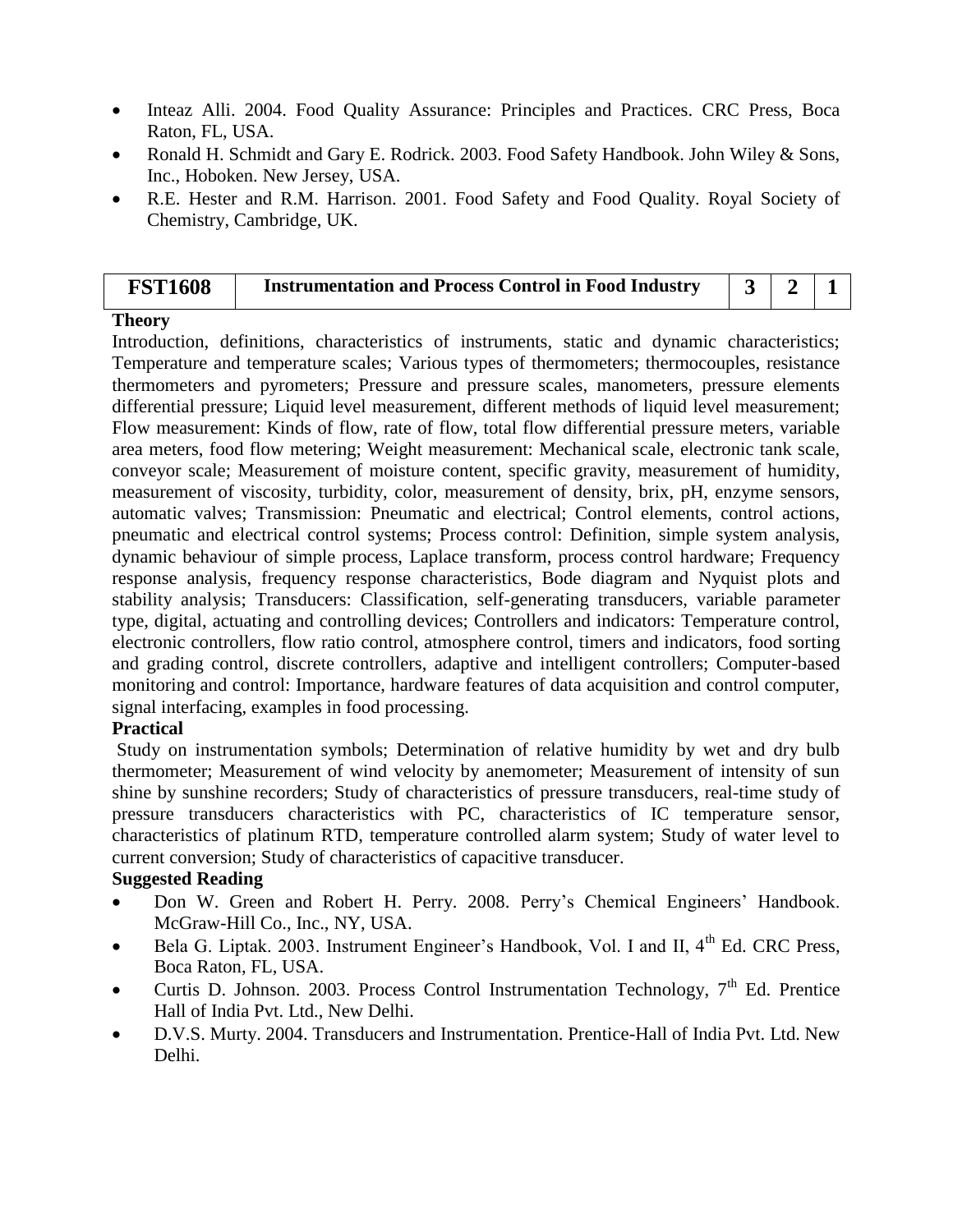Overview of project management: Functions and viewpoints of management, evolution of project management, forms and environment of project management; Project life cycle; Project selection: Project identification and screening, project appraisal, project charter, project proposal, project scope, statement of work; Project planning and scheduling: Work breakdown structure, planning and scheduling of activity networks, network scheduling, precedence diagrams, critical path method, program evaluation and review technique, assumptions in PERT modelling, decision CPM, GERT; Project cost estimating: Types of estimates and estimating methods, dynamic project planning and scheduling, time-cost trade-offs, resource considerations in projects, resource profiles and levelling, limited resource allocation; Project implementation, monitoring and control: Project management process and role of project manager, team building and leadership in projects, organizational and behavioural issues in project management, project monitoring and control, PERT/cost method, earned value analysis; Project completion and future directions: Project completion and review; Project management: Recent trends and future directions; Computers in project management.

### **Suggested Reading**

R. Panneerselvam. 2004. Operations Research, 2<sup>nd</sup> Ed. International Book House, Mumbai.

Prasanna Chandra. Projects. Tata McGraw-Hill Publication, New Delhi.

John M. Nicholas. Project Management for Business and Technology – Principles and Practices.Pearson Prentice Hall.

Harold Kerzner. Project Management – A System Approach to Planning, Scheduling, and Controlling.CBS Publishers & Distributors.

Prasanna Chandra. Projects – Planning, Analysis, Selection, Financing, Implementation, and Review. Tata McGraw-Hill Publishing Company Ltd.

P. Gopalakrishnan and V.E. Rama Moorthy. Textbook of Project Management. Macmillan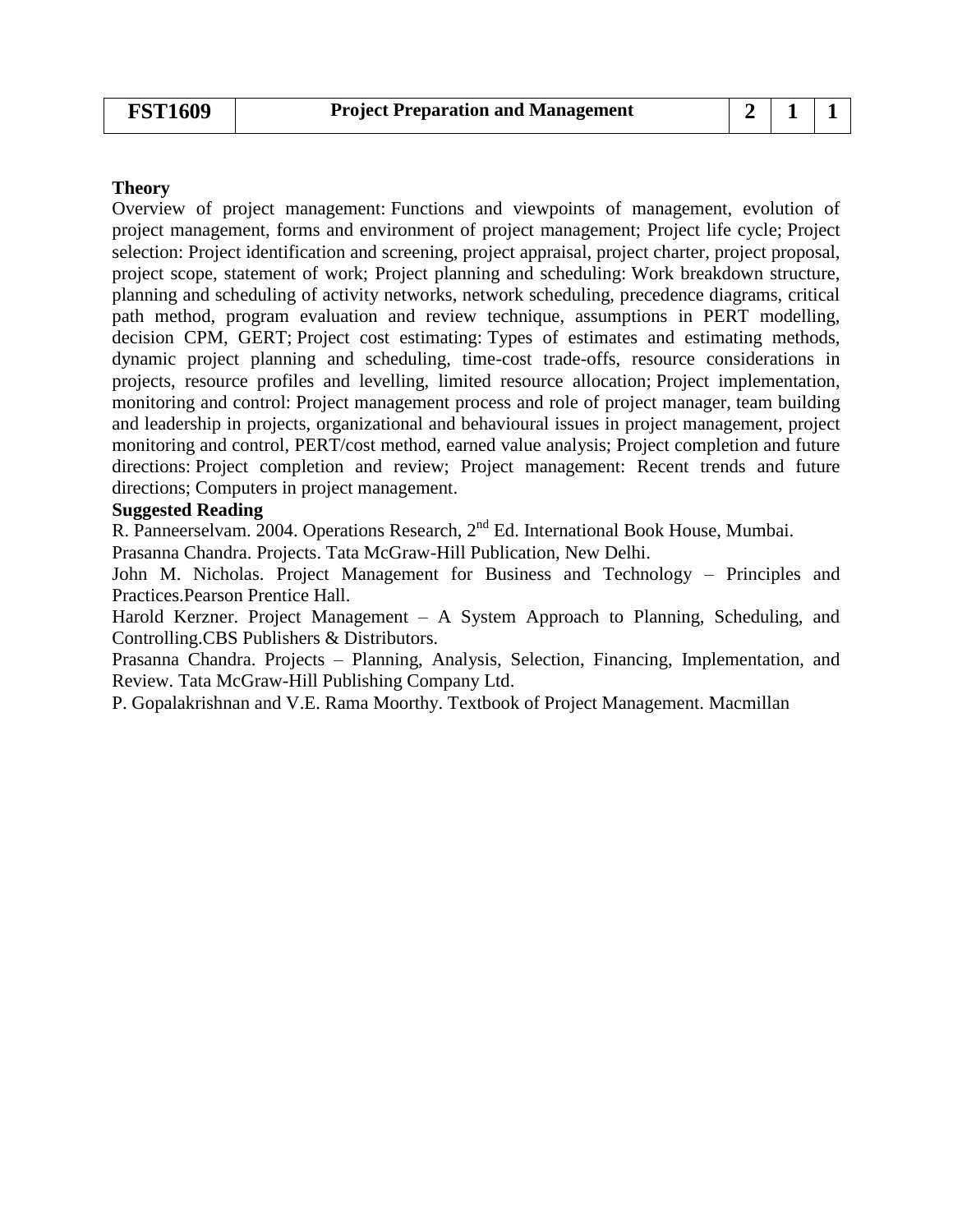## **UNIVERSITY OF FISHERIES & OCEAN STUDIES (KUFOS)**

കേരള ഫിഷറീസ്-സമുദ്രപഠന സർവ്വകലാശാല



# Syllabus B.Tech Food Technology

# **Semester 7 & 8**

School of Ocean Engineering and Underwater Technology **PANANGAD P.O., KOCHI 682 506, KERALA, INDIA** 0484- 2700598; **Fax**: 0484-2700337; **w***ebsit***e**: www.kufos.ac.in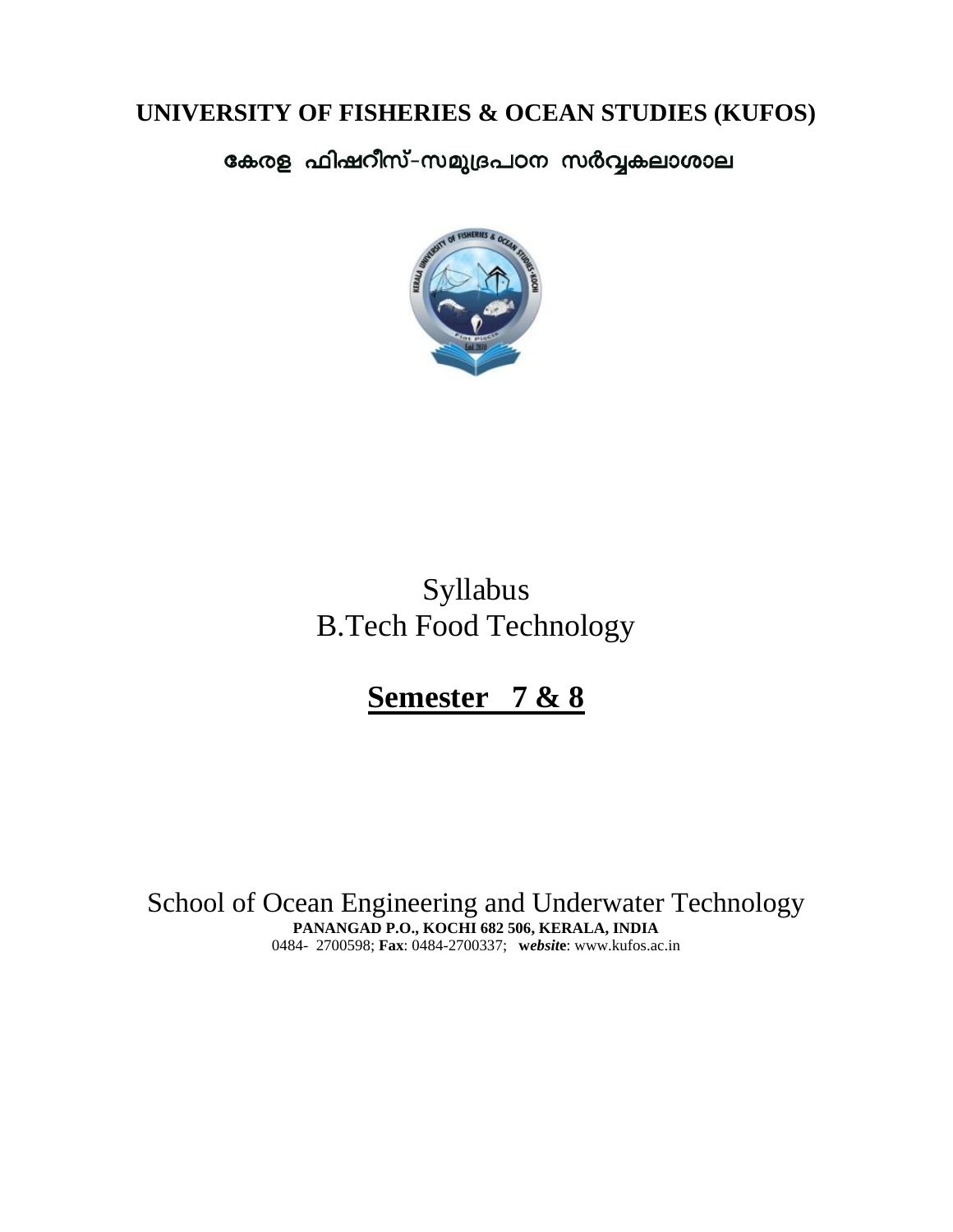| <b>Semester-VII</b>  |                                                         |              |
|----------------------|---------------------------------------------------------|--------------|
|                      | <b>Communication Skills and Personality Development</b> | $2(1+1)$     |
| $\overline{2}$       | <b>Entrepreneurship Development</b>                     | $3(2+1)$     |
| 3                    | Student READY - Experiential Learning Programme - I     | $7(0+7)$     |
| $\overline{4}$       | Student READY - Experiential Learning Programme - II    | $7(0+7)$     |
| 5                    | <b>Student READY - Research Project</b>                 | $3(0+3)$     |
| 6                    | <b>Student READY - Seminar</b>                          | $1(0+1)$     |
|                      | <b>Total</b>                                            | $23(3+20)$   |
| <b>Semester-VIII</b> |                                                         |              |
|                      | <b>Student READY - Industrial Tour</b>                  | $2(0+2)$     |
| $\overline{2}$       | Student READY - Internship/In-Plant Training            | $20(0+20)$   |
|                      | <b>Total</b>                                            | $22(0+22)$   |
|                      | <b>Grand Total of Credit Hours</b>                      | $180(88+92)$ |

### **Semester –VII**

- 1. Student READY Experiential Learning with a credit load of 0+14 credit hours through relevant pilot plants for processing of various commodities, preferably on campus. This shall include development of Detailed Project Report on setting up of enterprise in the selected areas of product manufacture and Evaluation of the Module. The experiential learning is intended to build practical skills and entrepreneurship attributes among the students with an aim to deal with work situations and for better employability and selfemployment.
- 2. Student READY –Project with a credit load of 0+3 credit hours to undertake investigation of selected problems of special interests in Food Processing Technology to individual student. The work includes library work, field or laboratory research, recording data, analyzing data and writing of report, etc.
- 3. Student READY Seminar including preparation of synopsis, presentation and discussion by each student on current topics / interests in Food Processing technologywith weightage of 0+1credit hours.

### **Semester –VIII**

- 1. Student READY –Educationl Tour of two- three weeks to various industries within and outside the state of the university and submission of report onIndustrial Tour carrying a weightage of 0+2 credit hours.
- 2. Student READY In-plant training of one semester duration with a credit load of  $0+20$ credit hours at relevant food processing industry, machinery manufacturer, marketing or other agencies. The in-plant training is intended to expose the students to an environment in which they are expected to be associated in their future career. The students will be required to have hands-on-experience in one or more commercial establishment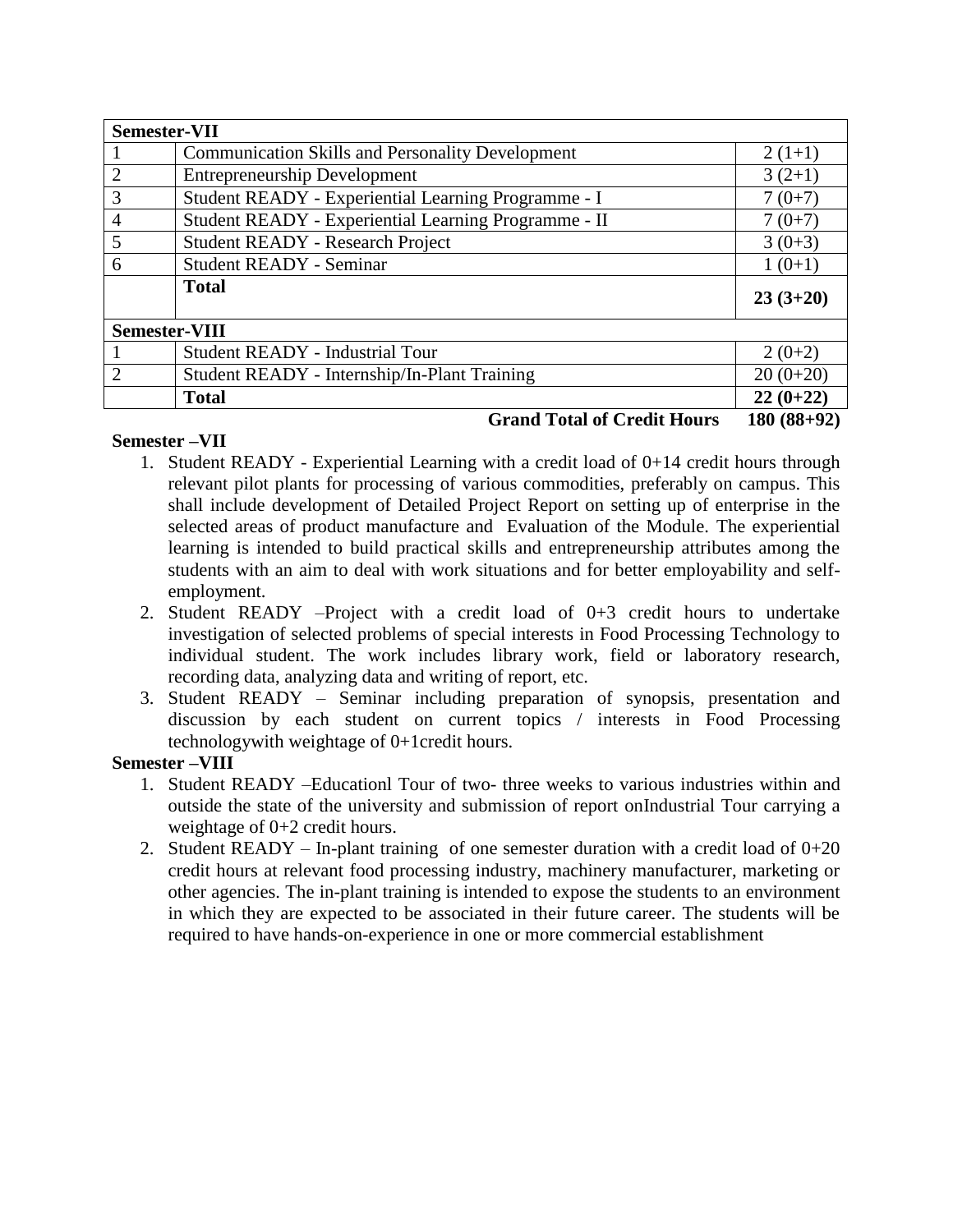| <b>FST1701</b> | <b>Communication and Soft Skills Development</b> |  |  |  |
|----------------|--------------------------------------------------|--|--|--|
|----------------|--------------------------------------------------|--|--|--|

### **Practical**

Introduction to soft skills and hard skills; Communication skills, verbal and non-verbal communication, listening and note taking, writing skills, oral presentation skills, public speaking; Self development: Etiquette and manners; Break the ice berg – FEAR; Priority management and time management; Positive attitude and self confidence, motivation skills and personality; Goal setting; Decision making; Career Planning: Resume building, interviewing skills, group discussions.

### **Suggested Reading**

- MamathaBhatnagar and NitinBhatnagar. 2011. Effective Communication and Soft Skills. Person Education.
- Meenakshi Raman, Sangeeta Sharma. Technical Communication Principles and Practice
- Harold Wallace and Ann Masters.Personality Development.Cengage Publishers.
- Andrea J. Rutherford. Basic Communication Skills for Technology.Pearson Education.

| <b>FST1702</b> | <b>Entrepreneurship Development</b> |  |  |
|----------------|-------------------------------------|--|--|
|                |                                     |  |  |

### **Theory**

*Entrepreneurship:* Importance and growth, characteristics and qualities of entrepreneur, role of entrepreneurship, ethics and social responsibilities; Entrepreneurship development: Assessing overall business environment in the Indian economy; Overview of Indian social, political and economic systems and their implications for decision making by individual entrepreneurs; Globalization and the emerging business/entrepreneurial environment; Concept of entrepreneurship, entrepreneurial and managerial characteristics, managing an enterprise, motivation and entrepreneurship development, importance of planning, monitoring, evaluation and follow up, managing competition, entrepreneurship development programs, SWOT analysis, generation, incubation and commercialization of ideas and innovations; Women entrepreneurship: Role and importance, problems; Corporate entrepreneurship: Role, mobility of entrepreneur; Entrepreneurial motivation; Planning and evaluation of projects: Growth of firm, project identification and selection, factors inducing growth; Project feasibility study: Post planning of project, project planning and control; New venture management; Creativity. Government schemes and incentives for promotion of entrepreneurship; Government policy on small and medium enterprises (SMEs)/SSIs; Export and import policies relevant to food processing sector; Venture capital; Contract farming and joint ventures, public-private partnerships; Overview of food industry inputs; Characteristics of Indian food processing industries and export; Social responsibility of business.

### **Practical**

Visit to public enterprise; Visit to private enterprise; Visit to agro-processing/food business centres; SWOT analysis of public enterprises; SWOT analysis of private enterprises; Project proposals as entrepreneur – individual and group; Presentation of project proposals in the class.